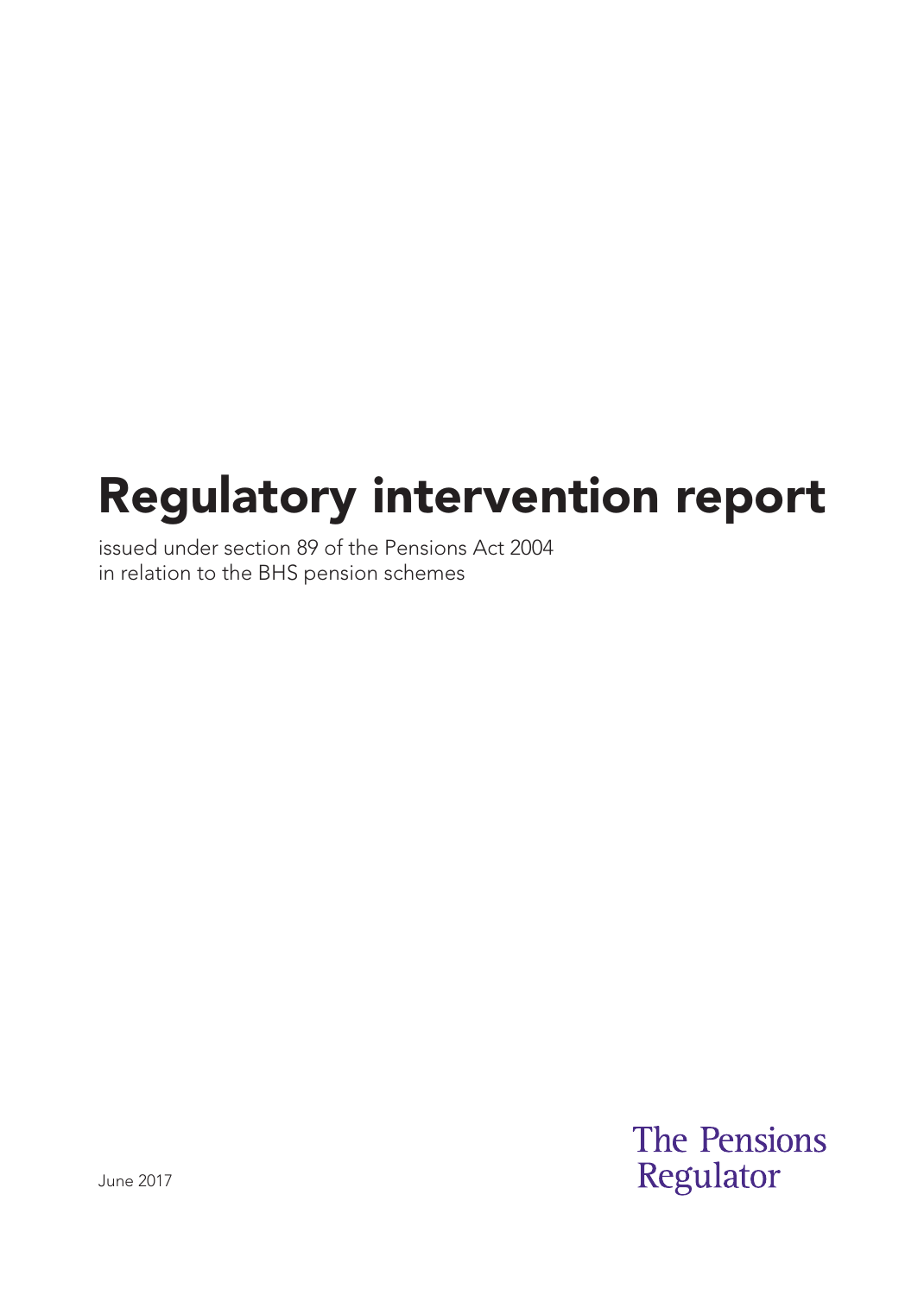# Introduction

# Reasons for publication

The Pensions Regulator (TPR) regularly publishes regulatory intervention reports<sup>1</sup>, setting out our actions during a case, why we made certain decisions, and what happened as a result.

This report outlines the action we undertook and its background. We pay particular attention to the period of nearly four years from our engagement with the 2012 valuations, including the events leading up to the sale of BHS, its subsequent administration, our investigation and the Warning Notice we issued, and concluding with the settlement reached with Sir Philip Green, Taveta Investments Limited and Taveta Investments (No.2) Limited on 28 February 2017.

Our single investigation into BHS resulted in the issue of Warning Notices against a number of respondents. One of these Warning Notices involved a case brought against Sir Philip Green and associated companies (Taveta Investments Limited and Taveta Investments (No.2) Limited). This matter settled before any responses were made to our Warning Notice or the case was brought before our Determinations Panel<sup>2</sup>. As such, Sir Philip Green, Taveta Investments Limited and Taveta Investments (No.2) Limited have not responded to our findings as part of regulatory proceedings or our case as described in the Warning Notice. In addition, the settlement reached was expressly on the basis of no admission of liability on the part of Sir Philip Green or the associated Taveta companies.

We have also taken action separately against Dominic Chappell and Retail Acquisitions Limited (RAL). This report deliberately does not cover that matter, which is ongoing. As a result, this report omits details or information which could prejudice our case against Dominic Chappell or RAL. We expect to publish a further report on that matter when it concludes.

#### 1 http://www. thepensionsregulator. gov.uk/doc-library/ [regulatory-intervention](https://www.thepensionsregulator.gov.uk/en/document-library/enforcement-activity/regulatory-intervention-reports)reports.aspx

2

This is a TPR committee required to be set up under the Pensions Act 2004 which is separate from the investigative case teams. It determines what regulatory action, if any, is appropriate in relation to any cases referred to it. See further explanation of its role on page 6.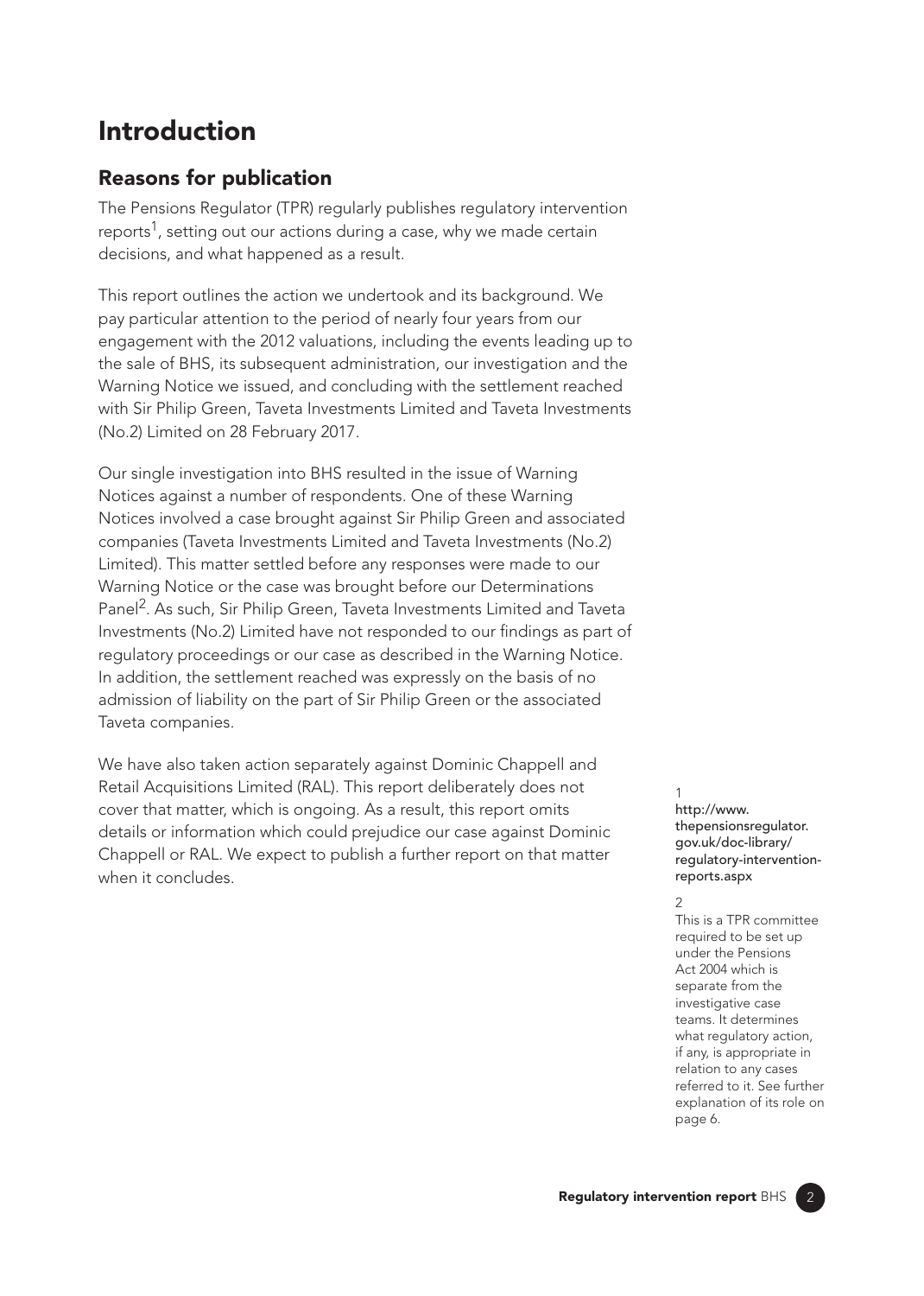# Purpose of this report

TPR's stated publication objectives $3$  are:

#### **Transparency**

We recognise that it is in the public interest to ensure that everyone has a greater understanding of how we exercise our statutory functions. An important aim of publication is to increase understanding of how and when we have used our powers.

#### Education and guidance

To provide guidance to improve practices, behaviours and compliance with legal obligations which otherwise might lead to intervention, and to encourage higher standards by sharing good practice.

#### **Deterrence**

To deter unlawful or improper practices or behaviours, to increase awareness of such practices or behaviours, and to inform others who may be adversely affected by such practices or behaviours.

> 3 http://www. thepensionsregulator. [gov.uk/docs/essential](https://www.thepensionsregulator.gov.uk/-/media/thepensionsregulator/files/import/pdf/essential-guide-publish-information-cases)guide-publishinformation-cases.pdf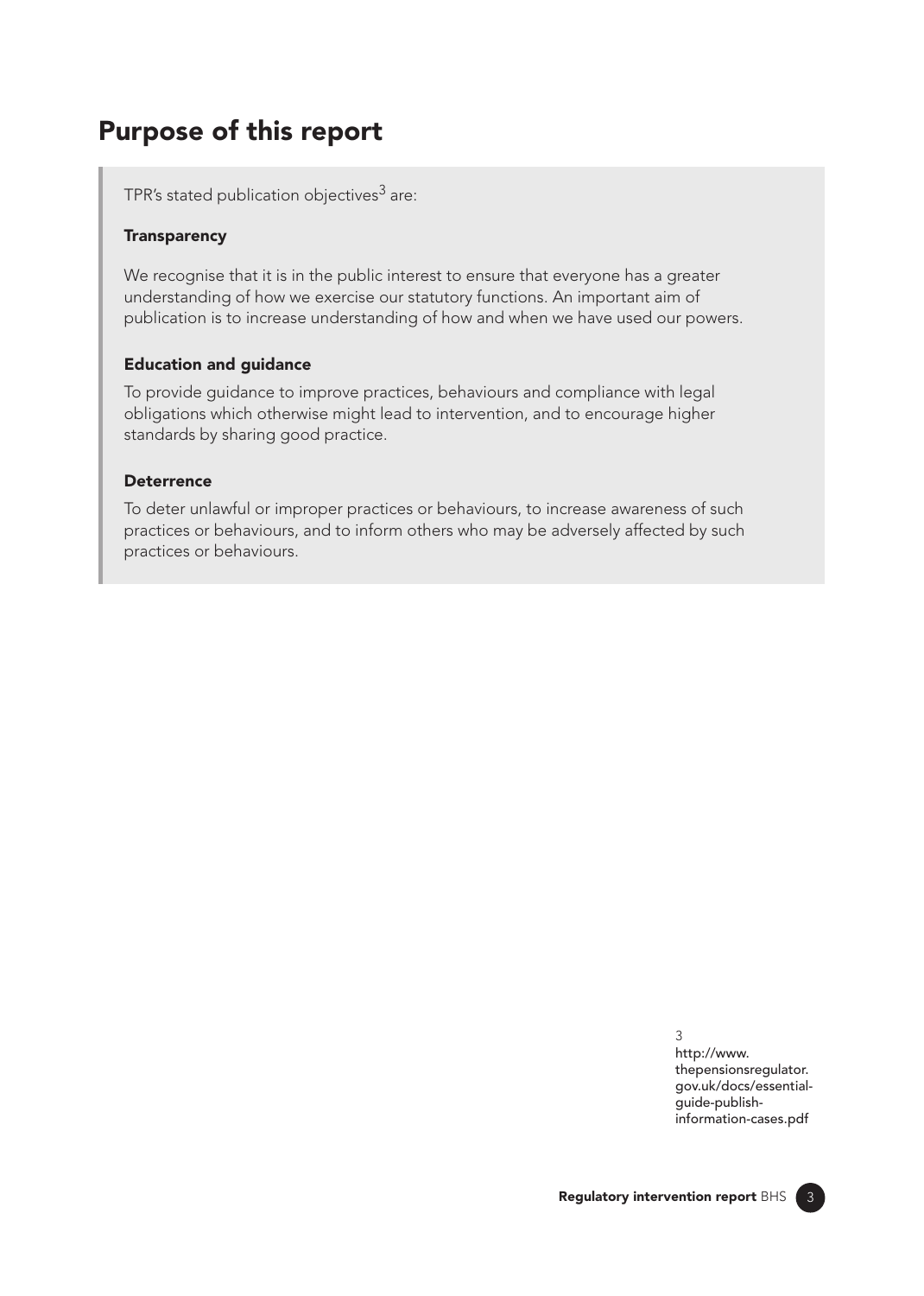# **Contents**

The BHS case included the use or potential use of a number of our powers and spanned a considerable period. This report is therefore arranged in the following sections:

| Introduction                                                            | $\overline{2}$ |
|-------------------------------------------------------------------------|----------------|
| Purpose of this report                                                  | 3              |
| Role of TPR                                                             | 5              |
| Background                                                              | 7              |
| BHS - the company and its ownership                                     | 7              |
| The BHS schemes                                                         | 7              |
| Pre-sale                                                                | 8              |
| Summary of funding position since 2000                                  | 8              |
| 2006 valuations                                                         | 10             |
| 2009 valuations                                                         | 11             |
| 2012 valuations                                                         | 12             |
| Project Thor                                                            | 13             |
| Our consideration of the Project Thor application                       | 16             |
| Run-up to the sale of BHS                                               | 19             |
| The sale and TPR's investigation                                        | 20             |
| The anti-avoidance investigation and consideration of our CN/FSD powers | 21             |
| Information-gathering                                                   | 23             |
| Challenges faced during the investigation                               | 26             |
| Post-sale events                                                        | 27             |
| CVA and administration of BHS                                           | 27             |
| The conclusion of our Warning Notice investigation                      | 28             |
| <b>The Warning Notices</b>                                              | 29             |
| The respondents                                                         | 29             |
| Settlement discussions and outcome                                      | 32             |
| Before the Warning Notices                                              | 32             |
| After the Warning Notices                                               | 33             |
| Our objectives for a settlement                                         | 35             |
| Settlement - conclusion                                                 | 38             |
| Doing things differently                                                | 38             |
| Scheme funding and valuations                                           | 39             |
| Avoidance investigations                                                | 40             |
| Our approach to settlement in avoidance cases                           | 41             |
| <b>TPR Future</b>                                                       | 41             |
| Timeline of events                                                      | 42             |
| Corporate structure of BHS before sale to RAL                           | 43             |
| Corporate structure of BHS after sale to RAL                            | 44             |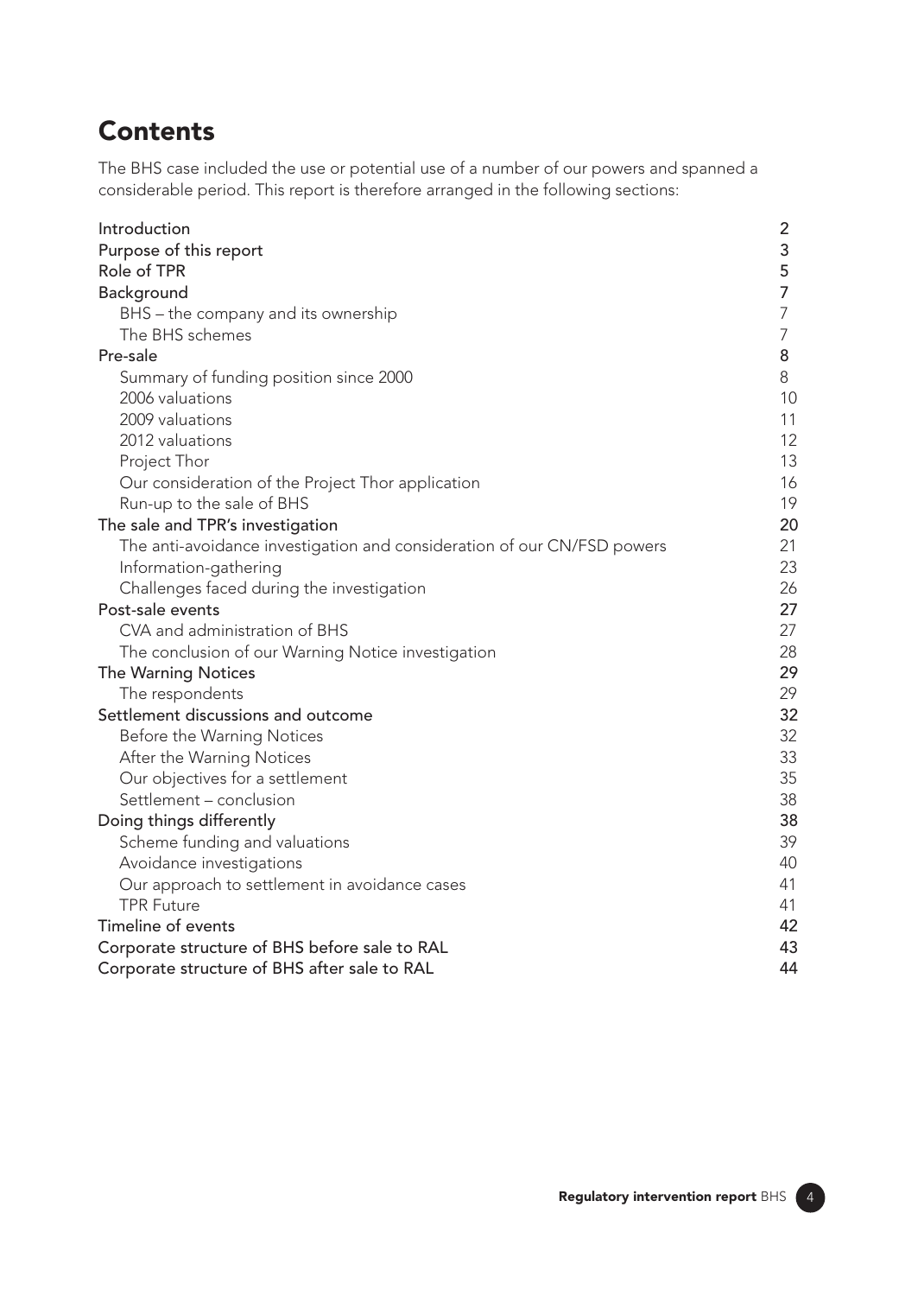# Role of TPR

We have statutory powers to intervene in the running of pension schemes under certain circumstances. The key powers we considered or used during the time covered by this report are:

- Power to intervene in scheme funding<sup>4</sup>
- Power to approve a regulated apportionment arrangement ( $\text{RAA}$ )<sup>5</sup>
- Power to require the provision of information<sup>6</sup>
- Power to demand contributions where there has been avoidance of the 'employer debt' (this demand is usually referred to as a 'Contribution Notice' or 'CN')7
- Power to issue a direction for financial support (this is usually referred to as a 'Financial Support Direction' or 'FSD')<sup>8</sup> if an employer to a scheme is a service company or insufficiently resourced
- Power to issue a clearance statement in relation to a particular event<sup>9</sup>. A clearance statement is not an approval of a transaction or a scheme-related event but an assurance that, based on the information provided, we will not use our CN and/or FSD powers (often referred to as 'anti-avoidance' or 'moral hazard' powers).

 $\Delta$ Section 231, Pensions Act 2004.

#### $\overline{a}$

Regulation 7A(c), Occupational Pension Schemes (Employer Debt and Miscellaneous Amendments) Regulations 2008.

 $\overline{a}$ Section 72, Pensions Act 2004.

 $\overline{7}$ Section 38. Pensions Act 2004.

 $\mathsf{R}$ Section 43, Pensions Act 2004.

 $\circ$ Sections 42 and 46. Pensions Act 2004.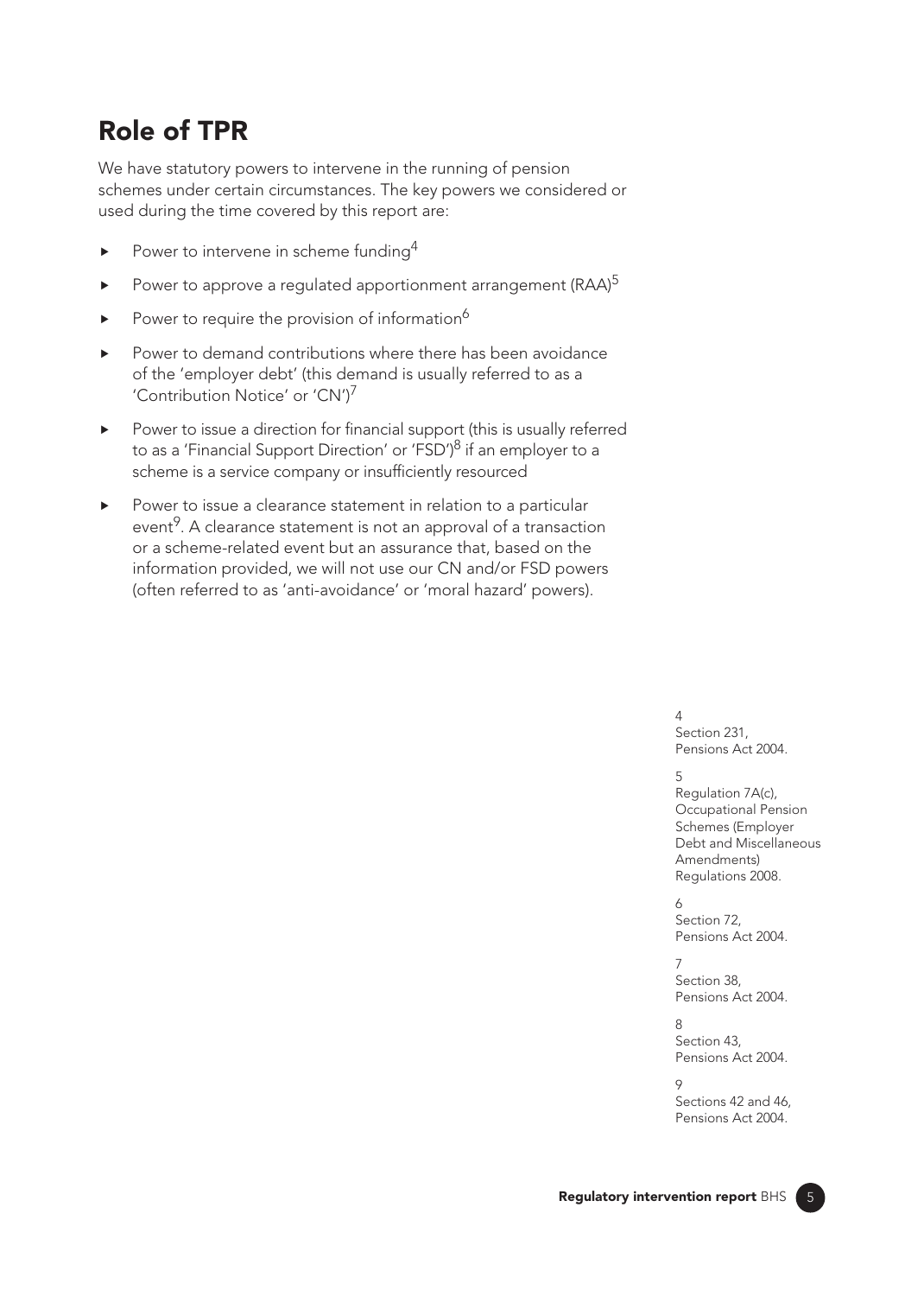#### *i* The Determinations Panel

The Determinations Panel (DP) is a committee of TPR. It operates separately from other parts of the organisation, including TPR's case teams.

The DP has a separately appointed membership and legal support. This enables it to make independent and impartial decisions. The DP considers all the evidence before it and provides each party with reasonable opportunity to present their case. Members of the panel are not involved in the investigation process.

The DP consists of a chairman appointed by TPR and at least six other people who are nominated by the chair and appointed by TPR.

#### Key considerations when exercising our powers

When exercising our powers, we will have regard to our statutory objectives<sup>10</sup> as put in place by Parliament. Our statutory objectives are:

- to protect the pension benefits of members of occupational pension schemes
- to reduce the risk of situations arising which may lead to compensation being payable from the Pension Protection Fund (PPF)
- when using funding powers, to minimise any adverse impact on the sustainable growth of an employer, and
- to promote, and to improve understanding of, the good administration of work-based pension schemes

 $1<sub>0</sub>$ Section 5, Pensions Act 2004.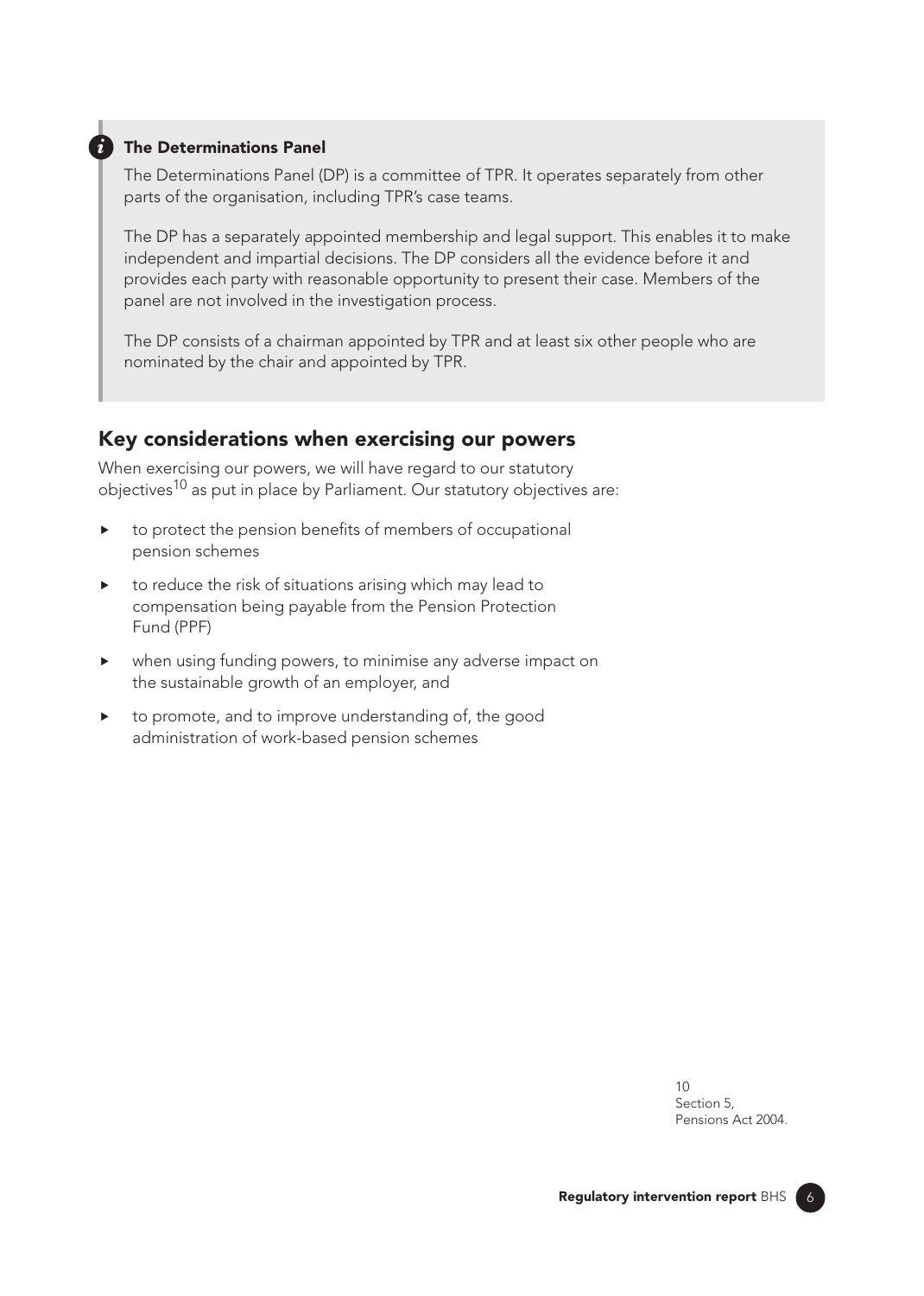# **Background**

# BHS – the company and its ownership<sup>11</sup>

BHS was a well known British high street retailer, employing 11,000 staff. The company, BHS Limited, was formerly part of the Storehouse Group before being acquired in May 2000 by Measuremarket Limited. The majority shareholder of Measuremarket Limited at the time of the acquisition was Global Textiles Investments Limited, which was ultimately owned by the Green family. Following its acquisition, Measuremarket Limited changed its name to BHS Group Limited. When we say 'BHS' in this report, we are referring to BHS Group Limited and its subsidiaries.

In 2009, as part of a plan to turn around a fall in its performance, BHS was acquired by Taveta Investments (No 2) Limited and became part of the Taveta group of companies, including Taveta Investments Limited, which is ultimately owned by Lady Cristina Green.

Taveta is also the ultimate parent company of Arcadia Group Limited, which operates other well known retail brands such as Topshop, Topman, Dorothy Perkins, Evans, Miss Selfridge and Burton. BHS was reporting losses by the time it joined the Taveta Group.

When we say 'Arcadia' in the remainder of this report we are referring to Arcadia Group Limited and its subsidiaries. Similarly, references to 'Taveta' include Taveta Investments Limited and its subsidiaries, including Arcadia.

# The BHS schemes

There are two BHS pension schemes, the BHS Pension Scheme (the 'main scheme') and BHS Senior Management Scheme (the 'senior scheme') which, combined, currently have around 19,000 members. They are both defined benefit (DB) pension schemes and were established by way of transfers out of the Storehouse Group Pension Scheme and the Storehouse Senior Management Scheme when BHS was acquired by the Green family. For both schemes, the sole employer has been BHS Limited. The schemes' trustees are currently BHS Pension Trustees Ltd, MGL Corporate Services Ltd and Independent Trustee Services Ltd, which is represented by Chris Martin, who was appointed to act as Chair in 2014.

The schemes are both closed to future accrual. As at 2 March 2016, the main scheme had a total of 19,082 members, made up of 13,115 deferred members and 5,967 pensioner members, and assets of £421 million. The senior scheme had a total of 222 members, made up of 81 deferred me sense censive had a total of ELE mombols, made ap of or defensed 11<br>members and 141 pensioner members, and assets of £95 million.



19,000 members in total

See corporate structure and ownership charts on pages 43-44.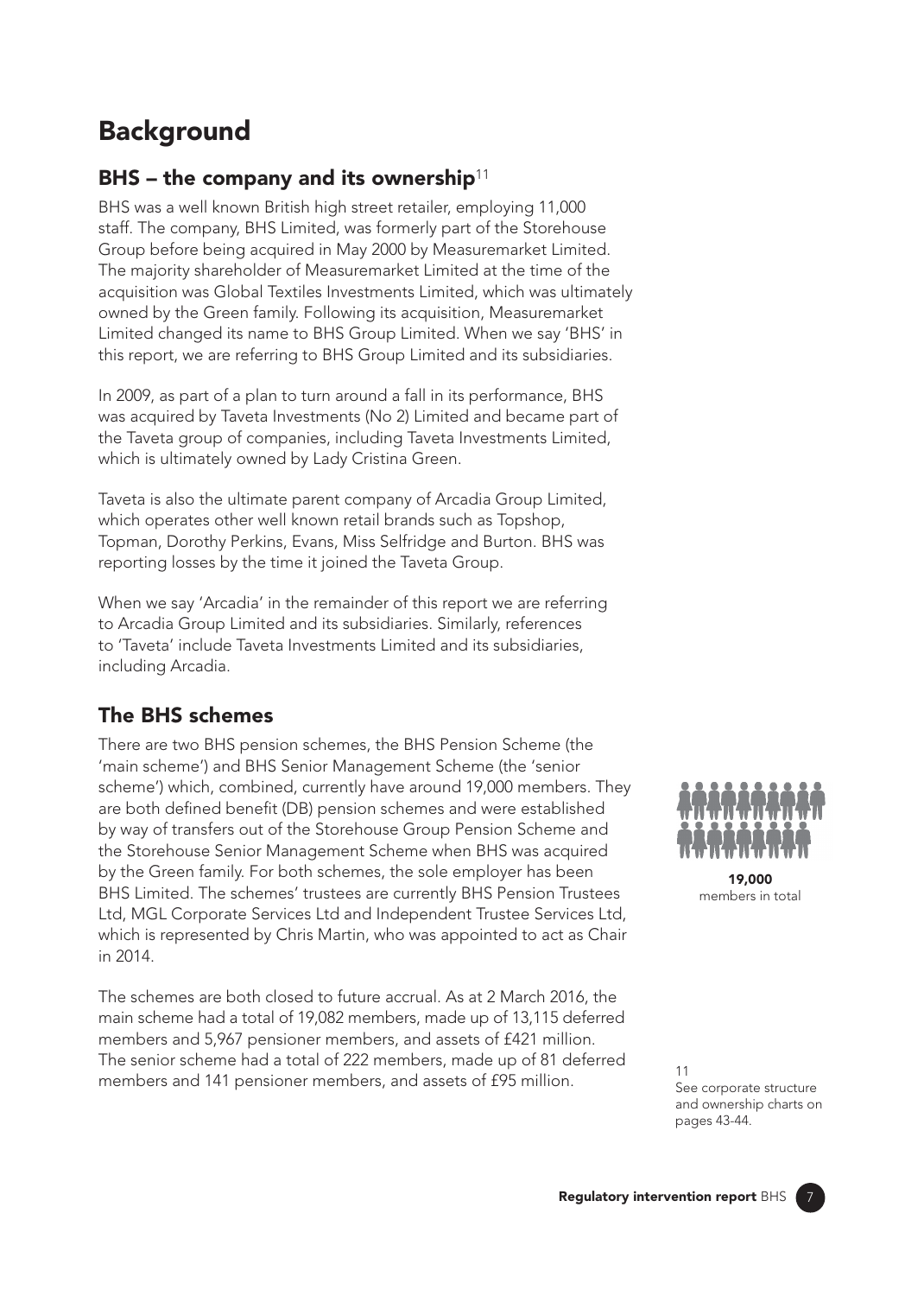#### **Scheme funding**

The law gives us powers to intervene to ensure that DB schemes, such as the two BHS schemes, are run properly and lawfully. It also places a requirement on trustees, subject to limited exemptions, to complete a triennial valuation of their assets and liabilities.

Schemes have up to 15 months from the effective date of their triennial valuation to complete the valuation and, if the scheme is in deficit, submit a recovery plan to TPR.

Our role is not to agree recovery plans – this is for the trustee and employer to agree – but we will conduct a risk assessment based on criteria that include strength of the employer covenant, length of the recovery plan, and the size and funding level of the scheme. This helps us understand the amount of risk to members' benefts in the recovery plan. We will open a funding case to raise issues with the trustee and employer where we have concerns or wish to better understand the agreed recovery plan. We have the power to impose a schedule of contributions (including recovery plan payments) if the trustee and employer cannot come to an appropriate agreement. When we are satisfed with a recovery plan we will ordinarily confirm that we do not intend to exercise our funding powers<sup>12</sup> in respect of it.

# Pre-sale

### Summary of funding position since 2000

A summary of the schemes' funding positions (surplus/ (deficit) figures) from March 2000 until March 2015 is presented in the table overleaf. A description of the different bases shown is provided after the table.

'The law gives us powers to intervene to ensure that DB schemes are run properly and lawfully'

12 Using section 231 of the Pensions Act 2004.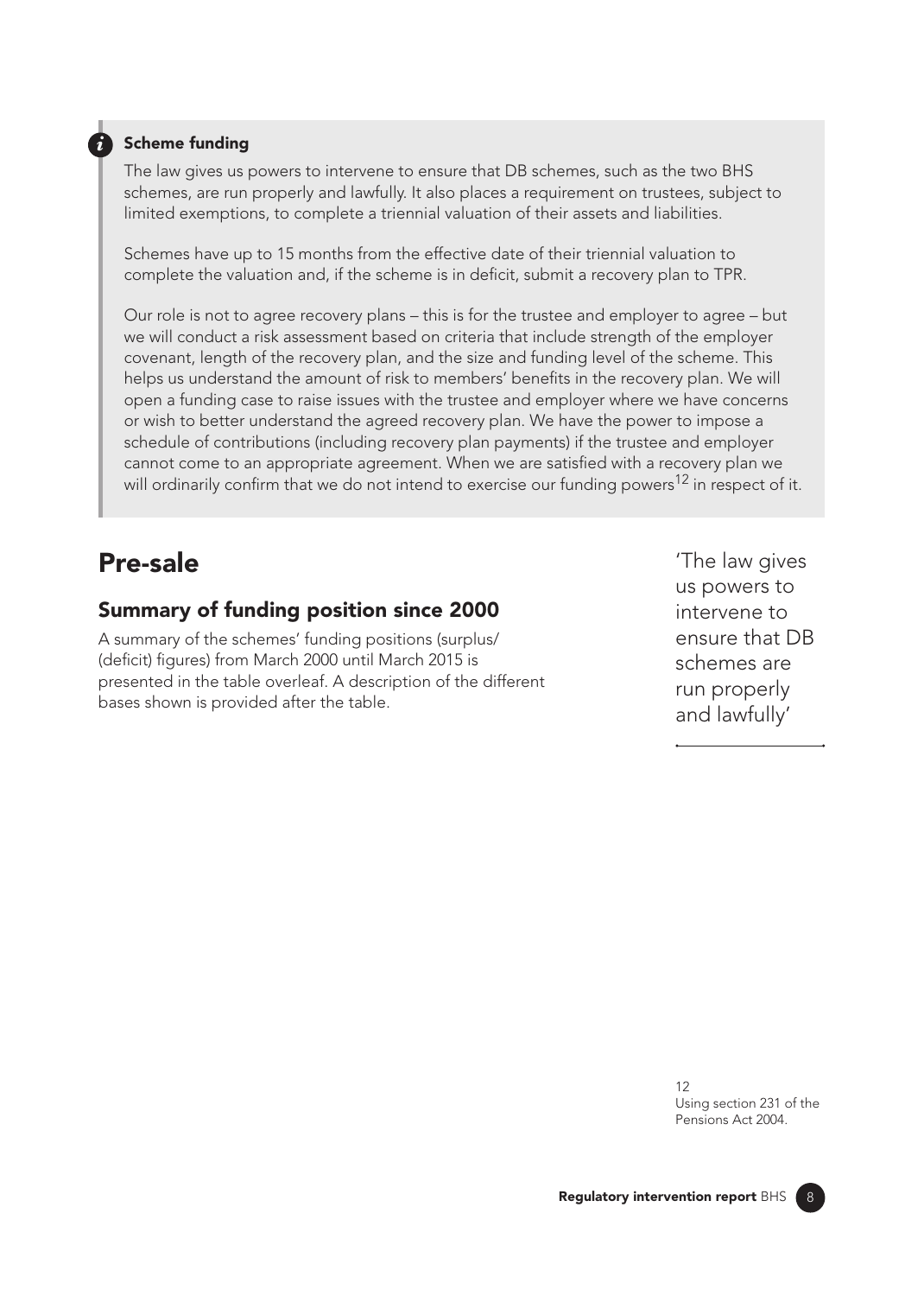| Year $^{13}$ | <b>Scheme</b>                | <b>PPF</b> basis              |                  | <b>Ongoing basis</b>          |                  | <b>Buy-out basis</b>          |                  |
|--------------|------------------------------|-------------------------------|------------------|-------------------------------|------------------|-------------------------------|------------------|
|              |                              | Surplus/<br>(Deficit)<br>(fm) | Funding<br>level | Surplus/<br>(Deficit)<br>(fm) | Funding<br>level | Surplus/<br>(Deficit)<br>(fm) | Funding<br>level |
| 2000         | Main:                        | N/A <sup>14</sup>             |                  | 26                            | 113%             | (47)                          | 83%              |
|              | Senior:                      | N/A                           |                  | 17                            | 145%             | 8                             | 116%             |
|              | Combined<br>surplus/deficit: | N/A                           |                  | 43.0                          |                  | (39)                          |                  |
| 2003         | Main:                        | N/A                           |                  | 12.0                          | 105%             | (234.2)                       | 49%              |
|              | Senior:                      | N/A                           |                  | 16.3                          | 133%             | (27.7)                        | 65%              |
|              | Combined<br>surplus/deficit: | N/A                           |                  | 28.3                          |                  | (261.9)                       |                  |
| 2006         | Main:                        | (76.1)                        | 82%              | (18.6)                        | 95%              | (261.1)                       | 57%              |
|              | Senior:                      | 23.7                          | 138%             | 11.3                          | 115%             | (20.5)                        | 81%              |
|              | Combined<br>surplus/deficit: | (52.4)                        |                  | (7.3)                         |                  | (281.6)                       |                  |
| 2009         | Main:                        | (214)                         | 56%              | (147.7)                       | 65%              | (354.2)                       | 44%              |
|              | Senior:                      | (12)                          | 84%              | (18.2)                        | 78%              | (47.7)                        | 58%              |
|              | Combined<br>surplus/deficit: | (226)                         |                  | (165.9)                       |                  | (401.9)                       |                  |
| 2012         | Main:                        | (249.7)                       | 58%              | (210.5)                       | 62%              | (452.1)                       | 43%              |
|              | Senior:                      | (3.5)                         | 96%              | (22)                          | 80%              | (62.4)                        | 58%              |
|              | Combined<br>surplus/deficit: | (253.2)                       |                  | (232.5)                       |                  | (514.5)                       |                  |
| $2015^{15}$  | Main:                        | (296)                         | 60%              | $(231)$ - $(300)$             | 59-65%           | (516)                         | 46%              |
|              | Senior:                      | (1)                           | 99%              | $(20)-(32)$                   | 77-84%           | (55)                          | 65%              |
|              | Combined<br>surplus/deficit: | (297)                         |                  | $(251)-(332)$                 |                  | (571)                         |                  |

13 As at 31 March.

14 The schemes' first PPF valuations were as at 31 March 2006.

15 The 31 March 2015 valuations were never fnalised, so the ongoing basis range shown refers to indicative fgures provided when the preliminary results of the valuations were being discussed and were not agreed.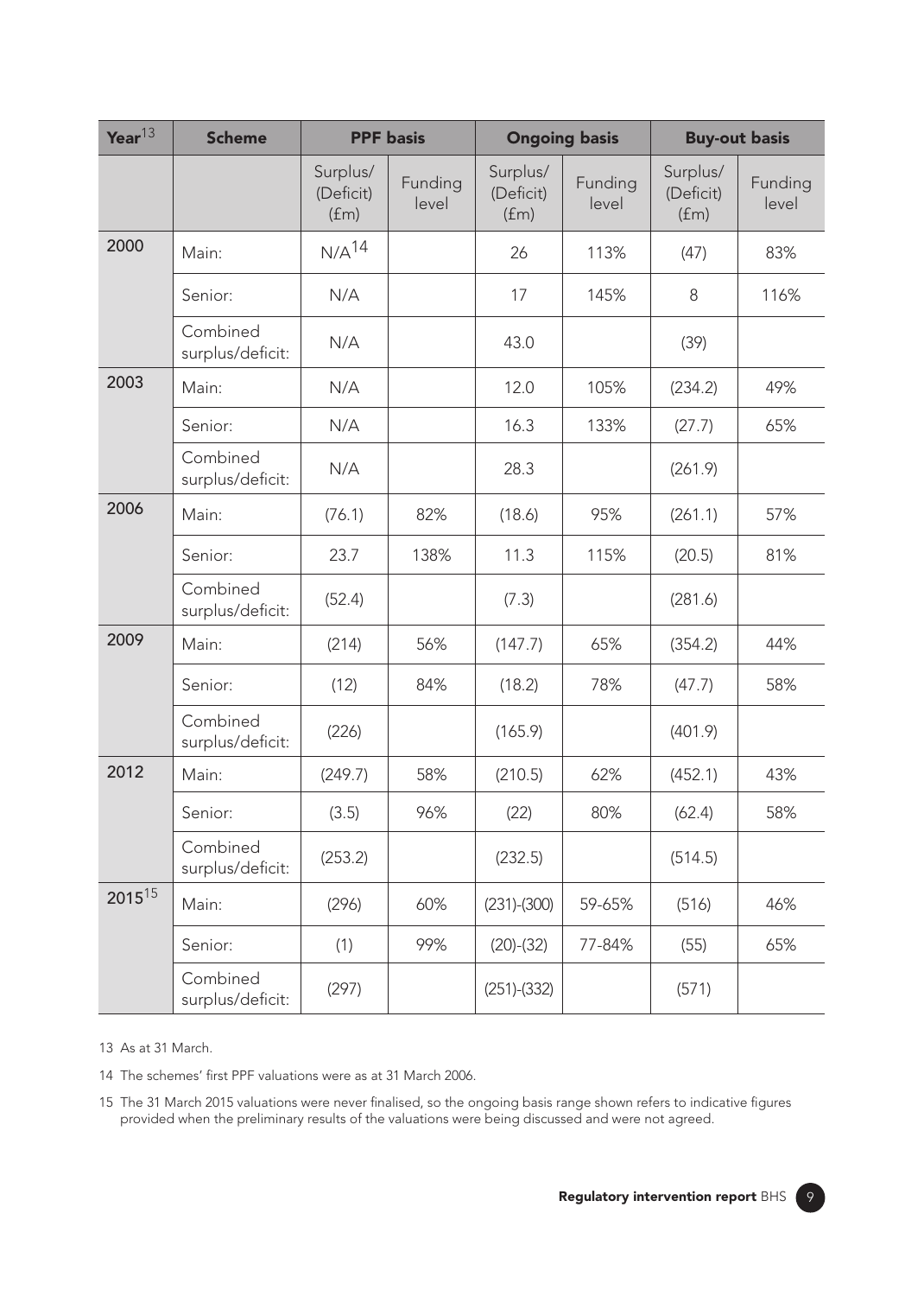The different types of bases shown in the previous table can be summarised as follows:

- **PPF basis:** Based on the PPF's prescribed methodology<sup>16</sup>. Valuation is of the benefts that members would be entitled to receive in the PPF.
- Ongoing basis: A set of assumptions used to determine a scheme's accrued liabilities assuming the scheme continues on an ongoing basis. For the 2006 valuation onwards, the scheme-specific funding provisions of Part 3 of the Pensions Act 2004 applied.
- Buy-out basis: A set of assumptions used to estimate the cost of securing a scheme's pension benefits in full by purchasing annuities with an insurance company.

# 2006 valuations

The schemes each conducted a valuation assessing their assets and liabilities as at 31 March 2006. Pension schemes have 15 months to complete valuations which must be submitted to us, along with a recovery plan when the scheme is in deficit. The scheme valuations as at 31 March 2006 were the frst to fall within our remit. In respect of the main scheme, we asked the trustees to explain their position regarding:

- their assessment of the covenant ie BHS's legal obligation and fnancial ability to support the scheme now and in the future – including whether they had taken independent advice.
- $\triangleright$  their view of the appropriateness of the agreed levels of contributions of £2.5m a year being paid by BHS to remove the deficit over a ten year recovery plan, and whether contributions could be increased.
- some of the assumptions used to calculate the scheme's funding target (known as its technical provisions).

After meeting with the trustees, we wrote to them in February 2008 with recommendations on what to focus on for the next valuation, including assumptions on members' mortality rates, the affordability of deficit contributions to the employer and the length of a future recovery plan.

'Pension schemes have 15 months to complete valuations, along with a recovery plan when the scheme is in deficit'

16 In accordance with Section 179 of the Pensions Act 2004.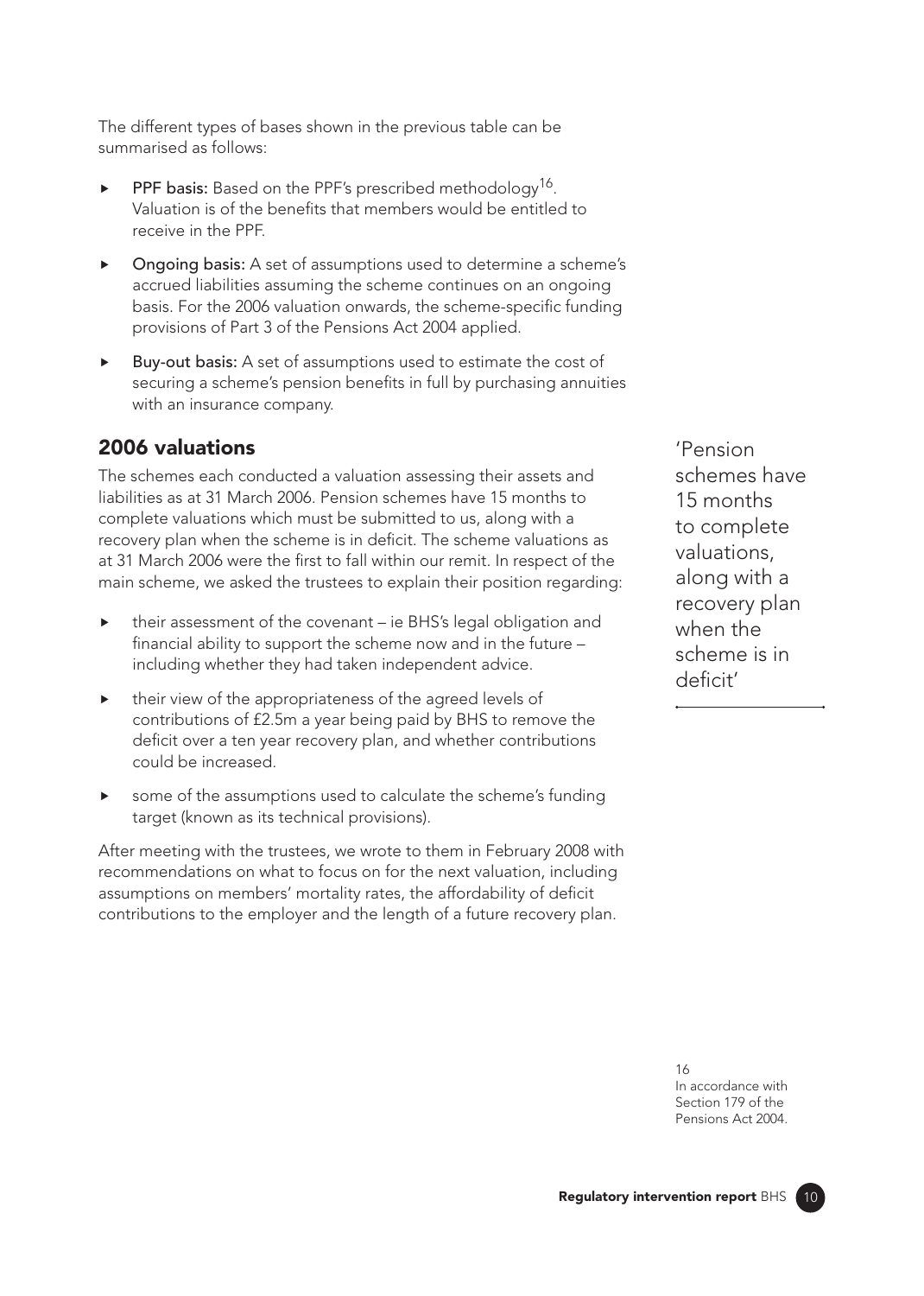### 2009 valuations

Between 31 March 2006 and 31 March 2009 the funding position of the schemes deteriorated significantly. The majority of UK DB pension schemes also saw deficits emerge or increase over this period. This was due to changes in economic conditions, particularly a signifcant fall in the values of equities across the world following the credit crisis.

In June 2010 in respect of the 2009 valuations, we again asked the trustees to explain their position regarding the lengthened 12.5 year recovery plan and the assumptions that had been used to calculate the schemes' funding targets, which we considered to be weak.

The trustees explained that they had negotiated with the employer to increase contributions and reduce the employer's proposed 20 year recovery plan to the 12.5 year recovery plan as submitted. They confirmed that the company had declined to provide security or guarantees to the schemes but that, in their view, this had been somewhat alleviated by the company's agreement to pay increased annual contributions. In March 2011, we acknowledged that the trustees had negotiated increased contributions and a reduction to the company's proposed recovery plan length. Given the proximity of the next valuation we took a pragmatic approach and asked the trustees to focus on three issues for the March 2012 valuation. These were:

- setting the funding target to reflect the strength of the employer covenant
- the length of the recovery plan and
- obtaining additional security when negotiating a back end-loaded recovery plan (ie a recovery plan where greater contributions are due later in the plan)

The independent Chair of trustees at that time confirmed the trustees would take our quidance and specific recommendations for the 2012 valuations into account, and so we closed our funding case based on their reassurances.



#### FTSE 100

The majority of UK DB pension schemes saw deficits emerge between March 2006 and March 2009 due to changes in economic conditions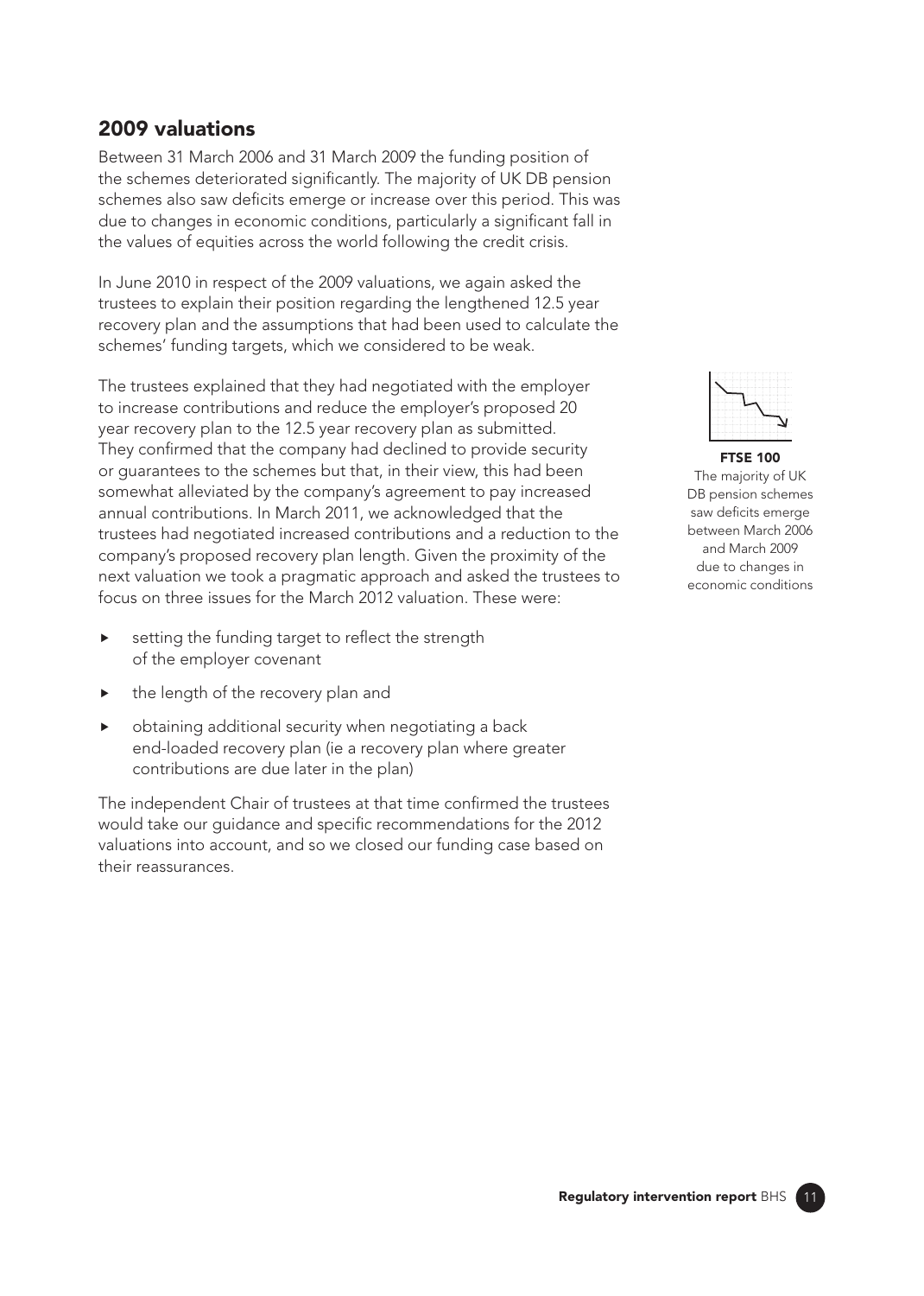### 2012 valuations

The 2012 valuations should have been completed by 30 June 2013. However, in June 2013, the trustees told us that the valuations would be late. They assured us that, despite the delay, discussions with the employer were progressing, so we considered it reasonable to give them a short extension. We therefore confirmed that we would take no action if they submitted the valuations by the end of September 2013, which they did.

This was in line with our usual practice that, if we receive advance notifcation that trustees are unlikely to complete their valuation within the statutory 15 month timeframe, we will consider not taking action and allow sufficient time for the trustees to conclude their negotiations with the company. We will only consider this option if we are satisfed there is a realistic likelihood of the parties reaching an appropriate agreement in the near future.

We assessed the 2012 valuations in October 2013 using a set of riskbased criteria that included the size of the scheme, strength of the employer covenant and length of the recovery plan agreed between the employer and the trustees. This assessment raised several concerns, which included:

- the length of the recovery plan (23 years)
- $\blacktriangleright$  the reduction in the value of deficit recovery contributions compared to the 2009 valuations, which the trustees had agreed to after receiving professional advice on what the employer could afford
- the strength of the employer covenant, as the employer had experienced a downturn in sales and profitability and
- the level of risk in the investment strategy

In January 2014, we asked the trustees to give us further information so we could better understand the schemes' situation and how the trustees and employer had reached the agreed position on the valuations.

We considered the additional information provided by the trustees and conducted our own fnancial and actuarial reviews, which were completed by April 2014. Our concerns remained, so in May 2014, we requested a meeting with the trustees to explore possible ways to mitigate the risks. The trustees and their advisers told us they were unable to meet with us until July 2014. However, before a meeting could be held the trustees notifed us in June 2014 of a proposal from the company for a business reorganisation, known as Project Thor.

 $12<sup>7</sup>$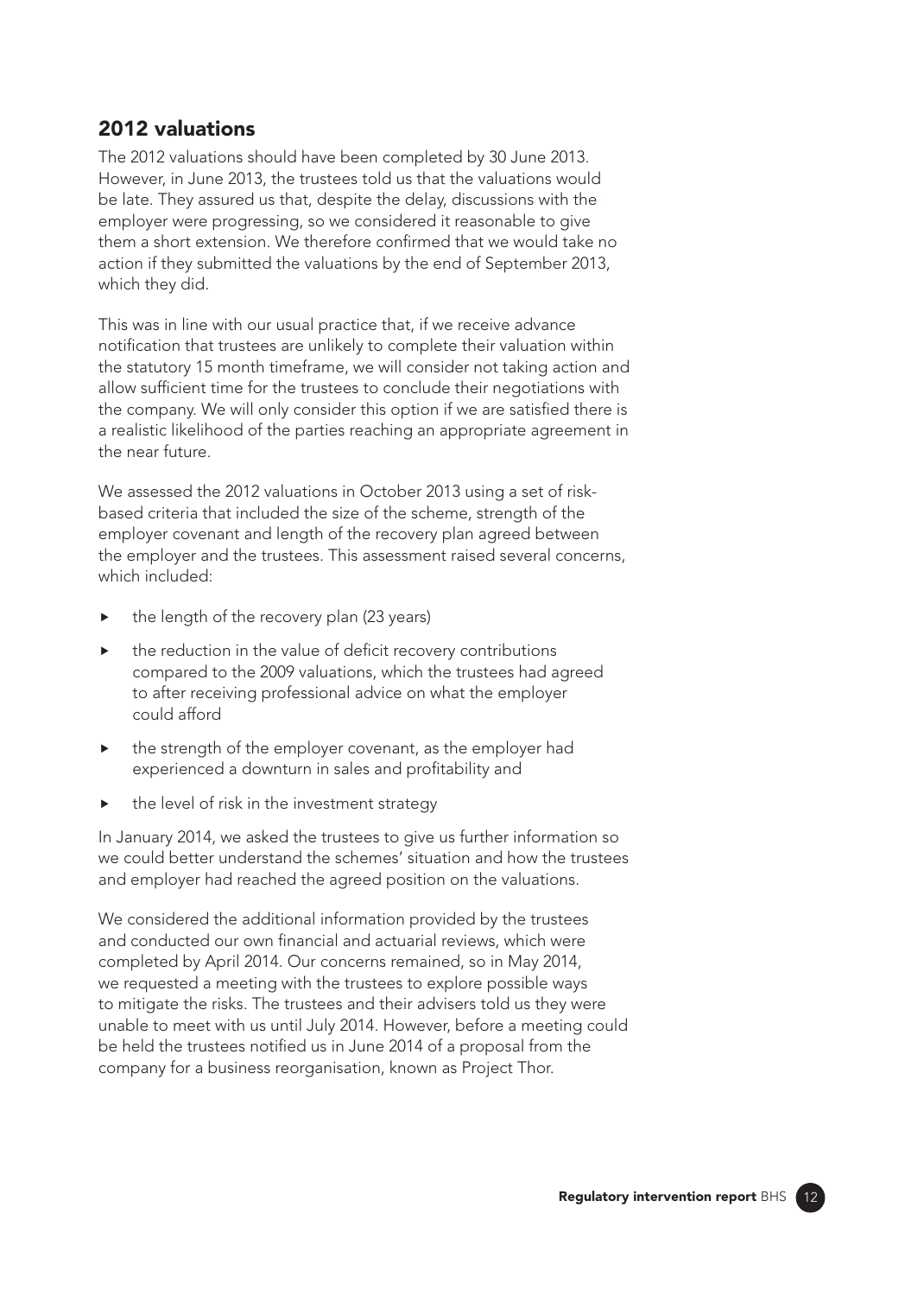While our internal reviews were an essential step to consider what we understood to be the current situation for the schemes, we acknowledge that we could have been quicker and more proactive by engaging with the trustees without waiting for all internal reviews to be completed given the signifcant weakening of covenant and the very long recovery plan that was submitted.

The implications for the employer and the schemes from this proposed reorganisation meant that the trustees and employer would not be discussing the valuations to address our concerns. Their focus was now on the new proposal and the likely impact to the schemes. In light of this, our discussions with the trustees and employer also changed focus although our concerns about these particular schemes' valuations and recovery plans remained. We did not confrm that no action would be taken, or that our investigation into the schemes' valuations had concluded. The schemes continued to receive contributions from the employer according to the Schedule of Contributions.

# Project Thor

Taveta proposed a solvent business restructuring of BHS in order to avoid the company entering an insolvency process. This proposal involved a Regulated Apportionment Arrangement (RAA), the purpose of which was to separate BHS as the employer from the schemes so that it had no ongoing liability for the schemes. Instead, it would become liable for a new scheme, which would provide benefits lower than under the schemes, but in excess of PPF compensation.

With the schemes being dealt with as Phase 1, the scope of Project Thor also included resolution of the company's obligations to landlords and suppliers. Taveta claimed that this, together with the RAA, would help restore the business to financial stability.

The trustees provided us with a summary of Taveta's proposal on 3 July 2014. The key proposals in relation to the schemes were:

- $\blacktriangleright$  A new scheme would be set up with benefits lower than under the schemes but in excess of PPF compensation. The new scheme would offer the same headline benefts as the schemes but with reduced increases. All members who agreed to accept reduced benefts would be transferred to this new scheme, which would continue with BHS as its employer.
- $\blacktriangleright$  Eligible members (ie those with benefits of up to £18,000 in value) would be offered a winding up lump sum (WULS).
- The remaining members who did not agree to transfer to the new scheme would remain in the schemes, which would enter the PPF via a RAA<sup>17.</sup>



The purpose of the RAA was to separate BHS as the employer from the schemes

17 http://www. thepensionsregulator. gov.uk/docs/regulatedapportionment[arrangements-statement](https://www.thepensionsregulator.gov.uk/-/media/thepensionsregulator/files/import/pdf/regulated-apportionment-arrangements-statement-august-2010.ashx)august-2010.pdf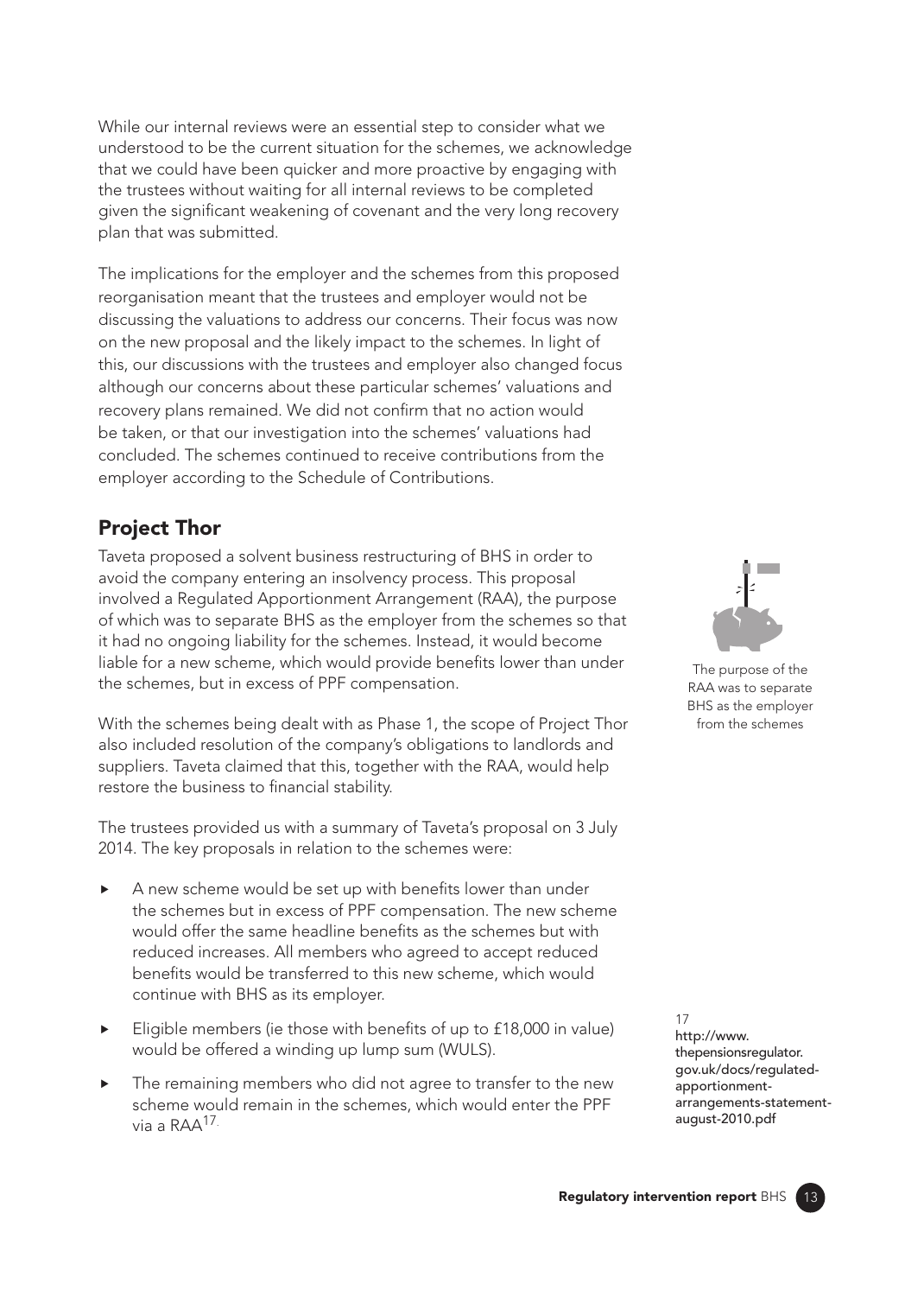A lump sum would be paid into the new scheme that would be equivalent to what the schemes would have received in the event of BHS's insolvency. This lump sum was intended to fund the new scheme to a level that would enable it to continue on a low-risk ongoing basis with no further contributions expected to be required from the employer.

We engaged with the trustees, Taveta and their respective advisers, and on 17 July 2014 a draft clearance and RAA application was submitted to us by Taveta and other parties within the Taveta group of companies. We notified the PPF of this proposal due to the potential implications for them. In the event of us approving the application, the PPF would need to consider whether to provide its non-objection to the RAA.

For a restructuring of this kind, we would expect some sort of mitigation to be paid to the schemes. A range of amounts between £54 million to £80 million was discussed between Taveta and the trustees as a lump sum to be paid into the new scheme. There was no offer of any equity in BHS as we would usually require as part of any RAA.

'For a restructuring of this kind, we would expect mitigation to be paid to the schemes'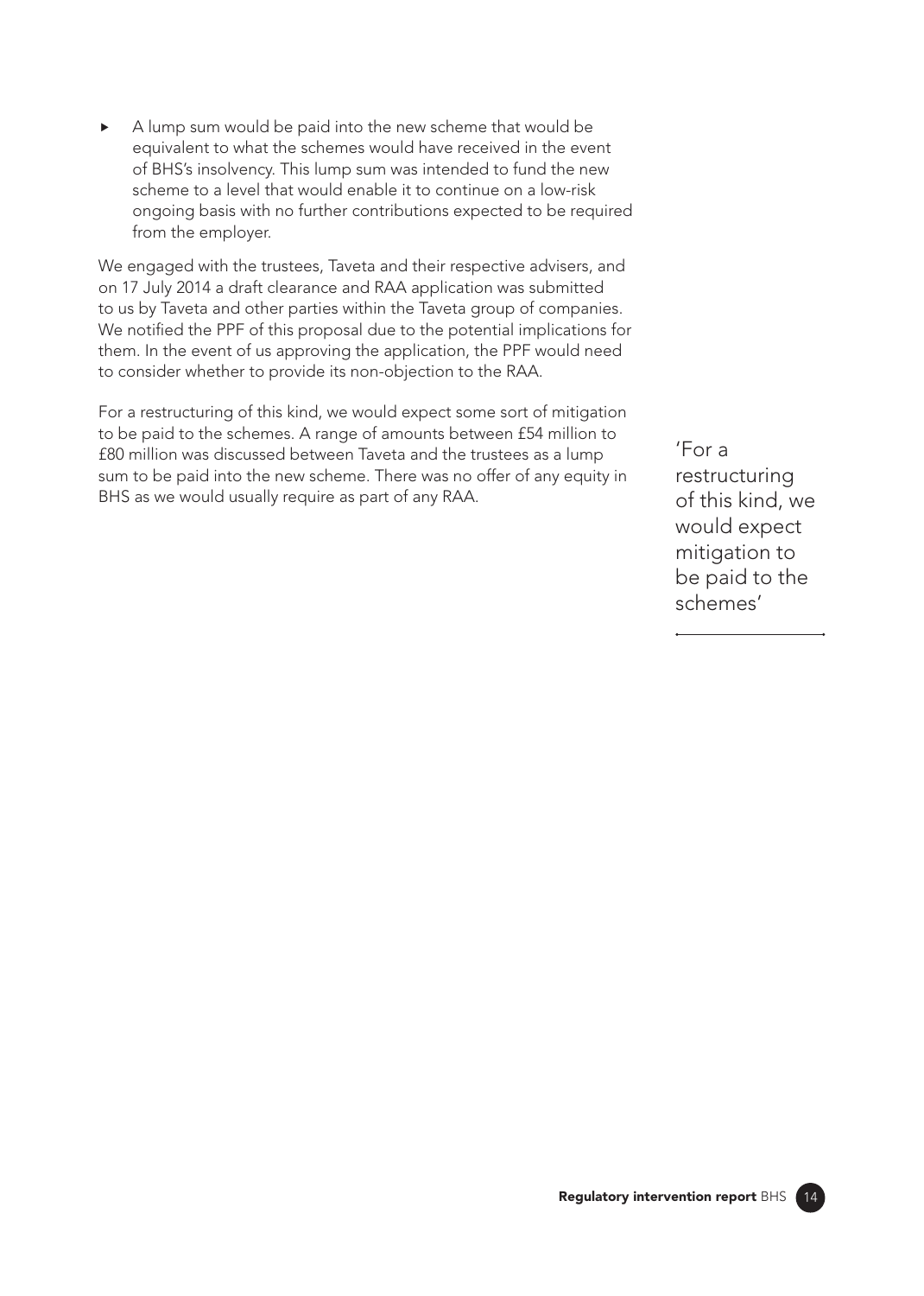#### *i* Regulated apportionment arrangements

While the best security for a DB pension scheme is a strong, ongoing sponsoring employer, we recognise that in some situations this support may no longer be available, if an employer is at serious risk of insolvency. Where this is the case, it is important for employers, trustees and their respective advisers to explore the available options for the pension scheme.

One such option, which offers an outcome other than insolvency for the employer, is a Regulated Apportionment Arrangement (RAA).<sup>18</sup> In the Project Thor proposal, members would be given the opportunity to transfer to a new scheme with the existing schemes going into the PPF, while allowing the sponsoring employer to continue in business and to support the new scheme.

RAAs are rare and must be approved by TPR. The PPF must also confirm it does not object. The continuation of a scheme (whether the existing scheme or a new scheme) following a RAA is even less common.

We carefully consider RAAs and we will only approve a proposal where it is reasonable to do so and criteria are met, including:

- whether insolvency of the employer would be otherwise inevitable or whether there could be alternative solutions which would prevent it
- whether the scheme might demonstrably receive more from an insolvency dividend than the mitigation on offer
- whether a better outcome for the scheme might be obtained by other means, including using our anti-avoidance powers where relevant
- $\blacktriangleright$  the position of the remainder of the employer group
- the outcome of the proposals for other creditors.

A clearance application would normally be submitted alongside an application for the approval of a RAA. Both are company-led, voluntary processes.

18

[http://www.thepensionsregulator.gov.uk/docs/regulated-apportionment-arrangements-statement-august-2010.pdf](https://www.thepensionsregulator.gov.uk/-/media/thepensionsregulator/files/import/pdf/regulated-apportionment-arrangements-statement-august-2010.ashx)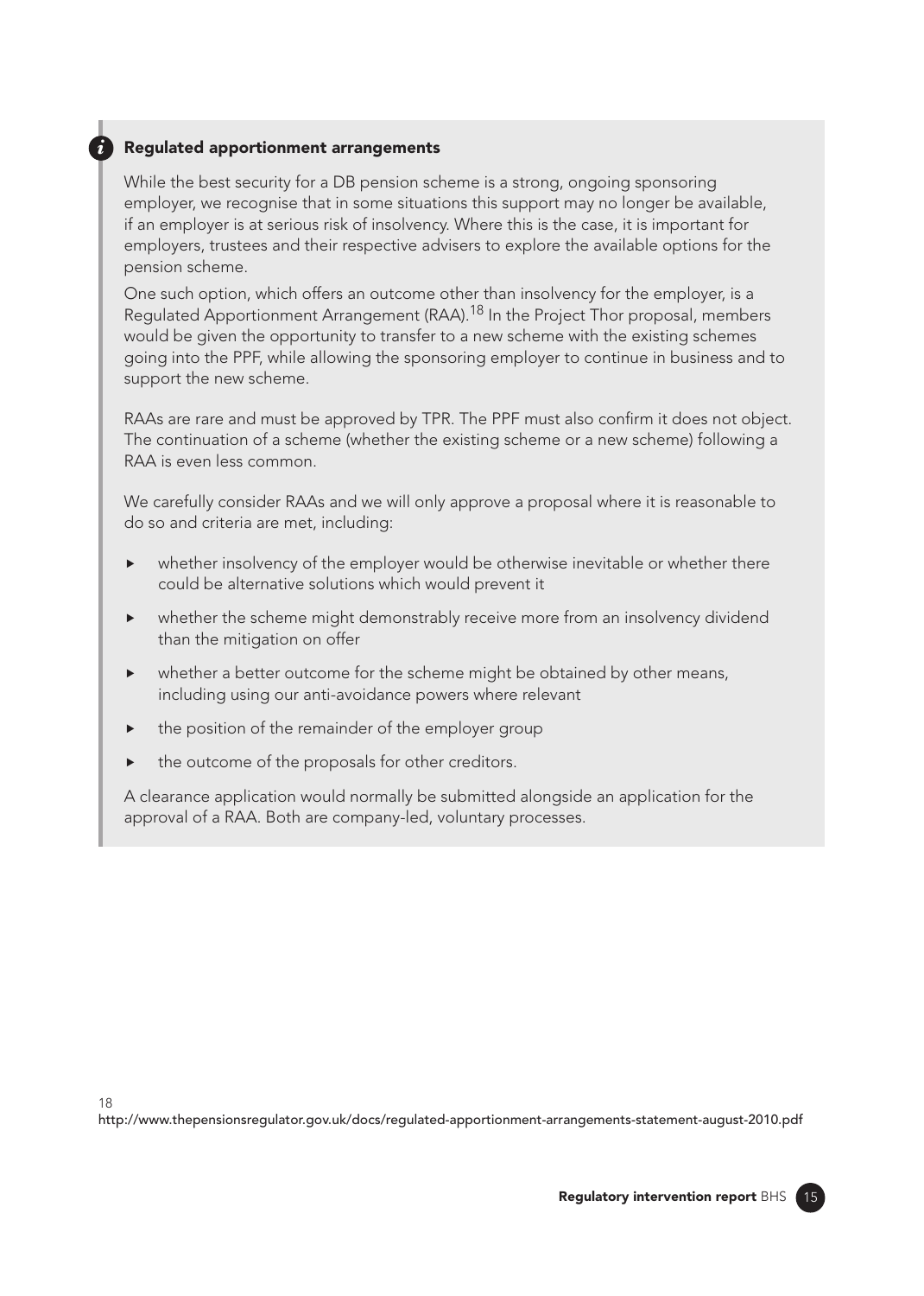#### *i* Moral hazard assessment

When considering whether a better outcome for the scheme might be obtained by means other than a RAA, we will examine whether any of our other powers could be used. For example, we have power under the Pensions Act 2004 to issue either a CN or  $FSD^{19}$ , which are often referred to as our 'avoidance' or 'moral hazard' powers. We ask the trustees to conduct their own moral hazard assessment to consider whether, in their view, our avoidance powers could be used.

#### Anti-embarrassment assessment

The PPF has its own criteria for assessing whether it would object to a RAA proposal, which includes the PPF being given an equity stake in the surviving restructured company. This is a form of 'anti-embarrassment' protection to make sure that, where the PPF has taken on a scheme from a company with a large pension liability, the PPF won't lose out if the restructured company goes on to become proftable as a result of being released from its pension obligations.

The PPF will generally seek at least 10% equity in the restructured company for the scheme if the future shareholders are not currently involved with the company. It will seek at least 33% if the future shareholders are parties currently involved with the business.

#### Our consideration of the Project Thor application

We engaged with Taveta and the trustees to investigate whether the Project Thor proposal would meet our criteria for approving a RAA. The estimated return to the schemes on an insolvency of BHS and the level of mitigation to be provided to the schemes were not included in the draft application, so we were unable to conclude whether the Thor proposal would meet our criteria for approving a RAA. However, from the information that was provided, our initial view was that there was insufficient evidence to demonstrate that BHS was inevitably insolvent ie would become insolvent within the next 12 months.

Taveta explained that BHS had been loss-making for a number of years and was being supported by the wider Taveta group through an intercompany loan from Arcadia Group Limited. Without the proposed restructure, Taveta, as group holding company, stated that it was no longer willing for Arcadia to provide BHS with further financial support. Furthermore, Taveta was of the view that if a demand was made for the loan to be repaid, BHS would be unable to repay it and insolvency was therefore inevitable.

> 19 See further explanation on our CN and FSD powers at pages 22-23.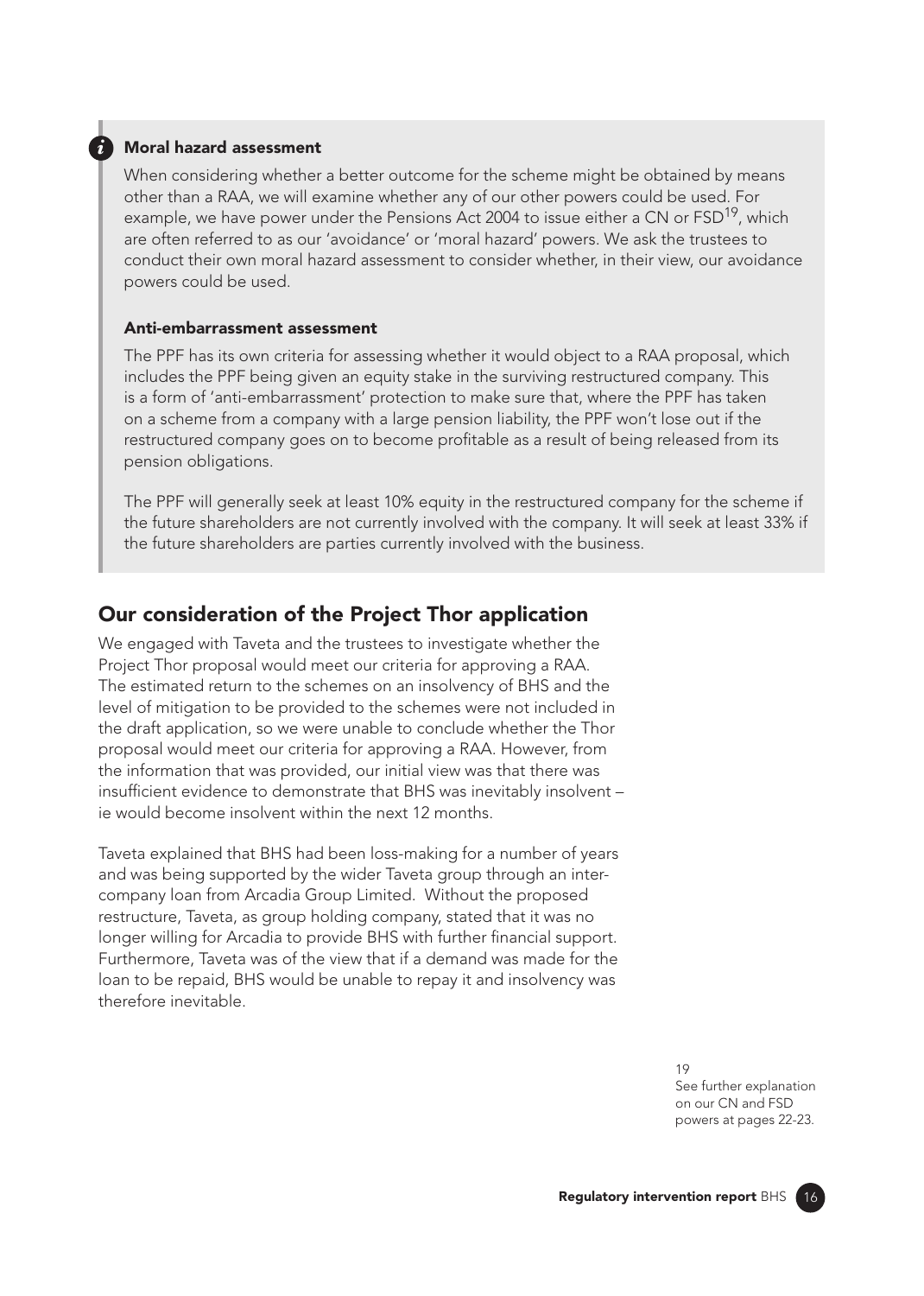Given the signifcant interconnected nature of trading and operational relationships between the Arcadia and BHS groups at the time, we did not accept that further fnancial support from Arcadia would be withdrawn or that a demand for the repayment of the inter-company loan would be made against BHS. This position was later confrmed in Arcadia Group Limited board minutes, dated 4 March 2015, that were submitted to the Work and Pensions Select Committee. These stated that ongoing support for BHS by Arcadia would have been provided, although it would only be done so with the benefit of a fixed charge over BHS assets.

The trustees were also not given sufficient information to complete their 'moral hazard assessment' as to whether there could be a better outcome to the schemes if we used our anti-avoidance powers. This assessment would typically involve a detailed legal and business covenant review of the employer and the wider corporate group. The areas we expected the trustees to investigate and obtain independent advice on as part of this analysis included, but were not limited to, dividend payments, prior corporate restructurings, related party transactions, property transactions, fnancing arrangements and group tax arrangements. The advice trustees receive from independent professional advisers and the trustees' conclusion is a fundamental part of our consideration of any RAA application.

At the end of August 2014 we had a conference call with the trustees, who told us they had instructed advisers in February 2014 but were still waiting for further information from Taveta's advisers to fully assess the RAA application. We stressed the importance of the trustees completing their independent moral hazard assessment to establish whether there could be a better outcome for the schemes if we were to use our moral hazard powers.

We also spoke with Taveta, BHS and their advisers about the draft application. We went through the relevant considerations and identifed where further detailed information was required, eg the estimated return to the schemes on an insolvency of BHS.

On 4 September 2014, we sent the trustees a detailed letter which acknowledged that, although the trustees' covenant adviser had indicated in its report that it did not consider that there would be grounds for us to use our moral hazard powers "based on the information provided and discussions held", we believed there were additional areas which needed further analysis. We identifed various areas where we considered further analysis was required in order to fully complete a moral hazard assessment.

'The advice trustees receive from independent professional advisers and the trustees' conclusion is a fundamental part of our consideration of any RAA application'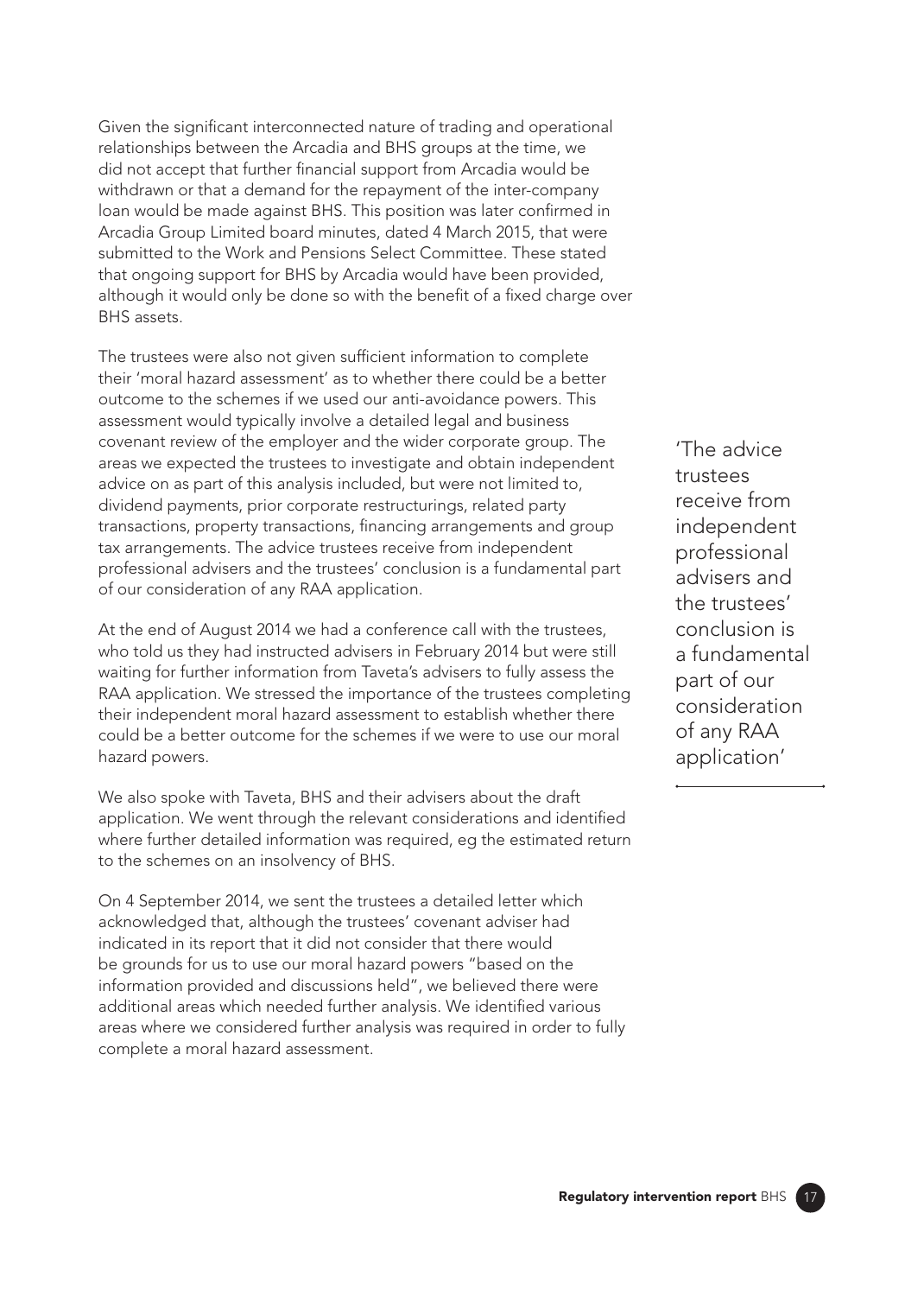On 24 September 2014, Taveta's advisers emailed us to say that Taveta wished to "pause" the draft application so it could focus on the critical Christmas trading period, and reconsider options for the business in the New Year.

The draft application was formally withdrawn at the beginning of October 2014 at our request. We considered that BHS's circumstances were likely to change, in which case a new application would be required. Not only would over six months have passed since the draft application was made in July but, as the reason behind the pause was to focus on Christmas trading, this would almost certainly have meant that at least some of the facts relevant to the RAA application would have changed.

We made it clear that any new application made in the New Year would be considered in the usual way. Taveta stated that it was happy to withdraw the application on the basis that this would not cause any delays if there was then a new application in January 2015.

#### *i* RAAs and information disclosure

RAAs are initiated by the applicant. As a result, given that this is something that they are asking us to consider, we expect them to provide the necessary information. We would not typically look to use a statutory notice<sup>20</sup> to compel the disclosure of information in these circumstances.

It is important for trustees to be fully engaged in such applications and we will actively seek the views of the trustees as part of our consideration.

> $20$ Section 72, Pensions Act 2004.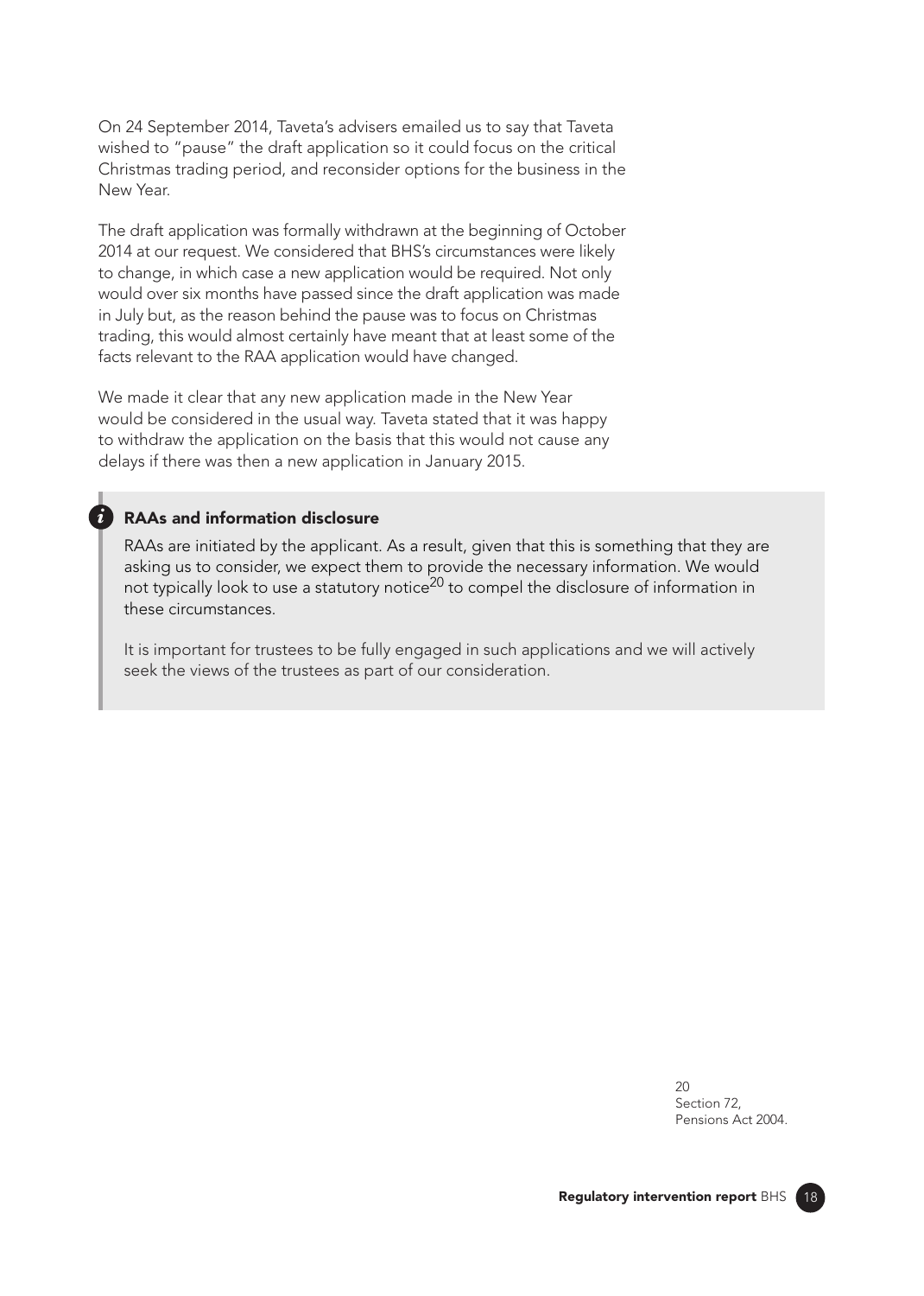### Run-up to the sale of BHS

After the RAA application was withdrawn, our case team decided that further work on the outstanding valuation would remain on hold until the beginning of 2015, as we expected to receive a new proposal at that time. On 8 January 2015 we contacted the trustees requesting an update in relation to Project Thor, and were informed that Taveta's advisers would be in touch. Taveta's advisers called us on 14 January to discuss Project Thor and, after some preliminary discussion, we told them that we were unable to give a formal view as we had not yet received an updated application.

On 26 January 2015, we became aware of media reports of a possible sale of BHS and were contacted by the trustees, who we asked for more information.

On 28 January 2015, the trustees advised us that they had still not received all of the outstanding information requested from the company necessary to complete their moral hazard analysis.

On 6 February 2015, Taveta's advisers contacted us to inform us about Taveta's decision to sell BHS. The trustees were also contacted by Taveta about the potential sale, and they had a meeting with Taveta and the prospective purchaser on 19 February 2015.

Where there is a potential sale of a sponsoring employer, we expect the employers to provide trustees with all the information they need to make an assessment of the likely impact of the sale on the employer covenant. However, in this case, despite concerted efforts by the trustees and their advisers, they were not given enough information to fully assess the impact of the sale on the employer covenant and, therefore, on the schemes.

On 3 March 2015, following further media speculation about the sale of BHS, we requested an urgent meeting with Taveta. The meeting was held on the following day, when we discussed the proposed share sale of BHS by Taveta (due to complete on 9 March 2015) and the potential for the purchaser, identified only as 'Swiss Rock', to execute a modified version of Project Thor.

We sought to understand what the impact of the proposed sale would be on the employer covenant and the schemes. At the meeting with Taveta, we raised the prospect of, and requirements for, a RAA along the lines of Project Thor. We highlighted that if the sale was a solvent sale, it would be difficult for us to understand how Taveta had demonstrated that insolvency could then be assumed to be inevitable. During our discussions, we made it clear that we could not give comfort that a RAA would be agreed and that Taveta should not represent to the buyer that there was any agreement to this by TPR.



Following media speculation about the sale of BHS, we requested an urgent meeting with Taveta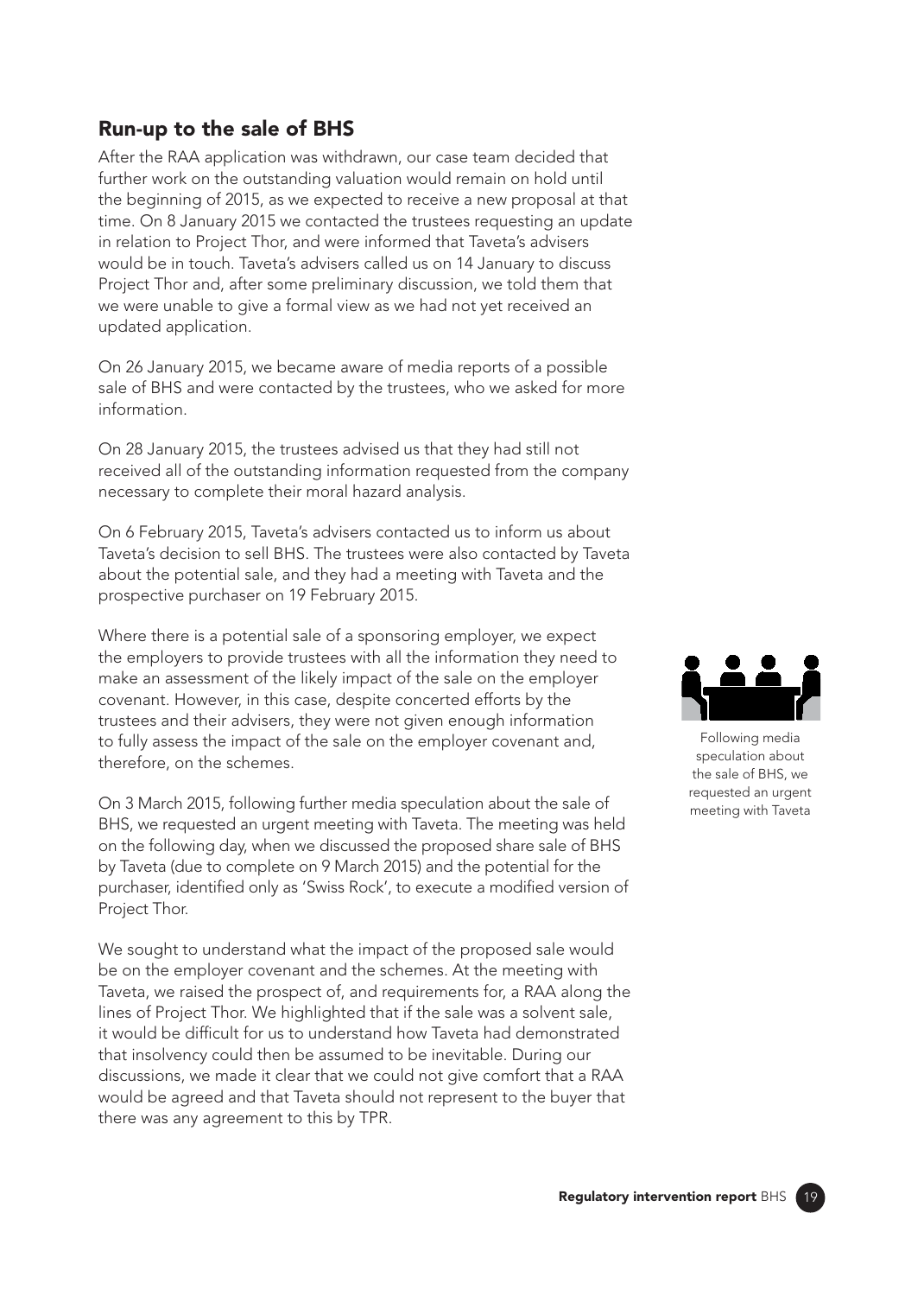On 5 March 2015, we sent a detailed letter to Taveta setting out the information it needed to provide to us so that we could properly consider a RAA on an urgent basis. However, no further information was provided. Neither we nor the trustees were therefore able to assess the merits of a potential application, or understand the impact of the sale on the employer covenant and the schemes. We had no further contact with Taveta before the sale of BHS concluded on 11 March 2015.

# The sale and TPR's investigation

The sale of BHS to Retail Acquisitions Limited (RAL) completed on 11 March 2015. Despite repeated attempts by us, the trustees and their advisers to obtain information from Taveta about the potential sale, (including at the meeting only the week before and in our letter of 5 March), we only learned that the sale had actually concluded when it was publically announced on 12 March 2015. We were not given any details about the terms of the sale or confrmation of the buyer before this announcement.

The announcement itself did not provide us with any clarity so we immediately contacted the trustees, who told us they had been unable to obtain any meaningful information. This only increased our concerns that the position in relation to the schemes may not have been appropriately addressed.

Immediately after the sale was announced on 12 March 2015, we made contact with Taveta and BHS (under new ownership, but still with responsibility for the schemes) to confrm that we were considering the impact of the sale on the schemes. In our letters, we noted that we were engaging with the employer and the buyer to understand the impact of the transaction on the schemes, and that we might need further information from Arcadia in due course. The letters also requested that no records relating to BHS be destroyed.

As part of the sale, Arcadia wrote off £216m of a £256m inter-company debt balance which we were informed was owed by BHS to Arcadia. In addition, it was agreed that Arcadia would be granted fixed and floating security over BHS in respect of the £40m which remained outstanding. The benefit of the secured outstanding amount was initially proposed by Arcadia to be provided to the schemes as part mitigation in any potential future compromise – however, the beneft of this security was never assigned to the schemes.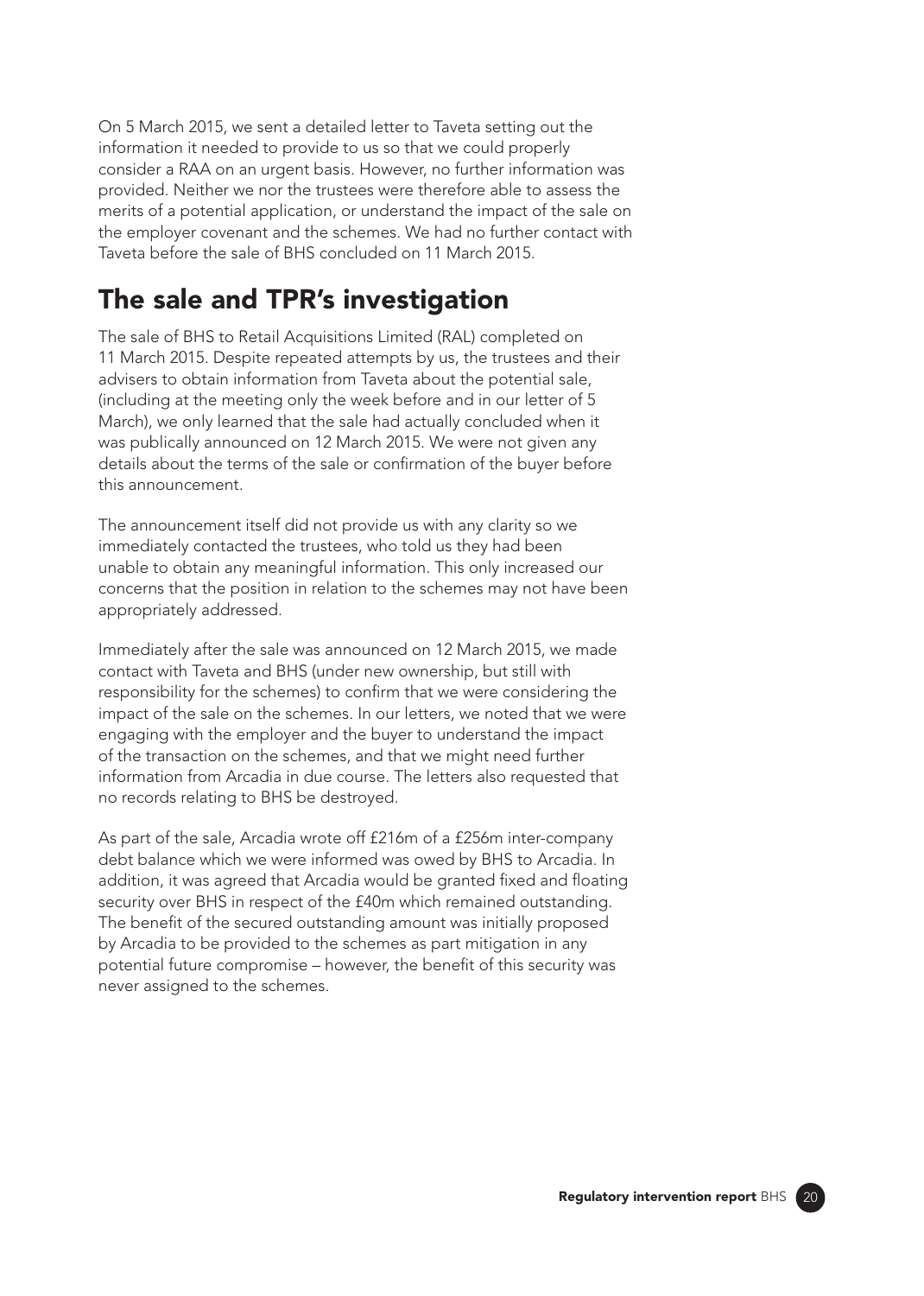Certain property transactions also took place as part of the sale, including the acquisition by BHS Properties Limited of Carmen Properties Limited and its subsidiaries (the Green family vehicle that previously acquired properties from BHS in 2001) for £1 from a further Green family company based outside the UK. While £30m of its debt was discharged by the Green family as part of the terms of the sale agreement, Carmen Properties Limited was itself still subject to a significant debt burden of £70m when sold to BHS Properties Limited.

We were informed that, on completion of the sale, BHS would be left in a position of having £63.5m cash and the potential of £119.1m of unencumbered properties (a total of £182.6m), with Arcadia guaranteeing the continuation of further loan facilities to the value of £110m.

Taveta also committed to pay pension contributions of £5m per annum into the schemes for the next three years, with matching amounts to be paid by BHS. These amounts combined would meet the amounts due under the 2012 valuation recovery plans for those three years, although the 2015 recovery plan had still not been agreed.

# The anti-avoidance investigation and consideration of our CN/FSD powers

When we learned that BHS had been sold, we immediately opened an investigation, with a view to establishing whether we should use our antiavoidance powers.

Our investigation sought to establish whether it was appropriate to exercise our anti-avoidance powers to seek a CN and/or a FSD in respect of the schemes. We therefore needed to examine the long and complex history of BHS, ascertain the circumstances surrounding its sale, and establish the impact of events on the schemes, both before and after the sale.

The investigation at that stage broadly focused on the following areas:

- the history of how BHS and the schemes were run
- the events leading up to the sale
- the impact of the sale on BHS and the schemes, and
- the impact of post-sale events on BHS and the schemes

'We immediately opened an investigation to establish whether we should use our anti-avoidance powers'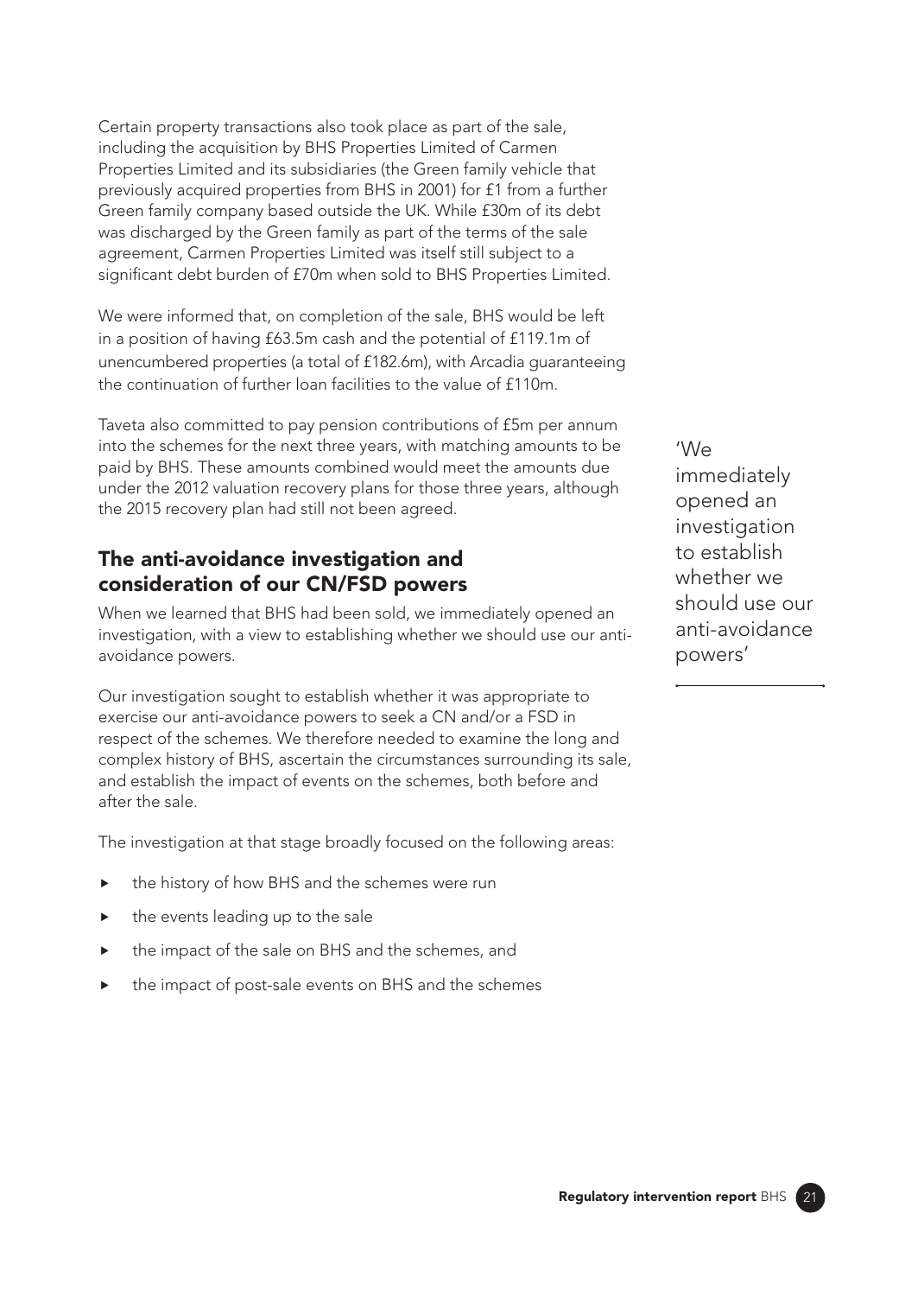#### *i* Anti-avoidance powers

We have power under the Pensions Act 2004 to issue a CN under sections 38 and 47 and/or a FSD under section 43, which are often referred to as our anti-avoidance or moral hazard powers.

#### Contribution notice

A CN requires a cash payment to be made to a scheme (or, in some circumstances, to the PPF by the respondent(s), which might be the scheme's sponsoring employer or a person(s) connected to or associated with the employer (including individuals).

A CN creates a debt due from the respondent(s) to the trustees or managers of the scheme, payment of which can be enforced by those trustees or managers (or the PPF, where the scheme is in PPF assessment). Alternatively we may enforce on their behalf.

In order for a CN to be issued under section 38 of the Pensions Act 2004, we must be of the opinion that the respondent(s) was party to an act, or failure to act, which either meets the 'main purpose' test or the 'material detriment' test.

- The 'main purpose' test is that one of the main purposes of the act (or failure to act) was either (a) to prevent the recovery of all or part of a debt due to the scheme under section 75 of the Pensions Act 1995, or (b) to prevent such a debt from becoming due, or reduce or compromise that debt.
- $\blacktriangleright$  The 'material detriment' test is met where we are of the opinion that the act or failure has detrimentally affected in a material way the likelihood of accrued scheme benefts being received by or in respect of members.

We must also be of the opinion that it is reasonable to require the respondent(s) to pay the sum specifed in the contribution notice. This will include, where relevant, consideration of issues such as the degree of involvement of the respondent(s) in the act or failure to act; the relationship the respondent(s) had with the employer; and the value of benefts which the respondent(s) receives or is entitled to receive from the employer.

We can initiate our Warning Notice procedure seeking a CN up to six years after the act in question occurred.

A CN may also be issued under section 47 of the Pensions Act 2004 following noncompliance with a FSD.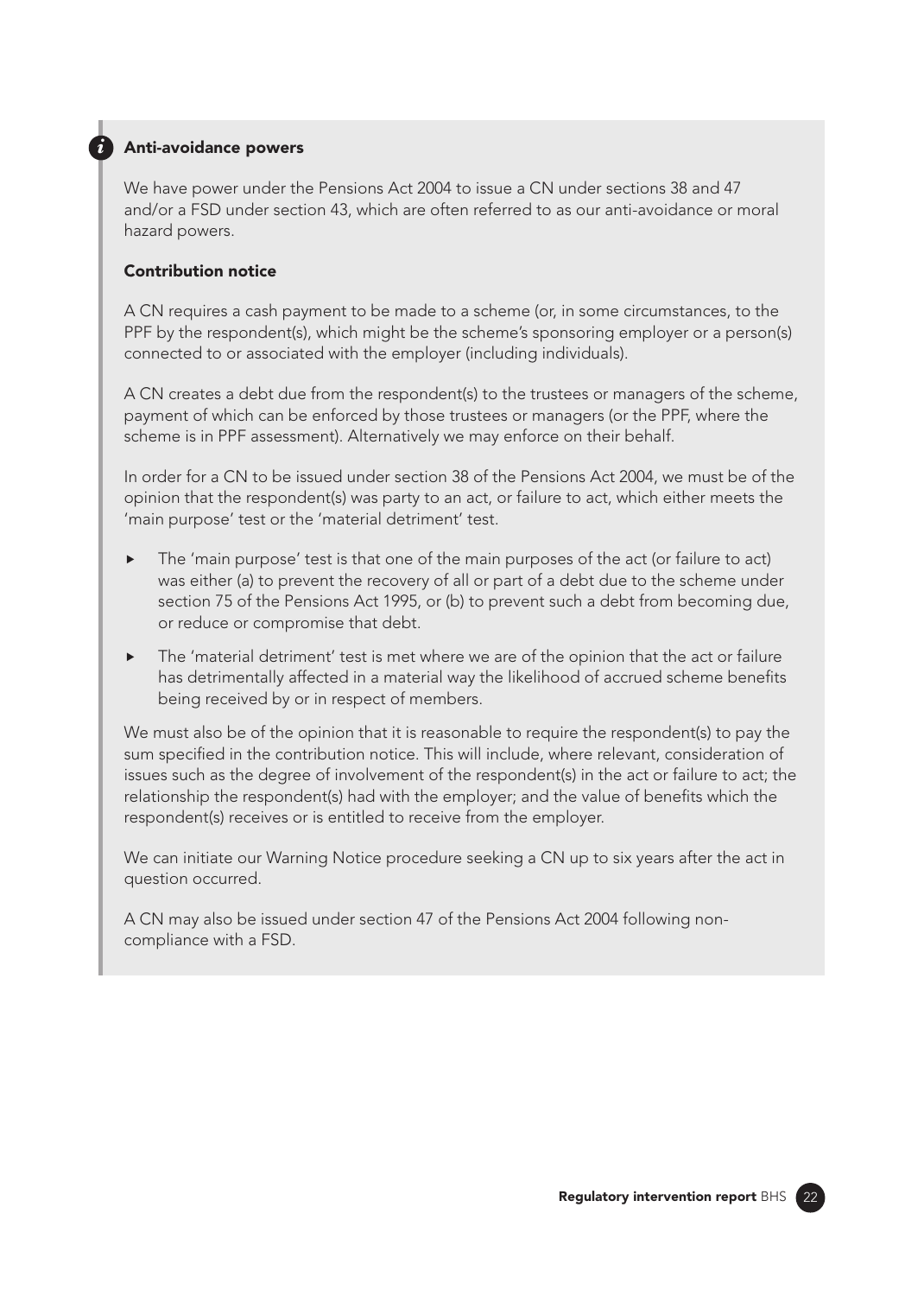#### Financial support direction

A FSD requires fnancial support for a scheme to be put in place by the respondent(s).

If a FSD is issued by the DP, the form and amount of any fnancial support will then need to be proposed by the respondent(s) concerned and approved by us. If we do not approve the financial support offered, then the law allows us to take further action to impose a CN under section 47 of the Pensions Act 2004 to require specifed support to be put in place.

As with CNs, the respondent(s) can be the scheme's sponsoring employer or a person(s) connected to or associated with the employer. In contrast to CNs, FSDs can only be issued to individuals in specific limited circumstances.

In order for a FSD to be issued, we must be of the opinion that the scheme's employer was either (a) a service company or (b) 'insufficiently resourced', at a time chosen by TPR (referred to as the 'relevant time').

Being 'insufficiently resourced' requires that an employer's resources are valued at less than 50% of its estimated section 75 debt<sup>21</sup> to the scheme at the 'relevant time', and that there is an associated or connected entity (or entities) that have suffcient value to make up the difference. The respondent(s) must have been either an employer in relation to the scheme or a person connected to or associated with the employer as at the relevant time.

We must also be of the opinion that it is reasonable to require the respondent(s) to provide fnancial support. This requires, where relevant, consideration of similar matters as noted above in relation to contribution notices.

We can initiate its procedure seeking a FSD up to two years after the 'relevant time'.

### Information-gathering

In all investigations it is essential that any information and documentation which may be pertinent to the investigation is preserved. Therefore, on opening our anti-avoidance investigation, we immediately wrote to everyone whom we considered at that stage was, or may have been, in possession or control of relevant documentation and information, alerting them to our investigation and asking them to keep, preserve and not destroy anything in their possession or control which we may have required.

21 The section 75 debt is the amount of money estimated by the scheme actuary to be required to secure the scheme's liabilities by purchasing life assurance annuities for each member of the scheme to pay their benefits in full.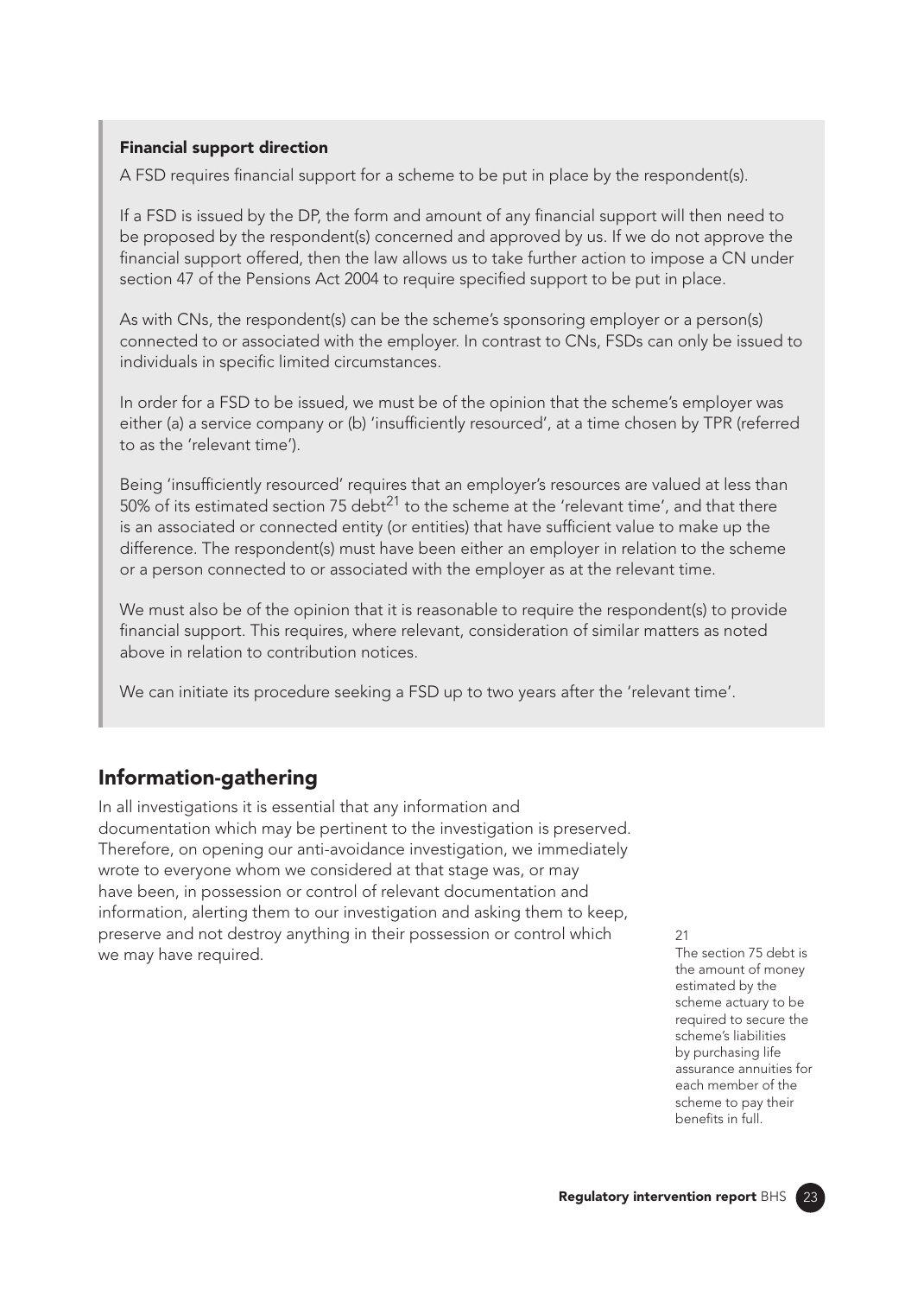#### *i* Section 72 information-gathering power

Section 72 of the Pensions Act 2004 gives TPR a wide-reaching power to require the disclosure of information and/or documents which are relevant to the exercise of our functions. A request can be issued to anyone who appears to us to be in possession or control of any such information/documents. Failure to comply with a Section 72 request is a criminal offence.

Over the course of the entire BHS investigation, we issued 123 formal notices requiring information using our statutory s72 informationgathering power. These notices were not only issued against the main parties involved with BHS but also to their professional advisers, connected parties and to banking and fnancial entities and individuals.

Use of the section 72 power was important in this case. In the early stages it allowed us to gather considerable information which provided an understanding of the events that had taken place. As the investigation continued we were able to be more targeted in the information we requested and this allowed us to focus on the central areas that would form our case, as well as discard areas of investigation that we had originally considered might be pertinent.



 123 s72 notices issued using our informationgathering power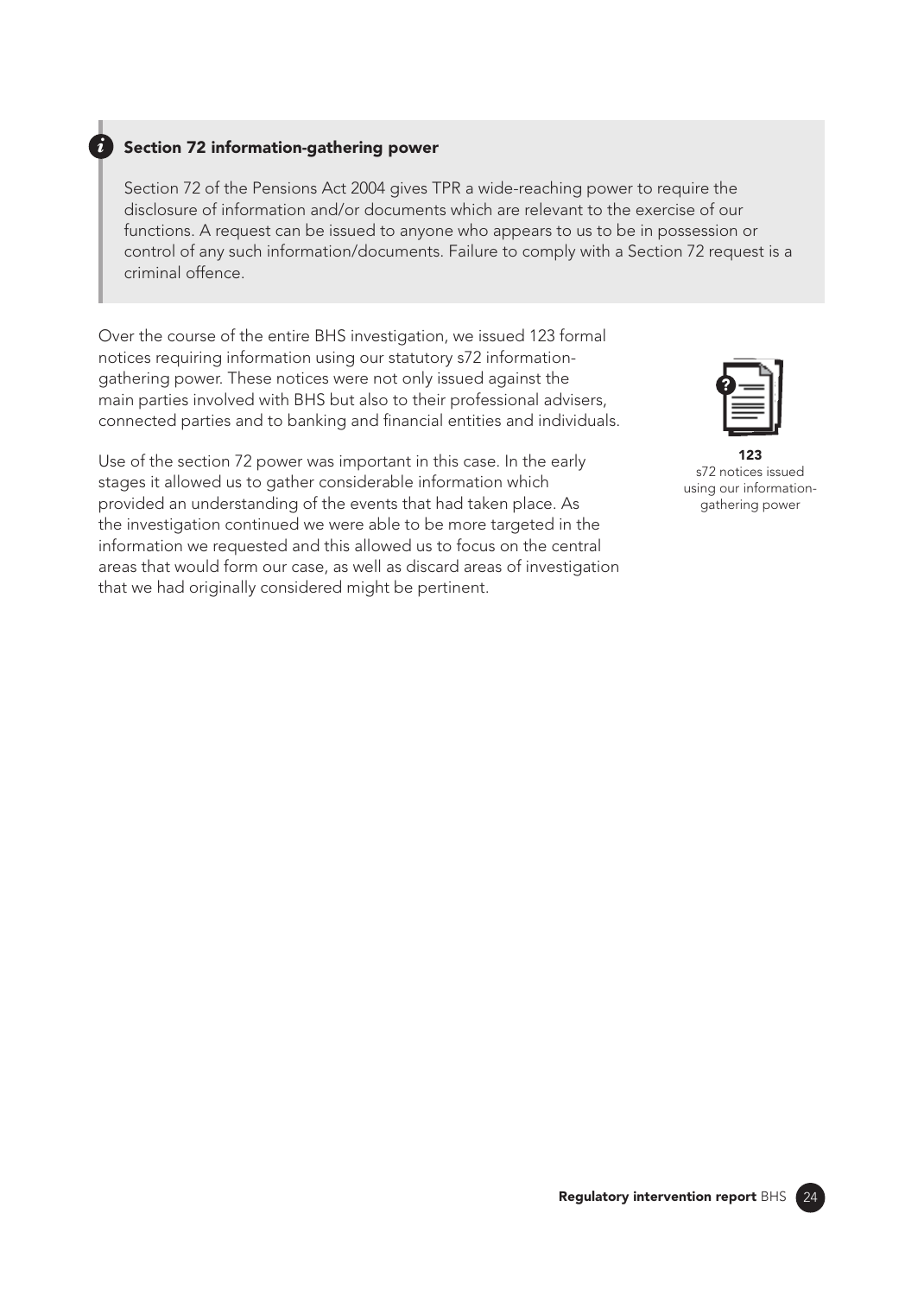#### *i* Our information-gathering powers

The focus of a s72 notice needs to balance competing factors:

- a wide-ranging s72 notice gathers a correspondingly wide response, in terms of information and documents. This helps us understand the wider context but takes longer to review.
- a narrow, targeted, s72 notice can be issued with a shorter timeframe for response and may be quicker to review, but generally results in a greater number of notices being required to obtain all the information/documents that might be needed.

We encourage the recipient of a s72 notice to engage with us early if they have any questions relating to:

- the scope or terms of the notice.
- the search process to be undertaken or underway and the manner or timing of production of documents.

We welcome active co-operation from parties issued with a section 72 notice and expect them to be willing to discuss any issues in an open and transparent manner, so as not to impede our investigation.

Tactics that we suspect are being used to delay or impede an investigation will be dealt with robustly.

Our approach is to actively take action to address what we believe to be non-compliance with s72 notices, which may include seeking a criminal sanction.

Information-gathering was a wide ranging and complex part of the investigation and, from the perspective of the number of parties that we approached for assistance and information, the scale of the exercise was unprecedented in terms of any we had carried out before. This included demands for access to, and subsequent review of, almost 100,000 documents, as well as meetings with various parties and stakeholders. We used specialist technology to help us review the large volume of documents we received and to analyse the responses for any gaps in the information we had received, and/or to identify additional areas of investigation.

We sought expert advice where necessary to inform our developing case and to test any emerging assumptions. This provided us with an independent view and was extremely helpful in focusing certain aspects of the investigation.

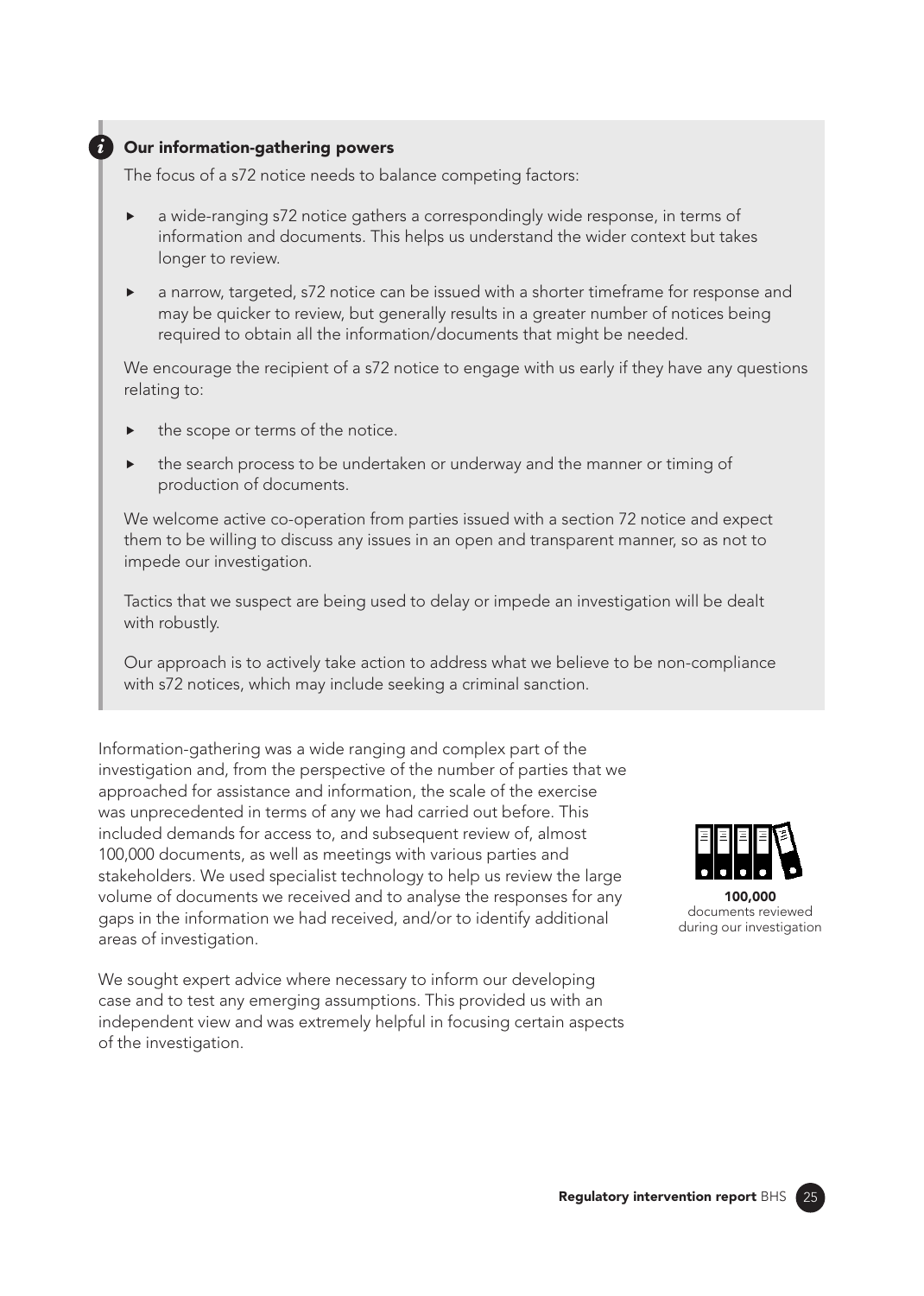# Challenges faced during the investigation

This complex investigation required us to interact with a large number of different individuals and corporate entities, many of whom were required to provide information and documentation, or assistance to us.

On the whole, our s72 notices were generally complied with but, as with any investigation, recipients often sought extensions or raised specifc issues with us if they found the timeframe or any other aspect of the notice challenging.

We recognise that the cost and resources required to comply with a s72 notice can be an issue for some, but we need to ensure compliance in order to regulate effectively.

In parallel with our continuing investigations we held discussions and negotiations about the schemes with the trustees, the employer, Sir Philip Green and his advisers, and representatives of Taveta Investments Limited and Taveta Investments (No.2) Limited. We also continued liaising with other stakeholders, in particular the PPF and the Department for Work and Pensions (DWP).

#### **Our approach to investigations**

At the early stages of any investigation, we will be robust in requiring the trustees and/or the employer to provide information, documents or analysis as requested.

We will approach any other parties we consider relevant where their assistance is seen as necessary or desirable to assist our investigation.

Where appropriate we will use specialist technology to manage and review large volumes of documents received.

We will also use independent experts to assist the case team in both informing the direction of the case and speeding up progress to reach the conclusion of the investigation.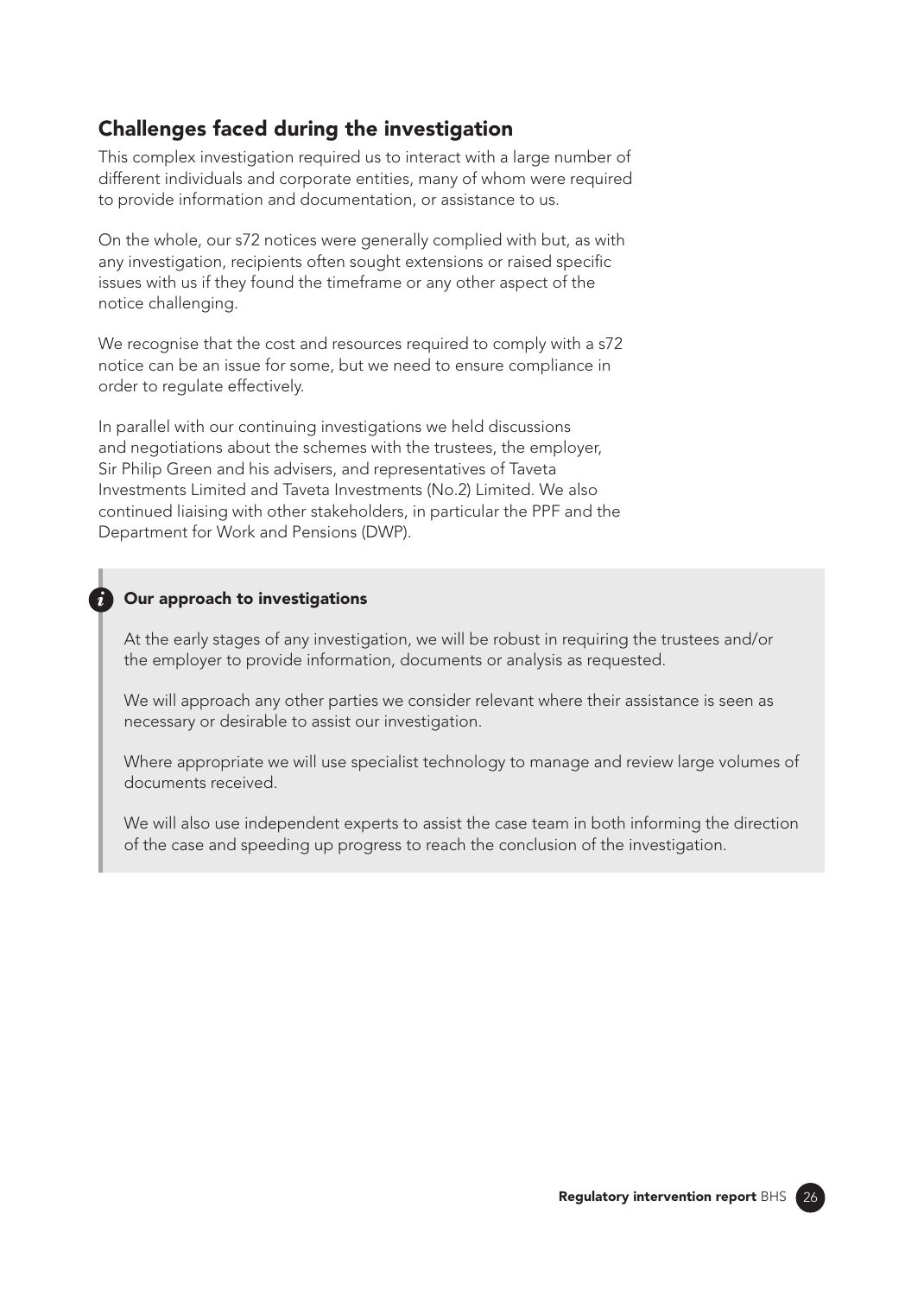# Post-sale events

Immediately after the sale we met with the buyer, RAL, and the trustees and their respective advisers to understand the impact on the schemes. We continued in discussion with them over the months following the sale, which included meetings with the BHS directors appointed by RAL, and also with Arcadia.

Arcadia was still involved with the BHS business after the sale. This was due to:

- ongoing central 'shared services' with BHS in accordance with the terms of the Transitional Services Agreement
- its position as a secured creditor
- the presence of some Arcadia-brand concessions in BHS stores from the period of Taveta's ownership of BHS, which continued after formal concession agreements were entered into with RAL.

During this time, the trustees were also having discussions with BHS about the 2015 scheme funding valuation.

# CVA and administration of BHS

On 3 March 2016, almost a year after the sale, the first formal steps were taken by the BHS directors to launch a Company Voluntary Arrangement (CVA)<sup>22</sup> in respect of BHS. The CVA imposed rent reductions on landlords of some BHS stores to address lease costs that were negatively impacting the business, to improve the fnancial position of BHS, and attempt to fulfil the 'turnaround strategy' for the business, enabling BHS to trade itself out of difficulties.

It was noted on the face of the CVA documents that addressing the costs of the property leases was only one of a number of steps needed to achieve this turnaround – the other key steps were a resolution of the pension liabilities, securing additional fnancing for the business, and further reduction of BHS's costs. As a consequence of the launch of the CVA the schemes automatically entered into a PPF-assessment period<sup>23</sup> as this is a qualifying insolvency event. We met regularly with the then BHS directors and the trustees, as well as continuing our ongoing work with the PPF, to pursue a resolution for the schemes.

#### $22$

A CVA is an insolvency process under Part 1 of the Insolvency Act 1986 by which a company can compromise or reschedule some or all of its unsecured debts. It is generally used to allow companies an opportunity to trade out of their fnancial difficulties.

#### $23$

An assessment period is the period after a qualifying insolvency event has occurred in relation to an employer of an eligible scheme, during which the PPF will assess whether or not it must assume responsibility for the scheme. See s132 of the Pensions Act 2004.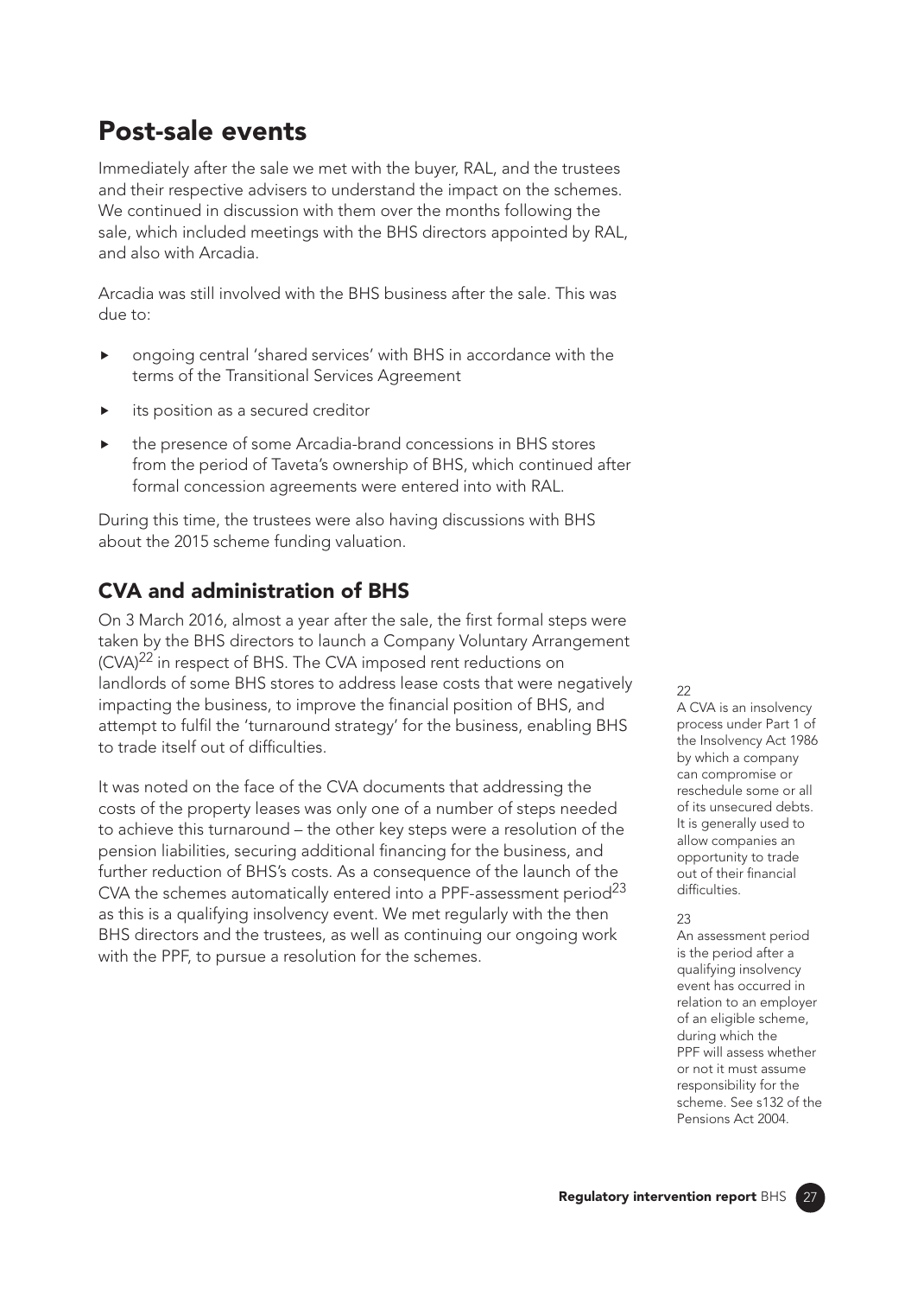#### **The Pension Protection Fund (PPF)**

The PPF is a public corporation created by the Pensions Act 2004, whose main function is to provide compensation to members of eligible DB pension schemes when there is a qualifying insolvency event in relation to the employer, and where there are insufficient assets in the pension scheme to cover PPF levels of compensation.

The PPF is funded by compulsory annual levies on eligible schemes.

Although the CVA was launched, with the landlords unanimously voting for a reduction in the future rents payable to them by BHS, the BHS directors fled for administration on 25 April 2016 by reason of insolvency. Despite the successful launch of the CVA, the board of BHS Limited failed to secure adequate additional finance to fund the turnaround and, after discussions with Arcadia as a secured creditor of BHS, agreed to put BHS Limited into administration.

Philip Duffy of Duff & Phelps was suggested as the insolvency practitioner, and he and his colleague Benjamin Wiles were appointed joint administrators of certain companies in the BHS Group by the directors on 25 April 2016. They took over from the BHS directors in managing BHS's affairs, which included responsibilities as the employer to the schemes.

### The conclusion of our Warning Notice investigation

By the time BHS fled for administration in April 2016, we were reaching the closing stages of our investigation for the purposes of preparing Warning Notices, but still had certain avenues to explore. Those aspects became all the more critical as a result of the insolvency.

The investigation, crucial as it was, also had to take account of all attempts by the administrators to try to secure an alternative outcome for the employer (and consequently the schemes), which included attempts to achieve a sale of the business as a going concern. We remained available to review any proposals that might be forthcoming from a potential buyer, who might also be seeking clearance as part of the terms of the deal.

Ultimately, despite the attempts of administrators to secure a sale of BHS as a going concern, and of the various parties to achieve a different outcome, BHS ceased trading in August 2016. Given the funding position of the schemes and without an ongoing employer or the prospect of one, our investigation continued to seek to secure a better outcome for the BHS members than the schemes transferring to the PPF at the end of the assessment period. Our investigation resulted in Warning Notices being issued on 2 November 2016.

'We remained available to review any proposals that might be forthcoming from a potential buyer'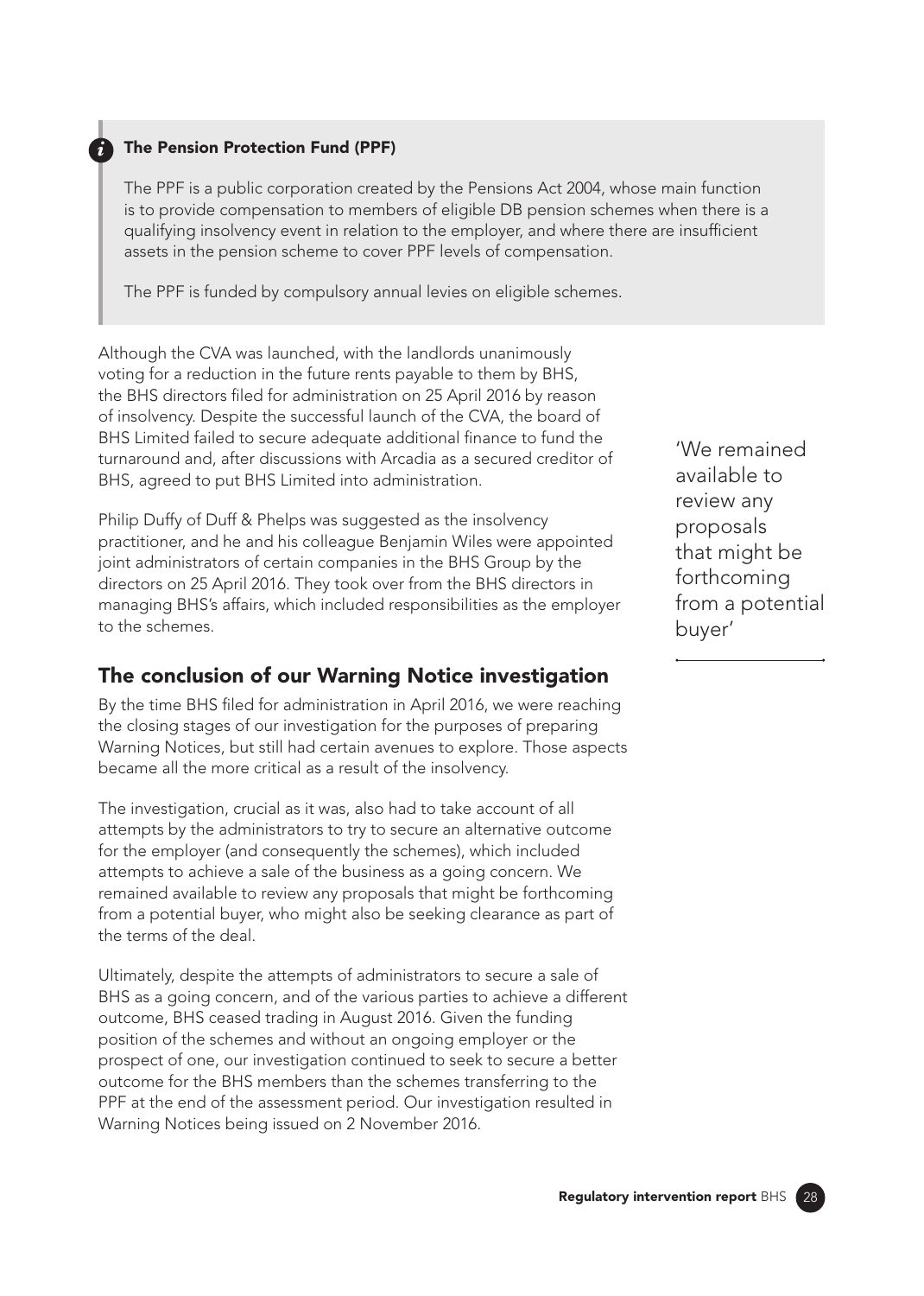# The Warning Notices

#### **Our approach to CNs and FSDs**

If we conclude that the use of the CN or FSD powers may be appropriate, our case team will draft a Warning Notice, setting out our case, and issue it to the potential respondent(s) of the action. The Warning Notice will also be served on any other entity or person we believe is a 'directly affected party', for example the employer and the scheme's trustees.

After we issue the Warning Notice, the respondents and directly affected parties can respond, and the case team may investigate further and decide whether to refer the case to the Determinations Panel, who will then decide whether or not it is appropriate to issue a CN and/or FSD. After the Determinations Panel has issued its determination notice in the case, its decision can be referred to the Upper Tribunal for a re-hearing. Any appeals thereafter on points of law will be heard frst by the Court of Appeal, and then by the Supreme Court.

### The respondents

It was our view that we had sufficient documentary and expert evidence to issue Warning Notices to various respondents, seeking both CNs and FSDs.

The respondents to the CN case were individuals or companies who we believed were parties to an 'act' that had caused material detriment and/or the main purpose of which was to avoid liability to the schemes. Consequently, we issued Warning Notices stating our case to Sir Philip Green, Taveta Investments Limited and Taveta Investments (No. 2) Limited, as well as to Dominic Chappell and Retail Acquisitions Limited, as buyers of BHS.

As noted at the outset of this report, because settlement was reached, Sir Philip Green, Taveta Investments Limited and Taveta Investments (No. 2) Limited have not responded to our fndings or to the allegations in the Warning Notice. In addition, the settlement reached was expressly on the basis of no admission of liability on the part of Sir Philip Green or the associated Taveta companies.

Our case was that Sir Philip Green, a director of the BHS group companies until 11 March 2015, was a key decision-maker in relation to its fnancial and business affairs from the time of its acquisition by the Green family in 2000. We also alleged that the Taveta group was, at all material times, majority owned by the Green family, with Sir Philip Green also a key decision-maker in relation to its fnancial and business affairs and those of each of its subsidiaries and that, when Taveta purchased BHS in 2009, this brought BHS into the wider Green family's Taveta group.



We had sufficient documentary and expert evidence to issue Warning Notices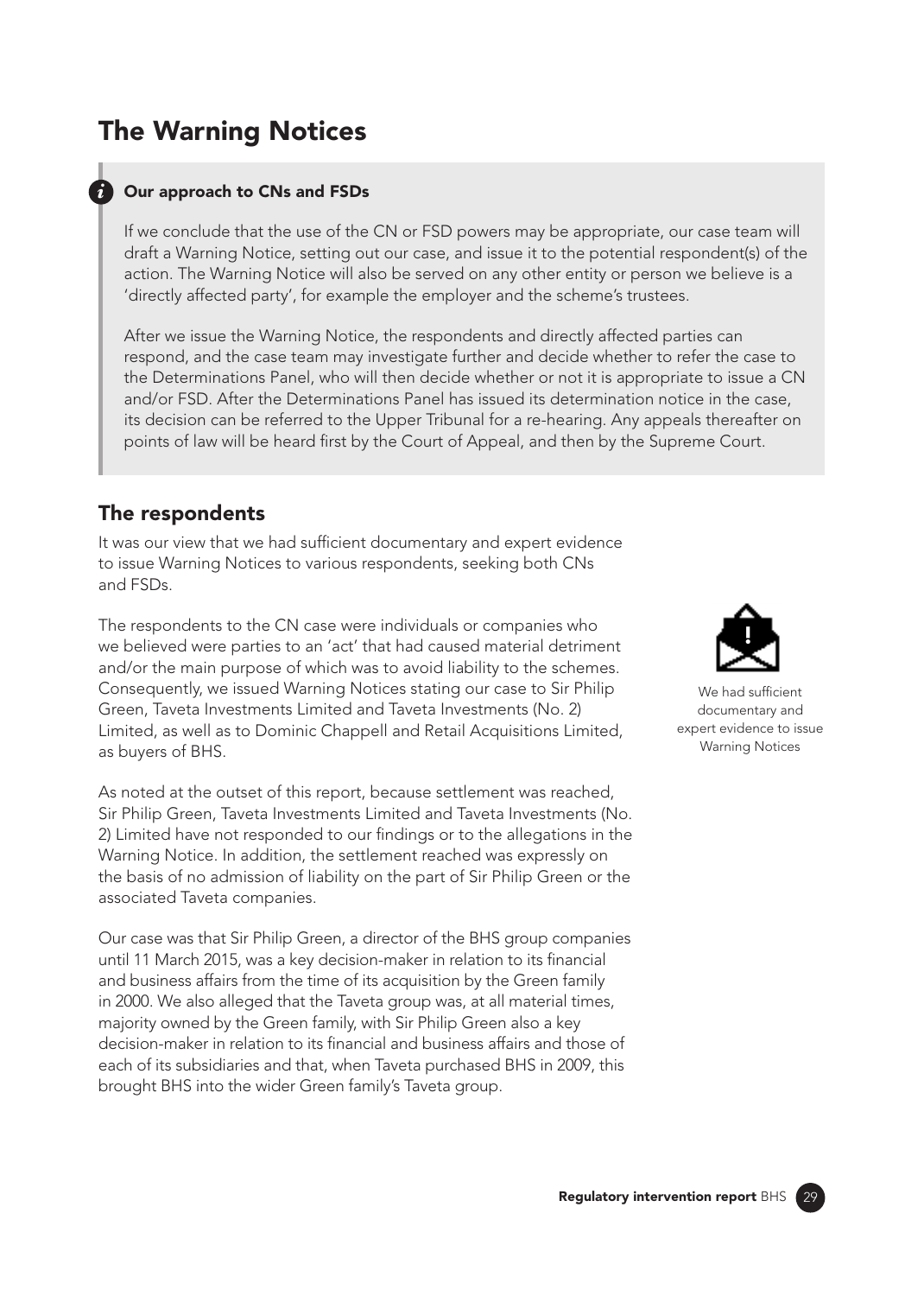Taveta also owns Arcadia, and the purchase of BHS was intended to turn around BHS as a loss-making business, and provide savings for BHS and Arcadia through a shared management structure, with central services provided by Arcadia and re-charged to BHS. It was also intended to increase proftability, primarily from the introduction of Arcadia-brand concessions into BHS stores. BHS's store portfolio had significant floor space and the insertion of Arcadia concessions was intended to increase customer footfall and turnover.

Accordingly, our case was that Taveta, Arcadia, and the Green family as owner, were instrumental at all material times in the progress of the BHS business, and at all key stages in its reorganisation and integration into the Taveta group.

Our Warning Notice alleged that, after the sale in March 2015, Arcadia and its parent Taveta (and, by extension, the Green family and Sir Philip Green) still benefted from BHS and key elements of the relationship established during the period of Taveta's ownership and control. We alleged that this was both through continued provision of Arcadia's central 'shared services' arrangements and the continued presence of Arcadia concessions in BHS stores. It was also alleged that after the sale, Sir Philip Green, Taveta and Arcadia continued to have involvement in the management of BHS, and both sought and were given updates as to the implementation of the 'turnaround strategy' and developing business plan for BHS. We argued that this was further highlighted by their continued involvement with the pension schemes, which eventually culminated in Sir Philip Green's public expression of a desire to achieve a voluntary solution for the schemes and a satisfactory outcome for the members, made on 9 September 2016.

Our Warning Notice also alleged that this involvement in the BHS business had also historically extended to involvement with the schemes and, over the first nine years from the acquisition of BHS by Green family companies, Sir Philip Green had taken an active interest in both schemes' funding. Our position was that this continued after BHS transferred to Taveta, and included oversight of the negotiations with the schemes' trustees over employer contributions.

Our case was that from having a surplus on an ongoing basis at the time of acquisition in 2000 until the 2006 valuations, the schemes' funding levels dropped to their positions of significant deficits at the time of the sale. As already acknowledged, we recognise that the emergence and increase in the size of the deficit of the schemes was in part due to economic and demographic factors which have affected nearly all DB schemes.

'We recognise that the increase in the size of the deficit of the schemes was in part due to economic and demographic factors'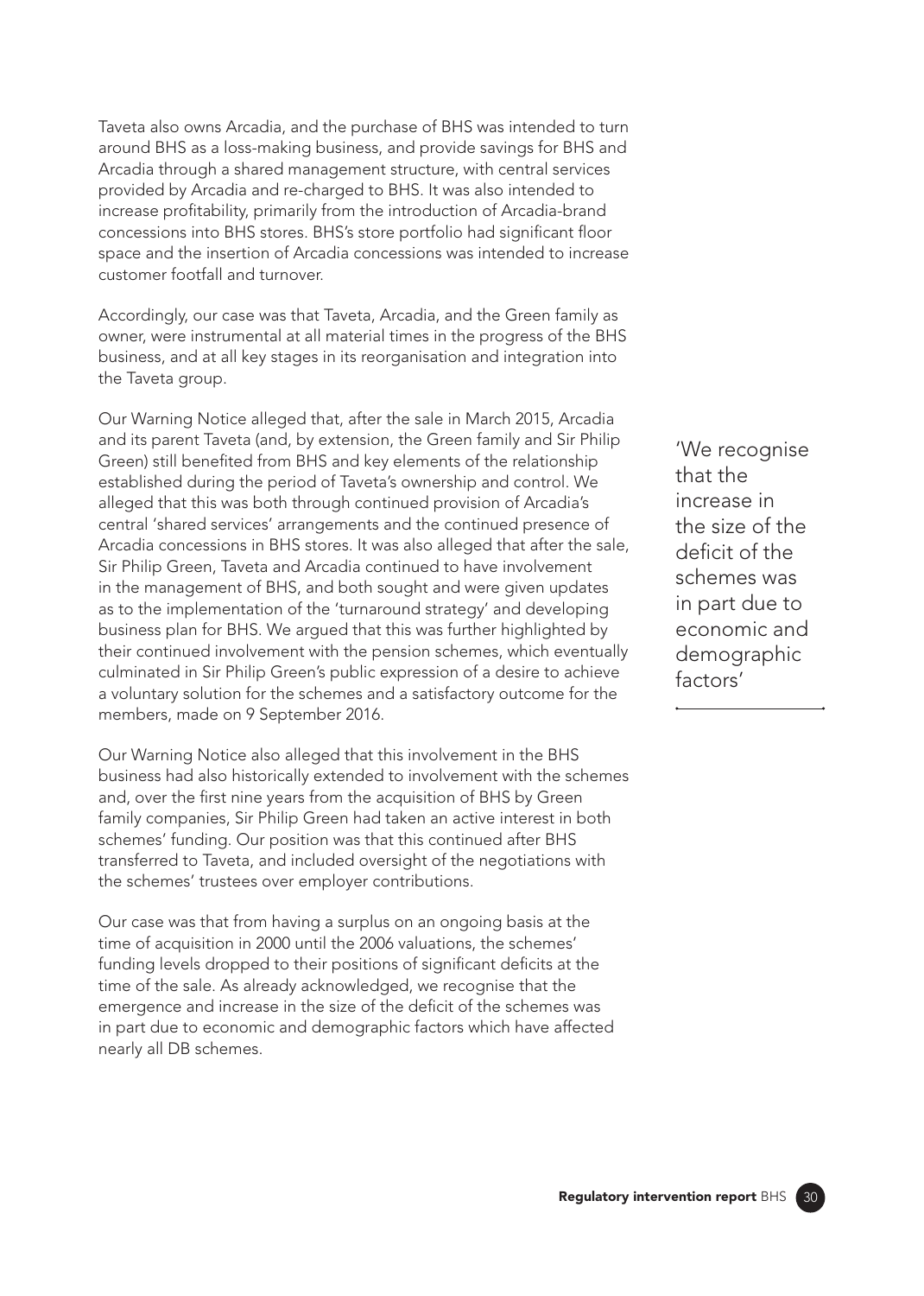Our Warning Notice alleged that, during this time, Sir Philip Green was personally involved with the schemes, including investment issues, the 2012 valuation and recovery plan negotiations, and the appointment of new trustees and advisers. We also alleged that this extended to Sir Philip Green being the driving force behind Project Thor (and the decision to pause it) as well as behind the sale of BHS itself which, we alleged, was completed without having provided appropriate mitigation for the schemes.

Based on our investigations, we considered who it would be reasonable to pursue for a CN and/or FSD. We were of the view that Sir Philip Green, and the Taveta group companies owned by the Green family, had the most infuence over BHS and the schemes, and had been the key decision-makers in relation to BHS.

We issued the Warning Notices on 2 November 2016. Given the protracted history and complex issues in the case, each Warning Notice was over 300 pages long and set out the background, specific evidence and legal arguments as to why we considered it reasonable for the respondents to have to support the schemes. The Warning Notices were also accompanied by a bundle of supporting evidence and expert reports amounting to approximately 13,000 documents in total.

We gave careful consideration to the support we should seek for the schemes and we sought a CN from Sir Philip Green and Taveta Investments (No 2) Limited. In the Warning Notice, we argued that the statutory tests for a CN were met for each of them in relation to the 'act' of the sale of BHS. We argued that the main purpose of the sale was to postpone BHS' insolvency to prevent a liability to the schemes falling due while it was part of the Taveta group of companies ultimately owned by the Green family, and/or that the effect of the sale was materially detrimental to the schemes. We argued that it was reasonable in all the circumstances of the case to impose a CN, given the overall history of control and involvement with the BHS business and with the Schemes.

We also sought a FSD from Taveta Investments Limited and Taveta Investments (No. 2) Limited. In the Warning Notice, we argued that the statutory tests for a FSD were met for the former parent companies to provide fnancial support to the schemes. When deciding on the reasonableness of a FSD, we considered the history of control and involvement with the BHS business and with the schemes, the benefts secured during the period of ownership of BHS and their significant resources.



Warning Notices issued on 2 November 2016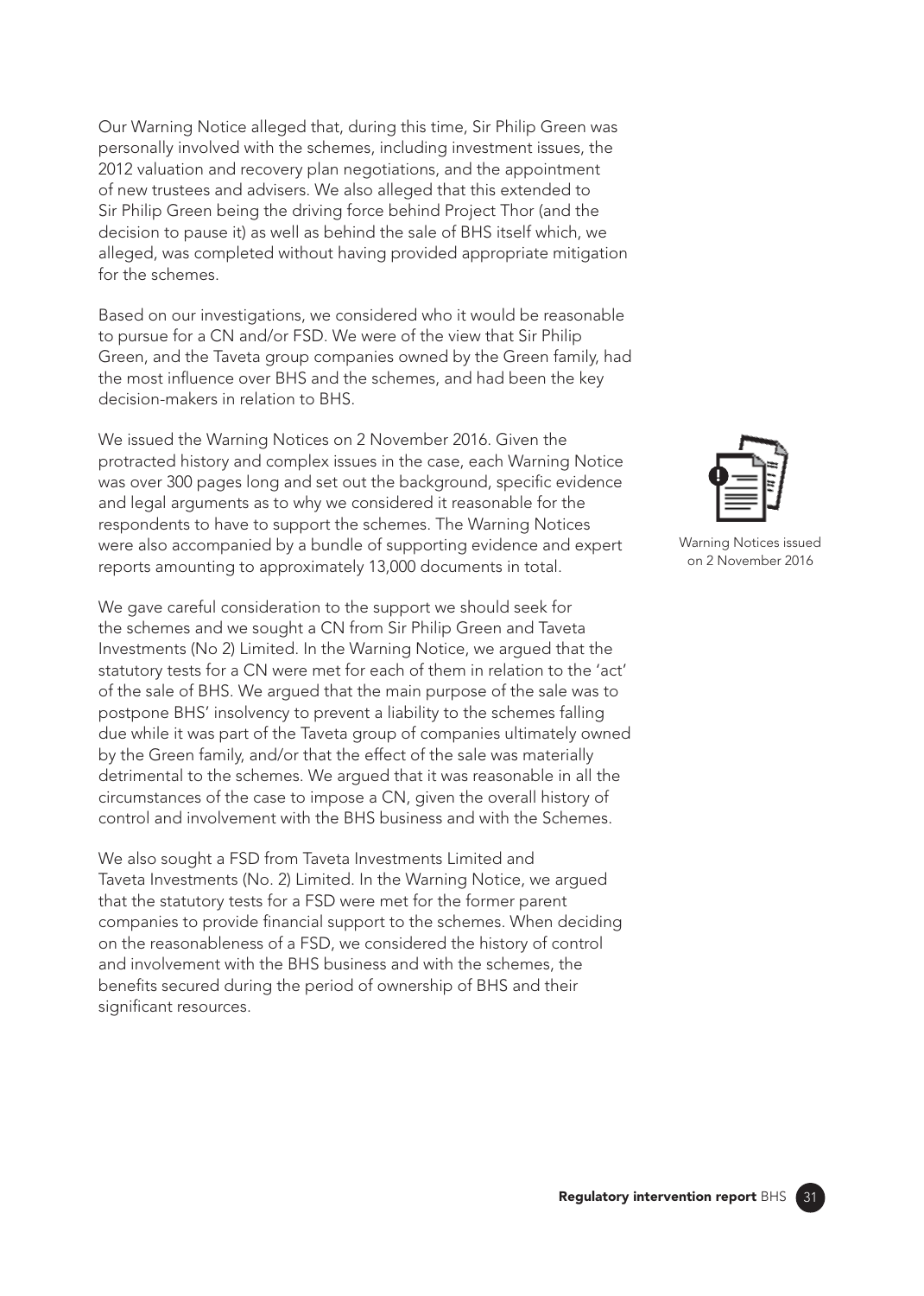# Settlement discussions and outcome

Throughout the course of our investigation we continued to engage with Sir Philip Green, representatives for Taveta Investments Limited and Taveta Investments (No.2 Limited), the trustees, the employer and the PPF regarding potential settlement. Our case team conducted these discussions on a 'without prejudice' basis and without interruption to the investigation. Settlement discussions were conducted with involvement from senior management and oversight was provided by our Executive Committee. All parties made considerable efforts to reach an outcome that would be better for members without the delay, cost and inherent risks of protracted regulatory proceedings.

### Before the Warning Notices

Arcadia proposed three offers in February and March 2016, as a way of supporting the aims of the CVA and to help BHS avoid a subsequent insolvency.

We rejected the first two offers because we considered that the amounts offered were insufficient. We also made clear, and continued to make clear throughout the discussions, what we required in order to reach a settlement. We received a further offer in March 2016 which built on the work that had been undertaken during Project Thor and involved a new pension scheme being established to which the members of the schemes could transfer. However, we rejected this offer as we considered that it lacked sufficient detail and, more fundamentally, was insufficient to ensure that the new scheme could continue on an ongoing basis with little or no supporting covenant.

Discussions continued about what an appropriate solution would be. We were clear that any settlement must provide a good outcome for members and protect the PPF. Therefore, we worked closely with the schemes' trustees and the PPF throughout.

While a further offer was made at the end of October 2016, and even though we recognised that efforts had previously been made by Sir Philip Green, Taveta and their advisers to reach a settlement, we concluded that we had not received a sufficiently comprehensive proposal in respect of the schemes. We had unresolved concerns about the ongoing risk that the structure of the proposed new scheme would represent to the PPF. Despite these concerns, we concluded that the proposal represented an opportunity to continue constructive dialogue with a view to reaching a settlement, and discussions continued.

'We had not received a sufficiently comprehensive proposal in respect of the schemes'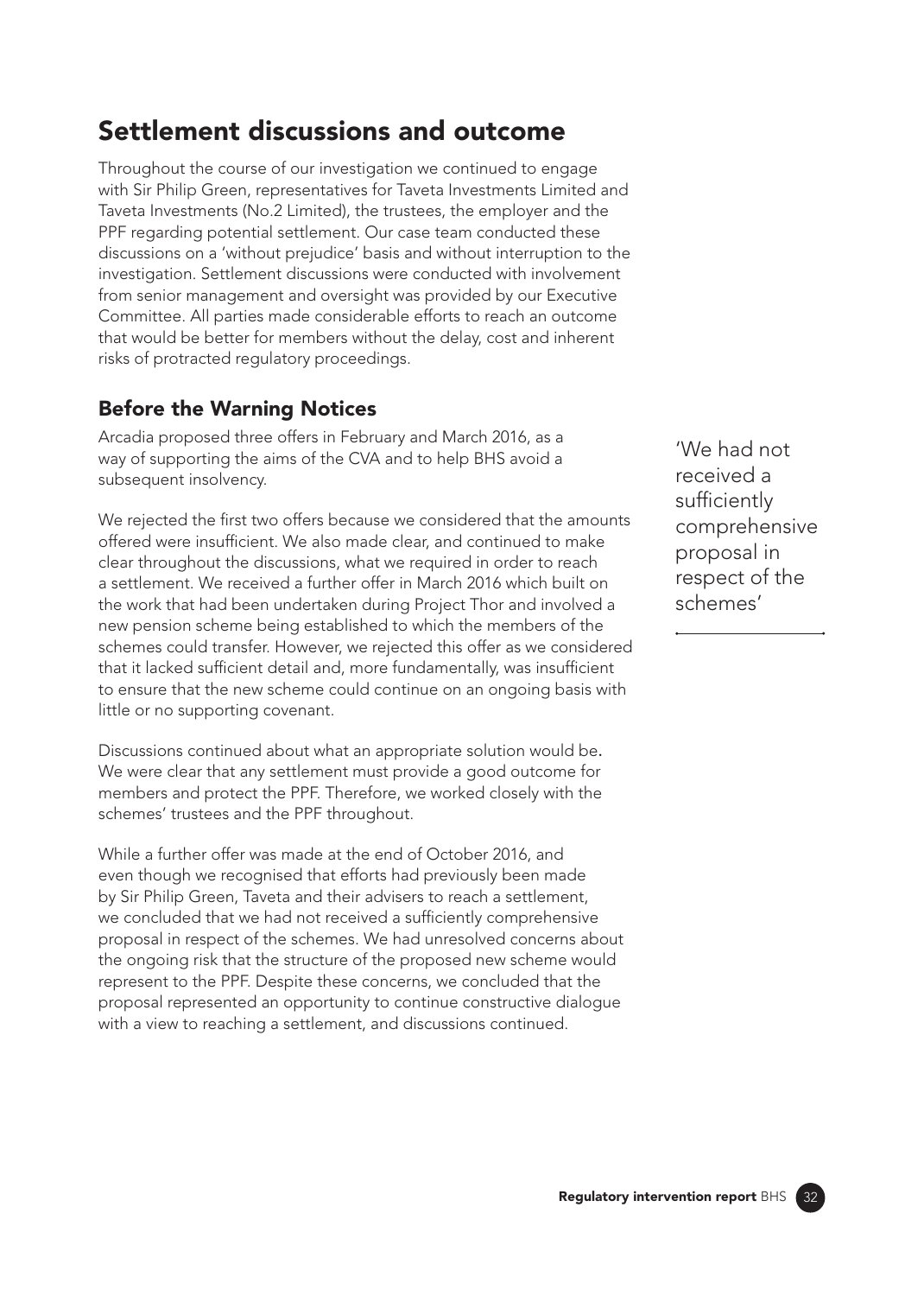Throughout the discussions, we maintained a parallel track of pursuing our ongoing investigation into the use of our powers. While we may in appropriate circumstances be willing to enter into discussions to resolve the problem without the use of formal enforcement, we will not let these discussions deter us from establishing our case or allow them to erode time and resources to the detriment of our case. In this case we felt that it was appropriate to issue the Warning Notices even though settlement discussions were also taking place.

#### Key message

We are open to consider offers of settlement but we will not be distracted or deterred from continuing our investigations.

### After the Warning Notices

A key goal throughout was to pursue our investigation in tandem with any settlement discussions, to demonstrate that we would not be deterred from pursuing regulatory action while we remained open to an appropriate settlement. Issuing the Warning Notices was a critical step in support of these parallel aims.

Discussions continued with Sir Philip Green, his advisers and all relevant parties, and we reached agreement on 28 February 2017 that led us to stop the regulatory action against Sir Philip Green, Taveta Investments Limited and Taveta 2 Limited.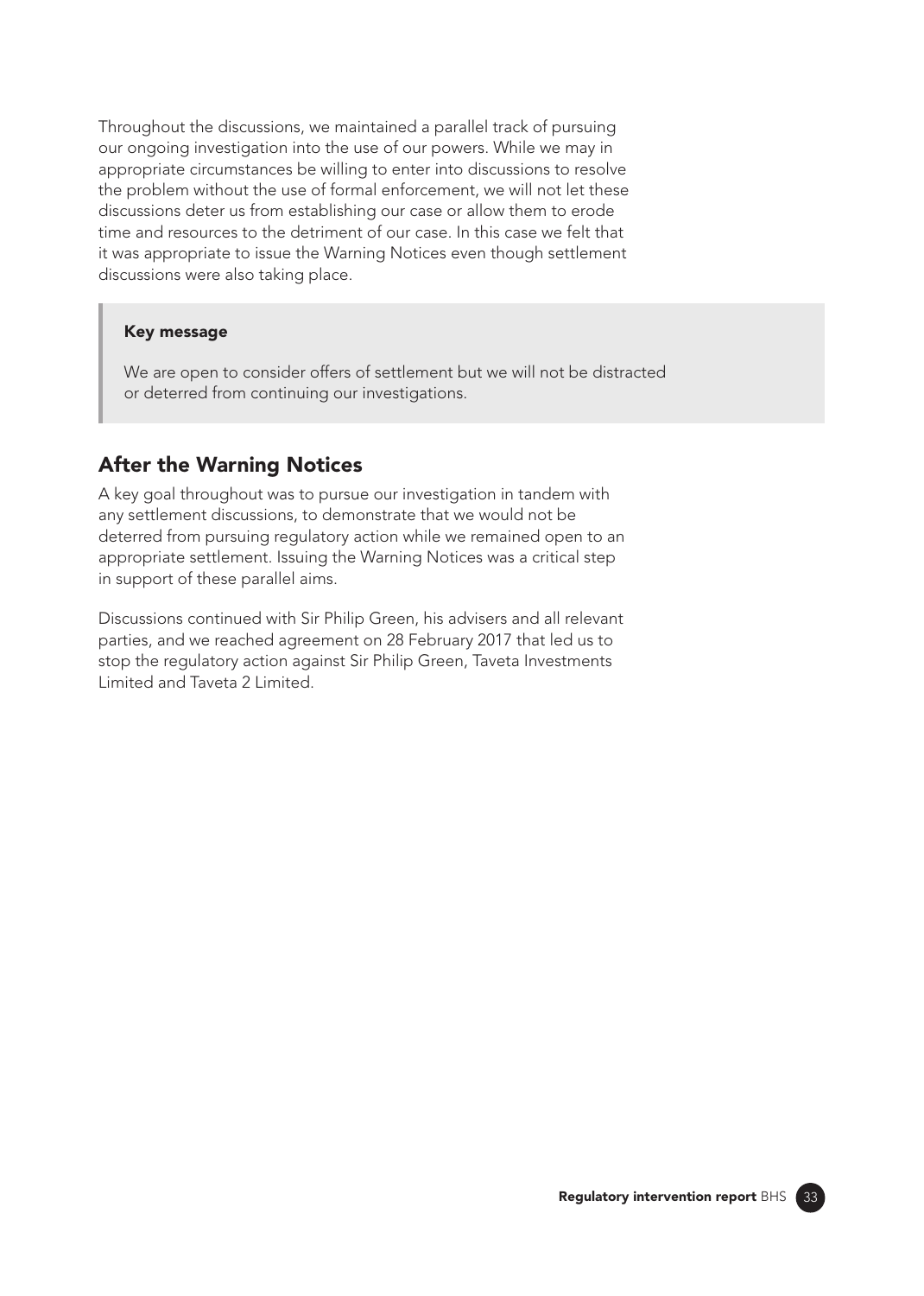#### *i* The settlement – headlines

£343m has been placed in a fully independent escrow account to fund a new scheme. An additional amount of up to £20m is being held in other accounts to cover expenses and the costs of implementing the voluntary member options and the new scheme.

Existing members of the schemes now have three options:

- to transfer to the proposed new pension scheme
- to opt for a lump sum payment if eligible
- to remain in their current scheme (which is expected to eventually transfer to the PPF)

The lump sum payment option will be available to members with small pots of up to £18,000 in total value. Those who choose not to take a lump sum and opt to transfer to the new scheme will be entitled to the same beneft structure as all other members. The new scheme will also be eligible for the PPF.

The starting pension (on transfer to the proposed new scheme) will be the same as with the original BHS schemes. Members under 60 who transfer to the proposed new scheme will therefore not be subject to the 10% reduction in their starting pension that applies to members in the PPF. Benefts payable in retirement and built up before April 1997 will increase at 1.8% per year. This compares to nil increases for pre-1997 benefts provided within the PPF.

Each member will be notifed by the BHS schemes' trustees about the options available to them. In order to support members facing potentially diffcult fnancial decisions, we insisted on a free helpline offering members support with their options

If the proposed new scheme structure cannot be implemented within 15 months, £343m will be transferred to the original BHS schemes. This amount is expected to be sufficient for the trustees to purchase annuities for all members at a level in excess of the PPF compensation.

Unusually in this case, we granted clearance and entered into a settlement deed with all the relevant parties involved in the settlement discussions. The deed included details about the implementation and structure of the new scheme that will be set up. The reason the structure was included was because it was a key part of applying the settlement monies in such a way as to ensure that members would receive the best possible outcome in terms of their benefts, while also being consistent with the overall settlement objectives that are set out in the following section. It was therefore key that the ongoing structure was understood and agreed to by all parties.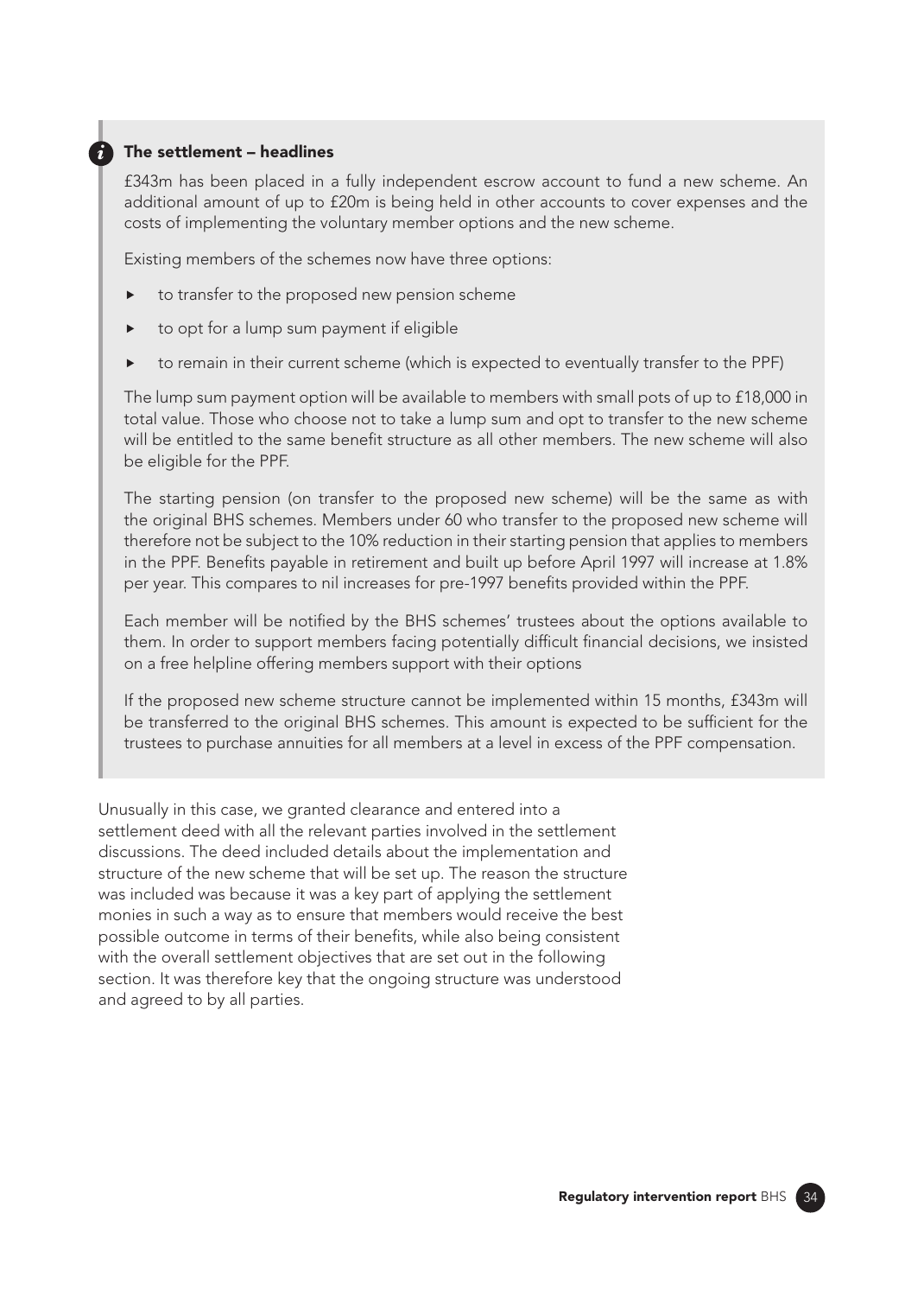On average, the new scheme will offer members benefits of around 88% of the value of their full BHS scheme benefts. How much individuals receive will vary according to their particular circumstances including their age, their length of service with the scheme, and when that service occurred. For the vast majority of members (more than 99%), the value of benefts offered in the new scheme will be 80% or more of the value of their full BHS scheme benefits. The benefits that the vast majority of transferring members are expected to receive are above PPF level.

Once the £343m, along with any additional amount in respect of member options, is paid into the new scheme, the scheme is expected to be well-funded $^{24}$ :

- with a surplus of around £100m on an low-risk ongoing basis<sup>25</sup>
- $\triangleright$  with a surplus of around  $f80m$  to  $f90m$  on a PPF basis<sup>26</sup> (depending on the number of eligible members who chose to take a lump sum payment).

# Our objectives for a settlement

In concluding that the settlement was sufficiently strong to allow us to cease our regulatory action, we were focused on two of our statutory objectives – to protect members' benefits and to protect the PPF. Therefore we ensured that:

- the new scheme would offer benefits that were higher than those provided for by PPF compensation and as close as possible to those promised under the BHS schemes
- the new scheme would be PPF eligible
- the new scheme would be funded in excess of the level required to meet PPF compensation<sup>27</sup>
- the new scheme would be sufficiently well funded on a 'low risk' funding basis to ensure that it had an extremely high chance of being able to meet all the members' new scheme benefts in full
- $\blacktriangleright$  the new scheme would have robust governance and controls in place with three independent trustees

#### 24

These calculations are as at 19 December 2016, the 'strike date' at which the levels of members' benefits in the new scheme were set.

#### 25

The low-risk basis includes an allowance for future investment returns in line with gilt yields plus 0.5% p.a. along with prudent assumptions for infation and mortality.

#### 26

Using assumptions for a valuation in accordance with Section 179 of the Pensions Act 2004.

27 Section 179, Pensions Act 2004.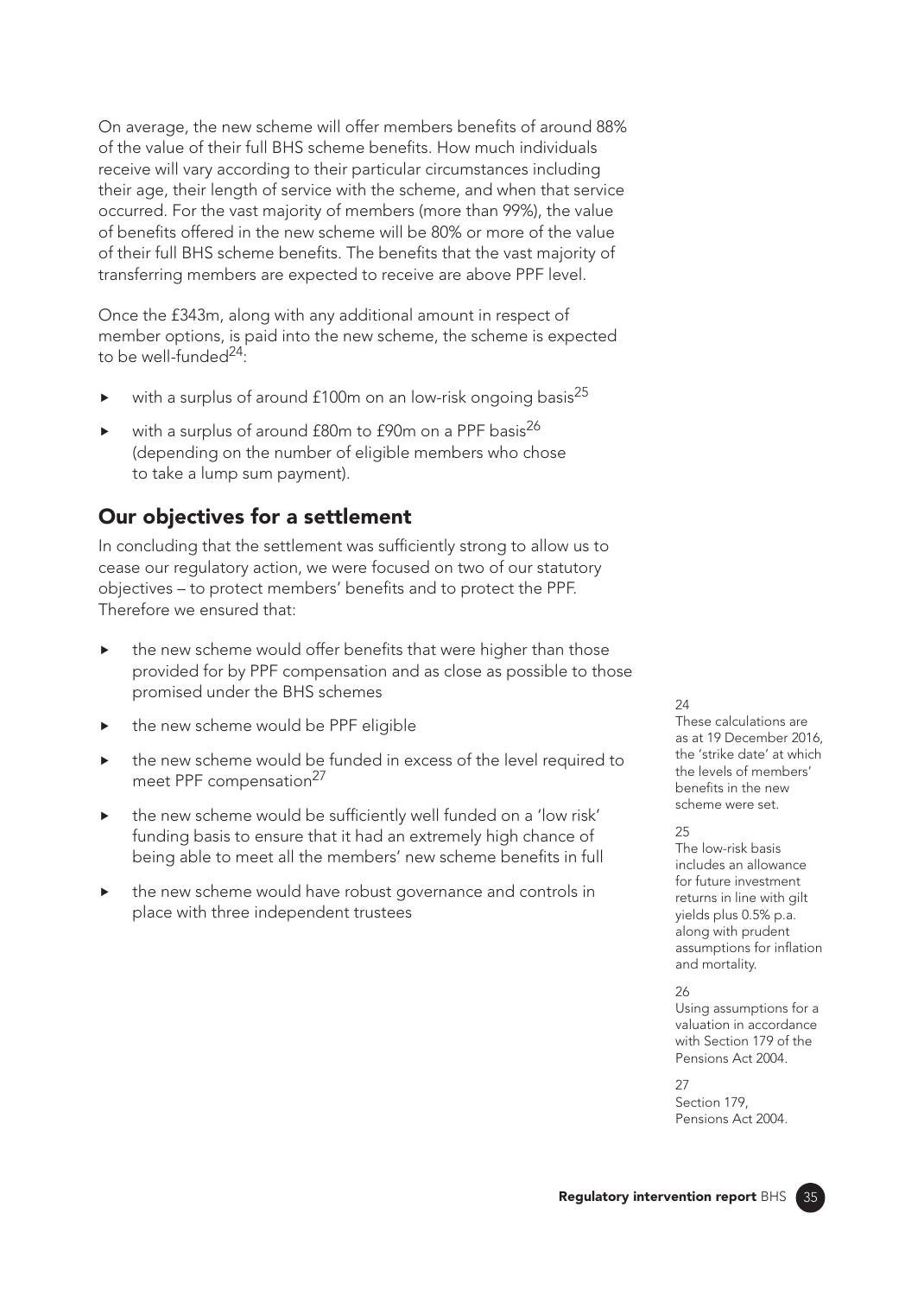During the settlement discussions, one of our objectives was to ensure members' benefits were as close as possible to the benefits they could have expected from the schemes. We treated all classes of members equally in this regard and consequently, we did not consider it appropriate to cap benefts in the new scheme by reference to the levels of compensation offered by the PPF. The impact of this is that those members who would have been subject to the PPF compensation cap will receive a higher proportion of benefits in the new scheme compared with the compensation they would have received from the PPF.

The trustees of the schemes and the PPF worked with TPR in support of the settlement that was reached. The trustees continue to work with us and the PPF to implement the new scheme.

#### *i* Our considerations for settlement in anti-avoidance cases

Our high level objective for any settlement will be that it must offer a fair outcome for members and the PPF, consistent with our assessment of the merits of the case.

If long term support for a scheme is required (rather than a single cash contribution), any settlement proposal should be viable and sustainable in the long term.

When a solution is offered by the respondents of regulatory action, we have to decide whether it is strong enough to justify stopping our action on the case.

We have to balance the proposed settlement outcome against what we might achieve by pursuing action, with the risk of a prolonged period of legal challenge in the courts, and the delay and uncertainty that this would bring to members.

In undertaking this necessary 'balancing exercise', each case will offer its own unique challenges and circumstances. Therefore an acceptable settlement for one case may be very different for another case, even if the same regulatory power is being used.

In general, we will take into account the factors detailed in the table below. However no one factor is determinative and we will make our decision taking all relevant factors of an individual case into account.

For us to be able to properly understand and assess the merits of a settlement proposal it has to be suffciently detailed and supported with evidence and analysis. It may require actuarial or investment modelling, legal analysis and, depending on complexity, a detailed project plan. We may require the trustees and/or the respondents to produce any necessary evidence that supports the proposal.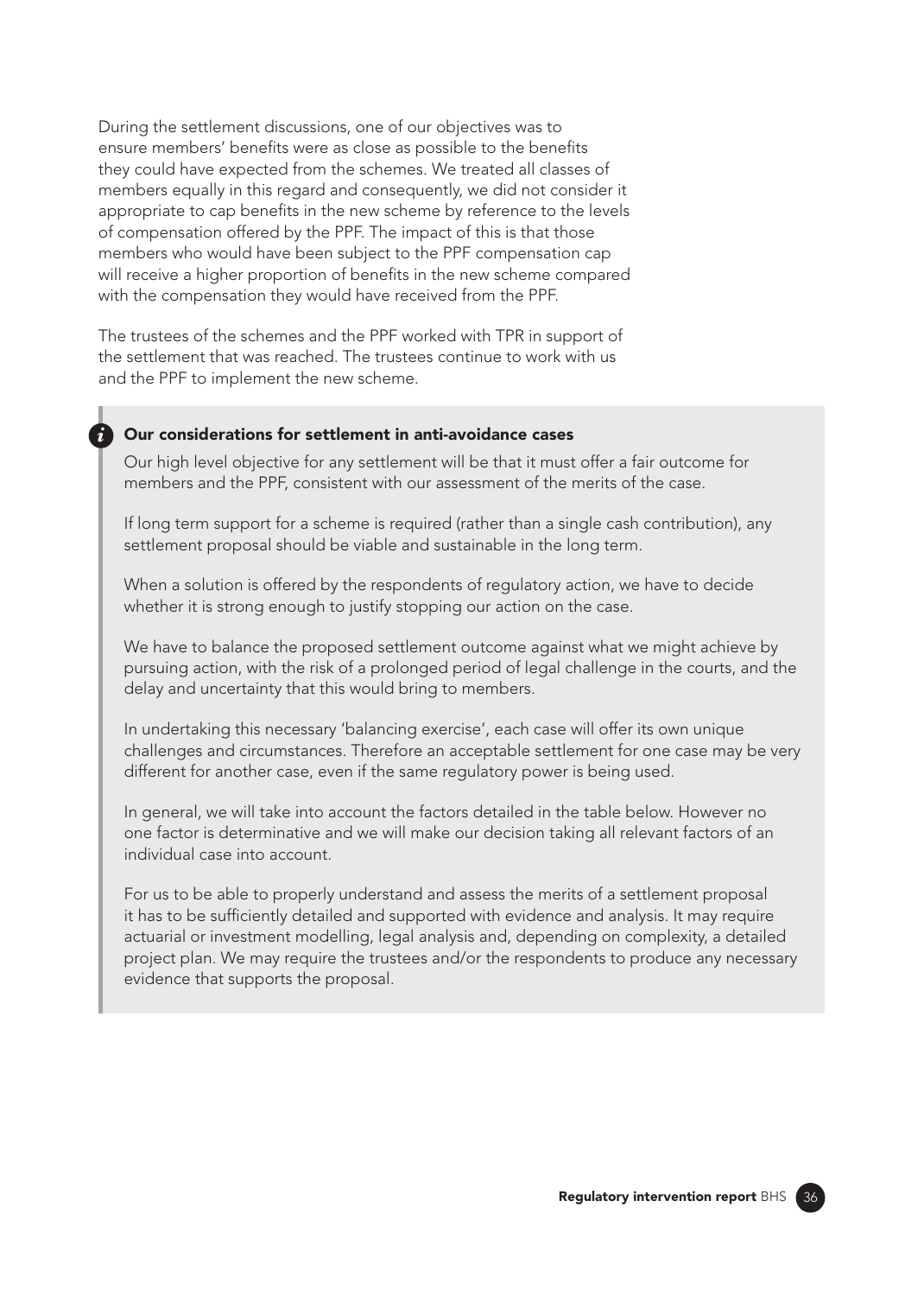| <b>Factor</b>                                 | <b>Our view</b>                                                                                                                                                                                                                                                                  |
|-----------------------------------------------|----------------------------------------------------------------------------------------------------------------------------------------------------------------------------------------------------------------------------------------------------------------------------------|
| Protection of member benefits                 | We will consider the position of the members following the<br>proposed settlement against the position that might be<br>achieved following regulatory action.                                                                                                                    |
| Protection of the PPF                         | We will consider the position of the PPF following the<br>proposed settlement against the position that might be<br>achieved following regulatory action.                                                                                                                        |
| The nature and strength<br>of our case        | In considering a proposal for settlement we will take into<br>account what we believe could realistically be achieved if<br>regulatory action was pursued.                                                                                                                       |
| The possible duration<br>of regulatory action | A case may take years to reach a conclusion, especially<br>if subject to appeal. We take the view that it is not in any<br>stakeholder's interests to engage in protracted regulatory<br>action when a more immediate and appropriate solution is<br>available.                  |
| The ongoing sustainability<br>of the solution | Where the respondent presents a solution involving<br>an ongoing scheme, we would expect that proposal to<br>demonstrate that this is viable and sustainable in the long<br>term. This includes:                                                                                 |
|                                               | If that the ongoing scheme will be supported by a suitable<br>employer covenant. If no meaningful covenant is available<br>then the structure will need to be carefully considered to<br>ensure that appropriate protections are in place.                                       |
|                                               | If that the scheme will not be exposed to any unnecessary<br>investment risk.                                                                                                                                                                                                    |
| Long term prospects<br>of the proposal        | Where there is an ongoing scheme, we will examine the<br>long term impact of a settlement proposal and its effect on<br>member benefits/PPF. Where possible, a solution that can<br>achieve buy-out <sup>28</sup> for the ongoing scheme in the short term is<br>most desirable. |

28

Where an insurance company takes over responsibility for paying all the members' benefts of a scheme for one-off payment.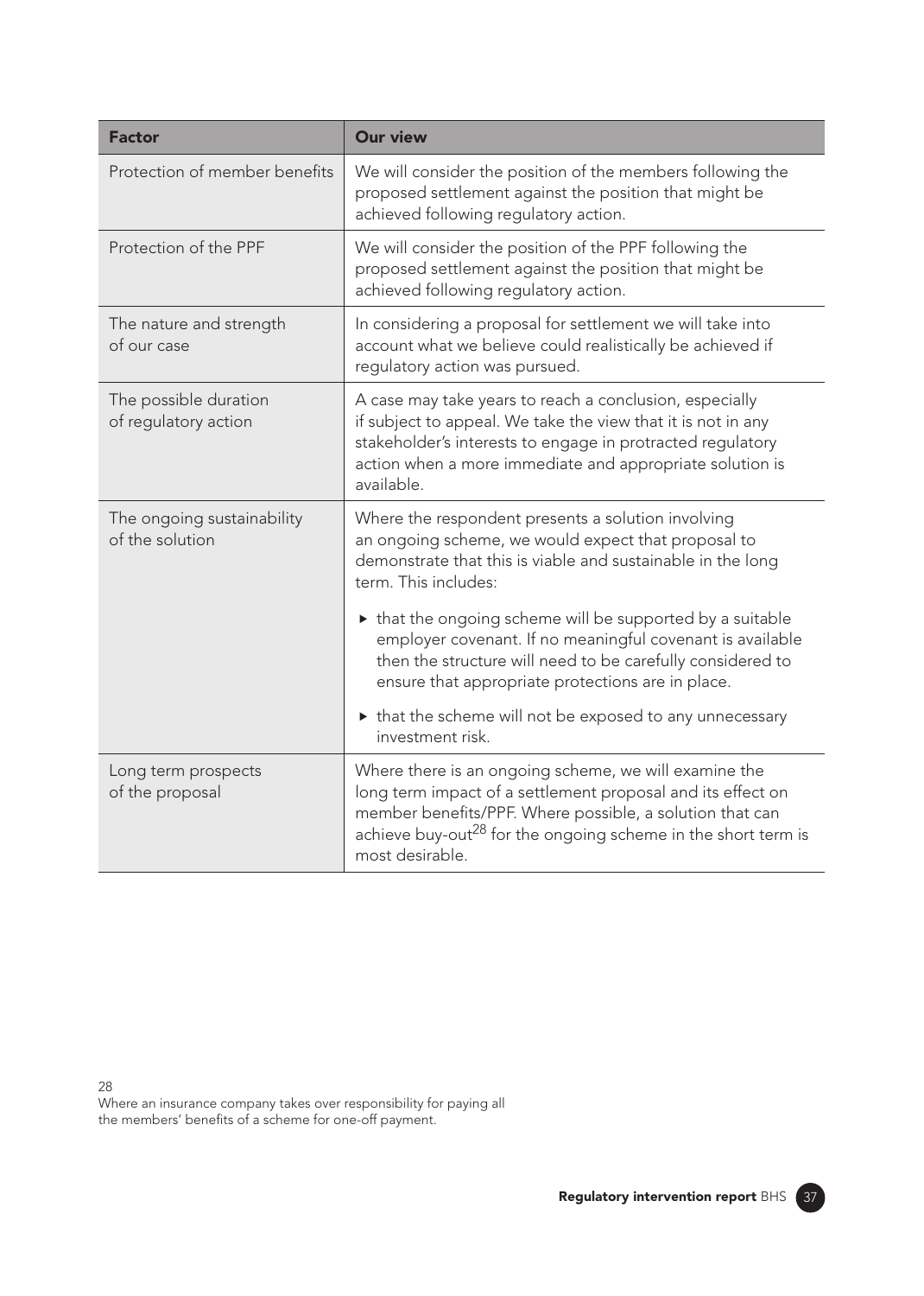### Settlement – conclusion

Above all, while the settlement reached in this case was concluded in relation to the specific facts and circumstances for the schemes, it raised a number of unique and exceptional points of principle, and required the full involvement and support of the whole organisation to ensure that we secured an appropriate outcome, not just 'right now' but in the longer term. This also included detailed consideration of all the wider implications that this settlement might have for our regulatory functions in the future and to ensure that we had taken into account any potential 'unintended' consequences.

TPR senior management and its Executive Committee were fully involved at all stages of the process. In particular, they conducted a full and detailed appraisal of all the proposals put forward. We had to be assured and satisfed that the settlement met our statutory objectives to protect the benefits of members and protect the PPF, as well as ensuring that it would not result in negative consequences for our wider operations, in the near and longer term.

The achievement of successfully securing the settlement in this case, and the protections and benefits which it will deliver for members and the PPF, reflect the culmination of nearly three years of significant work and commitment from all parts of our organisation.

# Doing things differently

BHS has been a highly significant case which has placed the activities of TPR, the parties involved, and the regulatory and legislative framework for DB pensions under the microscope. We are committed to continuous improvement and to learning from each of the phases of our engagement.

The events surrounding the sale of BHS and our subsequent investigation into the impact on the BHS pension schemes came at a point when we were already evaluating our experience of regulation over the past decade: refecting on how the key challenges and issues we face and requirements of our role have changed; assessing what has worked well; and what could be changed or improved for the future.

The case, and wider public interest surrounding it, have provided a further opportunity to reflect on our approach to regulation. In this section we identify a number of lessons learned from this particular case, and from the operation of the DB framework and our broader casework experience in recent years. A key regulatory tool for us is publishing reports on our case interventions in order to provide greater clarity to our stakeholders and the regulated community on what they can expect from us now and in the future.

'Securing the settlement reflects the culmination of nearly three years of work and commitment from all parts of our organisation'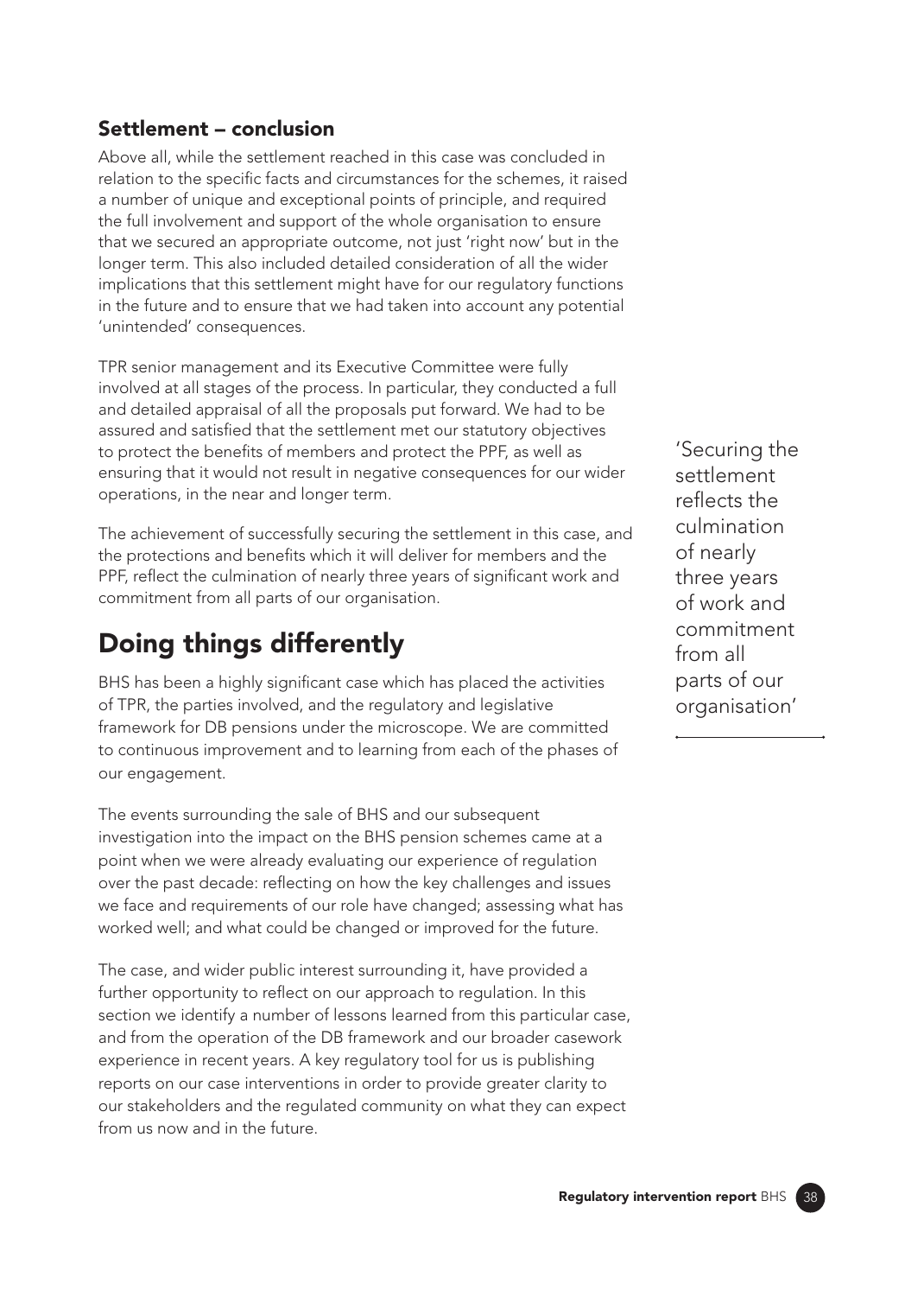# Scheme funding and valuations

We are continuously refining our approach to regulating the funding of defined benefit schemes and recognise the importance of being upfront in our expectations of pension trustees and sponsoring employers. Since 2012, we have published an annual funding statement setting out our key messages to those schemes completing their triennial valuation. We have also engaged with schemes that we believe present the greatest risk before they submit their valuations. This helps us infuence their approach and address any challenges and issues at an early stage. We also published a revised DB funding code and associated documents in 2014, further clarifying our regulatory approach to DB scheme funding.

Having reviewed our engagement with BHS and with other schemes over a number of valuation cycles, key areas where we recognise that we could have performed better are the timeliness of our engagement and the clarity of our communications. In particular, we recognise the importance of setting out clearly and robustly our expectations to pension trustees and sponsoring employers in cases where the affordability of deficit repair contributions is an issue for the employer. We have reduced the time it takes to conclude funding cases, and our 2016-2017 perceptions survey shows we have improved the rating of TPR being clear on our reasons for opening recovery plan cases (from 59% to 78%), with satisfaction with management of such cases remaining high (78%).

We are committed to further improvements and have taken steps to:

- Secure additional funding from DWP to address challenges across a number of areas including increasing our frontline resources to undertake higher volumes of casework more quickly and proactively (as set out in our Corporate Plan 2017-2020).
- Review our internal processes and ways of working, implementing a range of internal and externally published KPIs to ensure we continue to work more efficiently, are more outcome-focused, and that we communicate more clearly and effectively.
- Increase the number of proactive funding cases in order to infuence the outcome in advance of valuations being agreed and submitted to us.
- Recruit additional staff to our case teams in support of this proactive casework approach.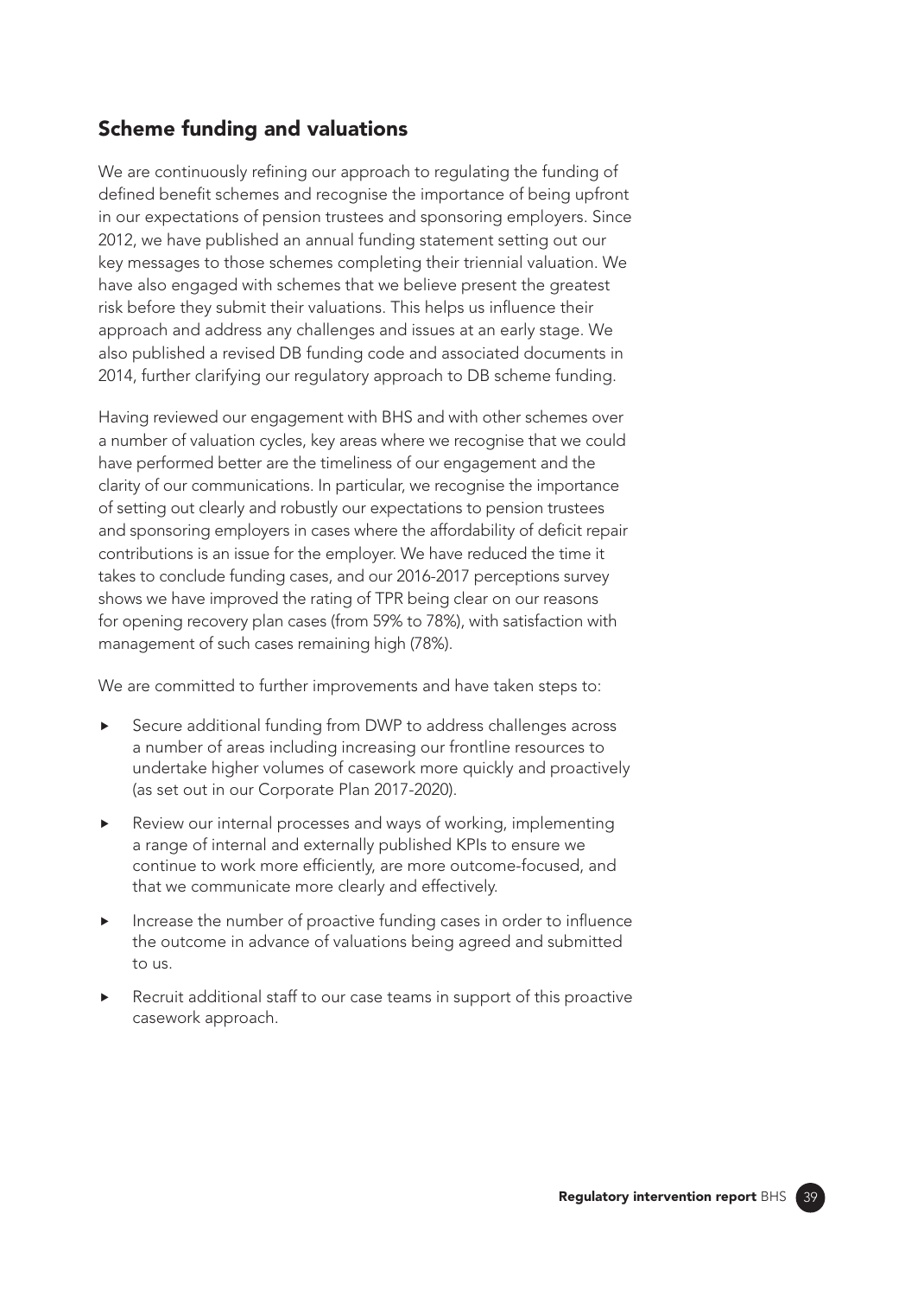We are also pursuing a number of very advanced investigations under s231 of the Pensions Act 2004 to challenge imprudent technical provisions and/or inappropriate recovery plans. In such cases, the prospect of TPR exercising its funding powers may be sufficient to bring about a suitable resolution but we are committed to making greater use of our s231 powers and, where necessary, bringing cases before the Determinations Panel.

# Avoidance investigations

Avoidance activity by employers is rare, but where it occurs it can result in members receiving a lower pension, increased calls on the PPF, and undermine confdence in pension saving. We take potential avoidance activity very seriously and recognise the importance of our intervention as a deterrent and to seek redress for members and the PPF.

In light of our experiences from the BHS case and other anti-avoidance investigations, we would highlight:

- We will not hesitate to investigate, where appropriate, when we suspect that action has been taken to weaken the position of a DB pension scheme.
- ▶ We are committed to using our statutory powers more often where we believe there is avoidance activity, and our new DB enforcement KPI has been introduced to support this.
- We will be smart in the use of our resources and technology, focused in our use of investigatory powers, and will obtain external expert assistance where appropriate.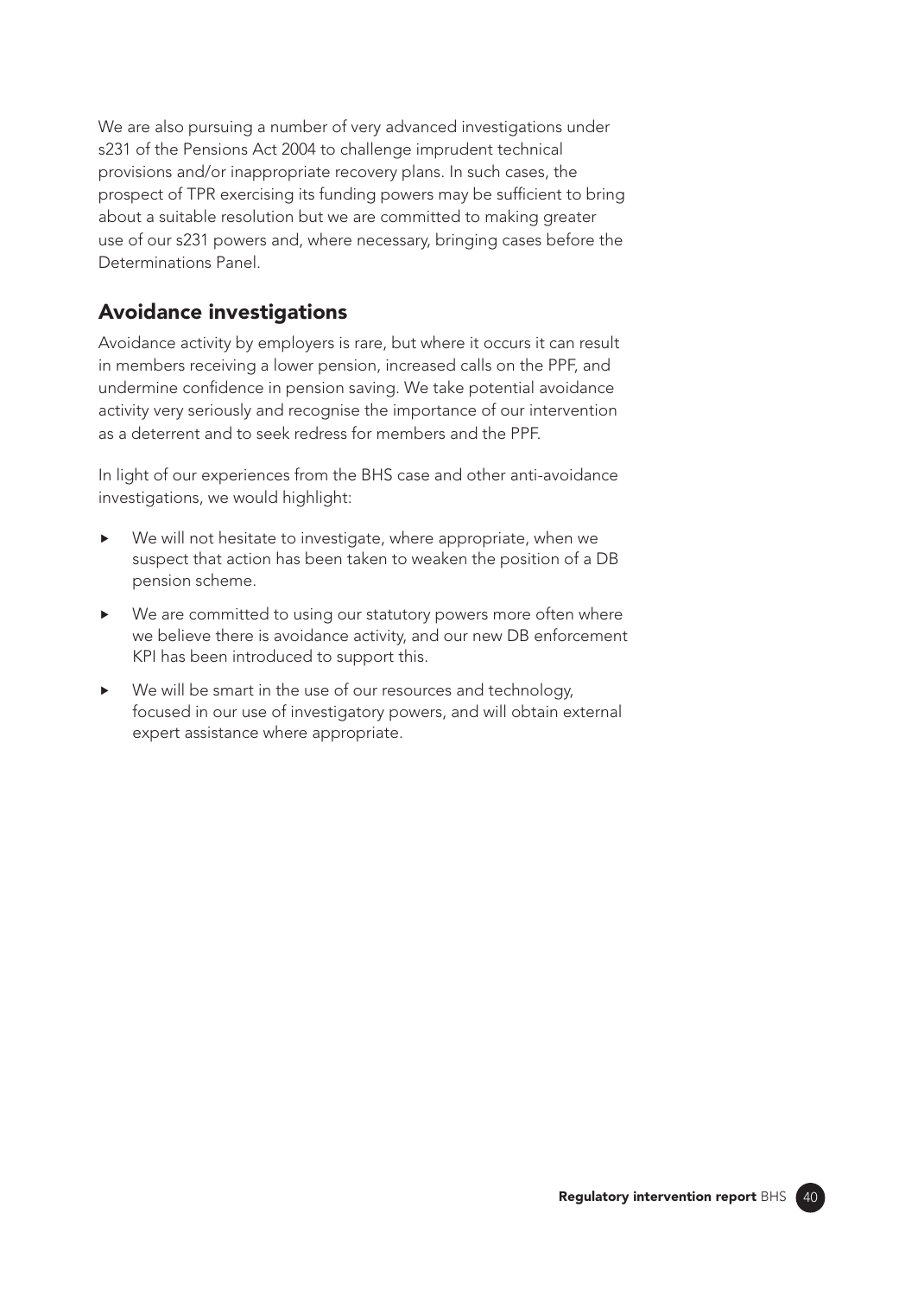### Our approach to settlement in avoidance cases

The settlement with Sir Philip Green for the BHS schemes is the largest of its kind TPR has reached to date. In total, we have secured more than £1 billion for pension schemes through the use of settlement in avoidance cases. It is an important part of our regulatory toolkit and allows us, in appropriate circumstances, to obtain fnancial support for schemes more quickly than if we were to continue pursuing our antiavoidance powers through the Determinations Panel, the Upper Tribunal and the higher courts. This brings certainty for members and removes the risk of a prolonged period of legal challenge through the courts.

We detailed earlier in this report our settlement objectives and factors we took into consideration in this case. Additionally, we would highlight to those we regulate:

- Our door is always open to reasonable offers that represent a genuine alternative to the use of our anti-avoidance powers, but we expect offers to include fully worked out proposals.
- We will not suspend or cease our investigations while considering settlement offers.
- Our principal consideration is not simply the fnancial sum involved but whether the proposal overall would secure good outcomes for members of pension schemes and the PPF, and mean it would be inappropriate for us to continue our investigation and use of our powers.

# TPR Future

During the last decade the pensions system has undergone momentous change, our role and responsibilities have increased signifcantly, and the economic environment has been hugely challenging. We have completed the initial phase of a programme of work called TPR Future, which underlines our commitment to adapt and change, through which we will develop sustainable approaches to regulation for the next five to ten years. This covers our full regulatory remit, not merely DB regulation. We will provide more information about this in coming months.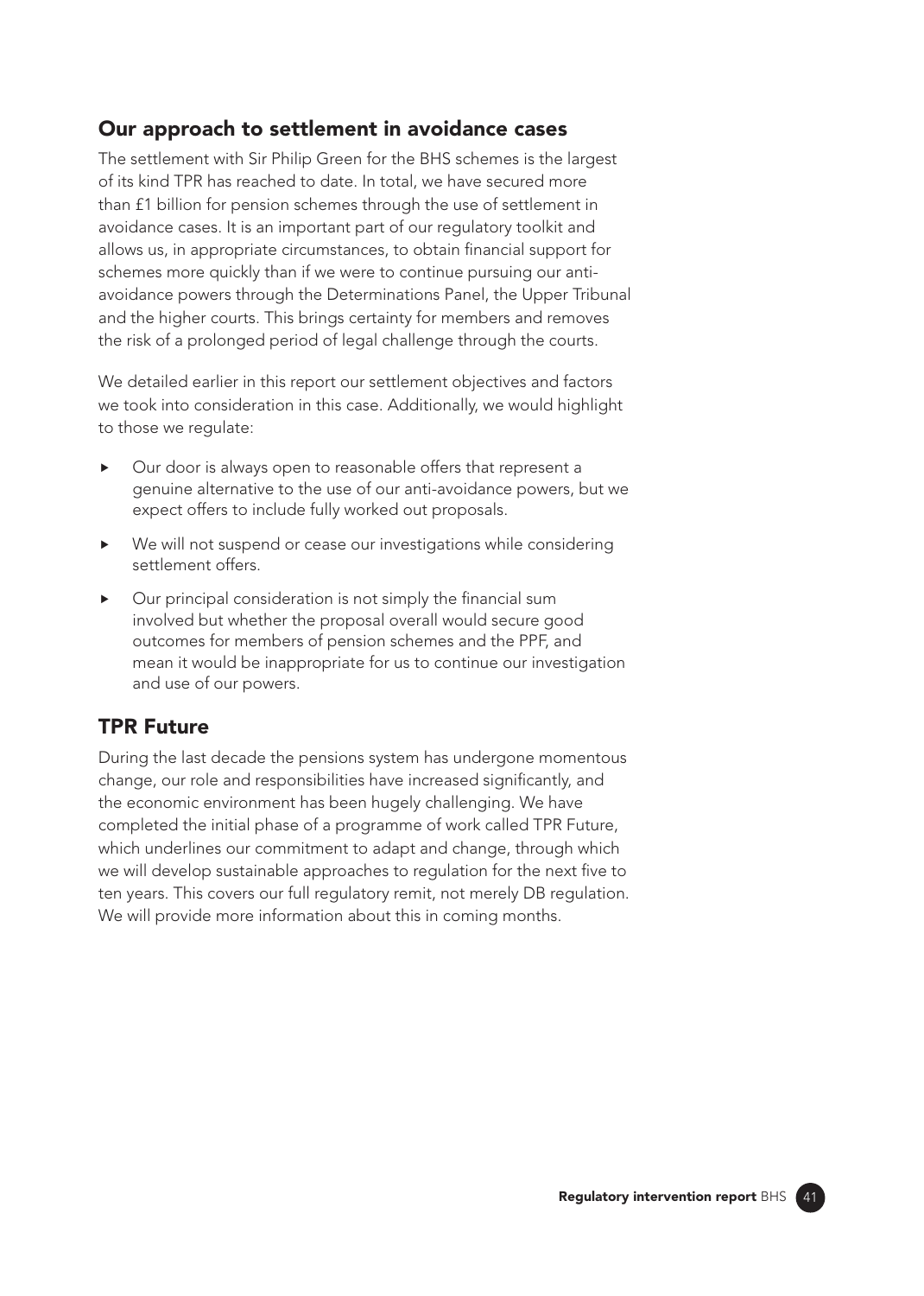| <b>BHS: Timeline of events</b>                                                    | 2013 |                                            |
|-----------------------------------------------------------------------------------|------|--------------------------------------------|
|                                                                                   |      | Funding case                               |
| March: Trustees notify TPR that 2012                                              |      | Avoidance case                             |
| valuation will be late                                                            |      | Settlement discussions                     |
|                                                                                   |      |                                            |
|                                                                                   |      | September: Trustees submit 2012 valuation  |
|                                                                                   |      |                                            |
| October-May 14: TPR opens a recovery                                              |      |                                            |
| plan case and conducts internal review                                            |      |                                            |
| and requests additional information from<br>the trustees                          | 2014 |                                            |
|                                                                                   |      |                                            |
|                                                                                   |      |                                            |
| June: Trustees notify TPR of a BHS re-                                            |      |                                            |
| organisation and restructuring proposal                                           |      | July: Taveta submits Project Thor draft    |
|                                                                                   |      | clearance and RAA application to TPR       |
| August: TPR requests moral hazard<br>analysis from trustees                       |      | September: Taveta pauses Project Thor to   |
|                                                                                   |      | allow BHS to focus on Christmas trading    |
| January: TPR contacts trustees for an                                             | 2015 |                                            |
| update                                                                            |      |                                            |
| Press story about a possible BHS sale -<br>TPR asks trustees for more information |      | February: Taveta notifies TPR of intention |
|                                                                                   |      | to sell BHS                                |
| March: TPR meets Taveta to discuss impact                                         |      |                                            |
| of a sale on the schemes                                                          |      |                                            |
| <b>BHS</b> sold to RAL                                                            |      |                                            |
| BHS sale announced - TPR begins anti-<br>avoidance investigation                  |      |                                            |
|                                                                                   | 2016 |                                            |
| March: BHS CVA launched - schemes                                                 |      | February: TPR receives two settlement      |
| enter PPF assessment period                                                       |      | offers which are rejected                  |
|                                                                                   |      |                                            |
| March: TPR receives a further settlement                                          |      | April: BHS files for administration        |
| offer, also rejected                                                              |      | June: Sir Philip Green commits to resolve  |
|                                                                                   |      | pensions situation at Work and Pensions    |
|                                                                                   |      | Select Committee                           |
| September: Sir Philip Green publicly                                              |      | August: BHS ceases trading                 |
| expresses desire to achieve voluntary<br>solution for schemes                     |      |                                            |
|                                                                                   |      |                                            |
| October: TPR receives a                                                           |      |                                            |
| further offer, again rejected                                                     |      | November: TPR issues Warning Notices       |
|                                                                                   | 2017 |                                            |
| February: £363m settlement agreed                                                 |      |                                            |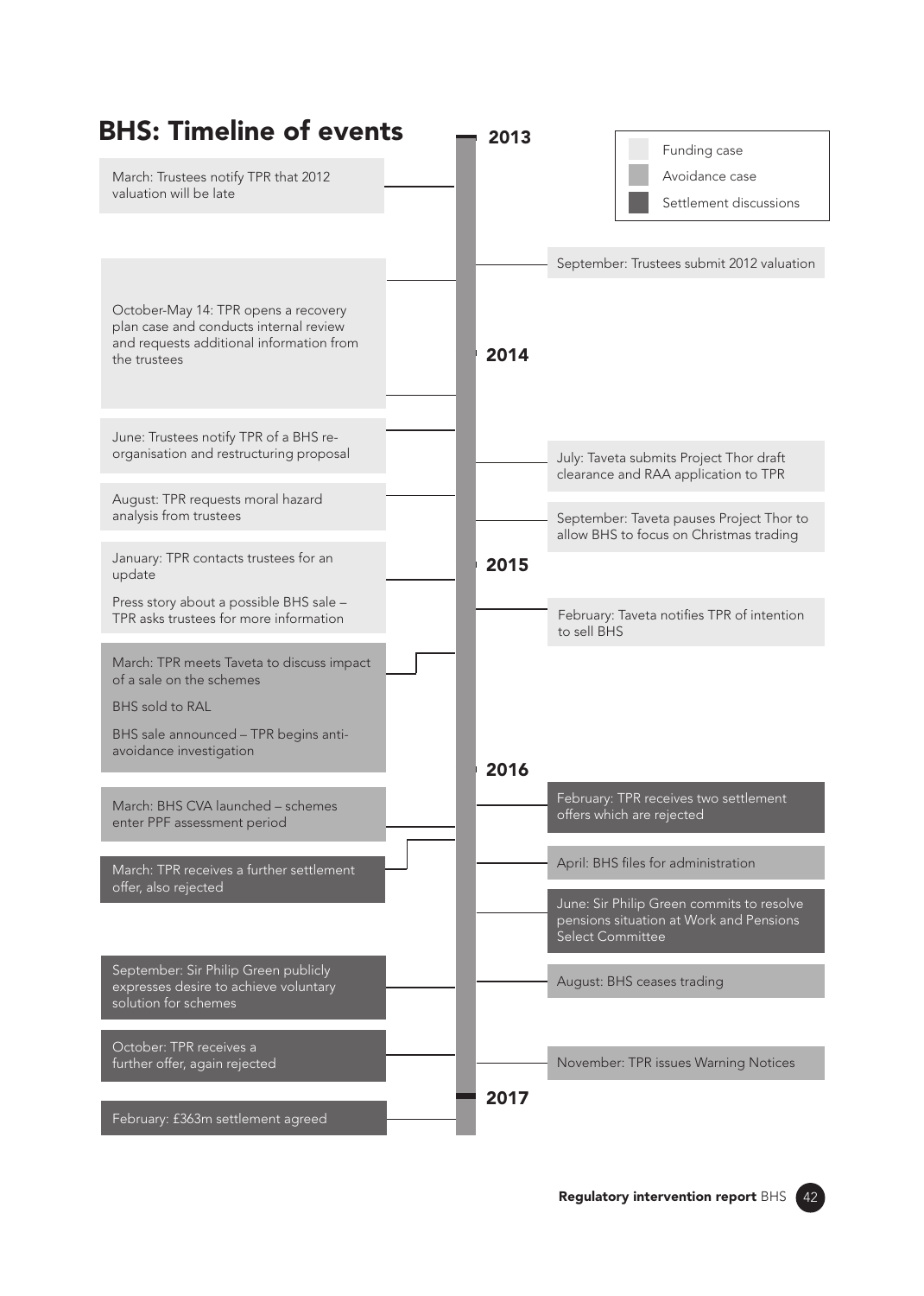# Corporate structure of BHS before sale to RAL

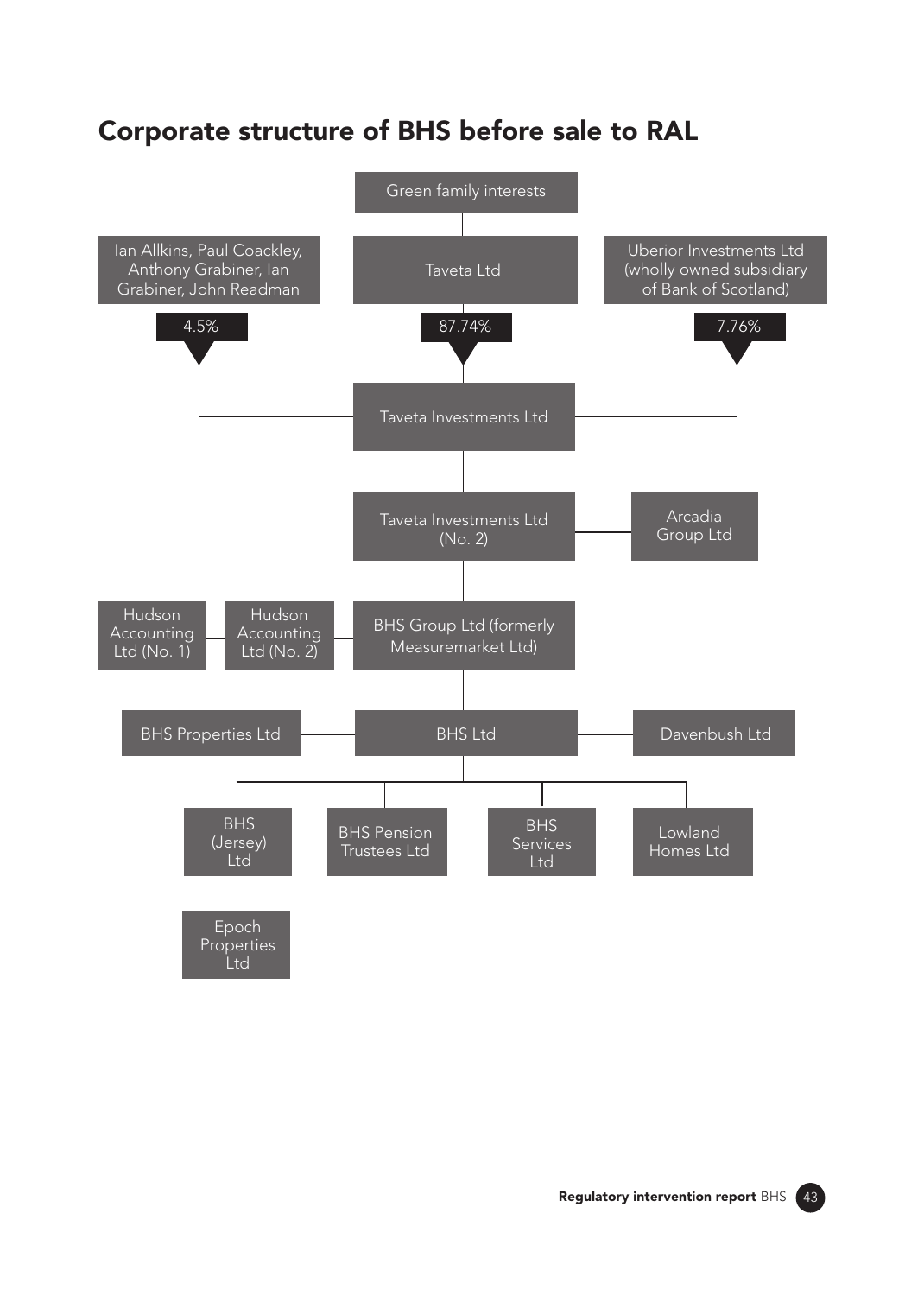# Corporate structure of BHS after sale to RAL